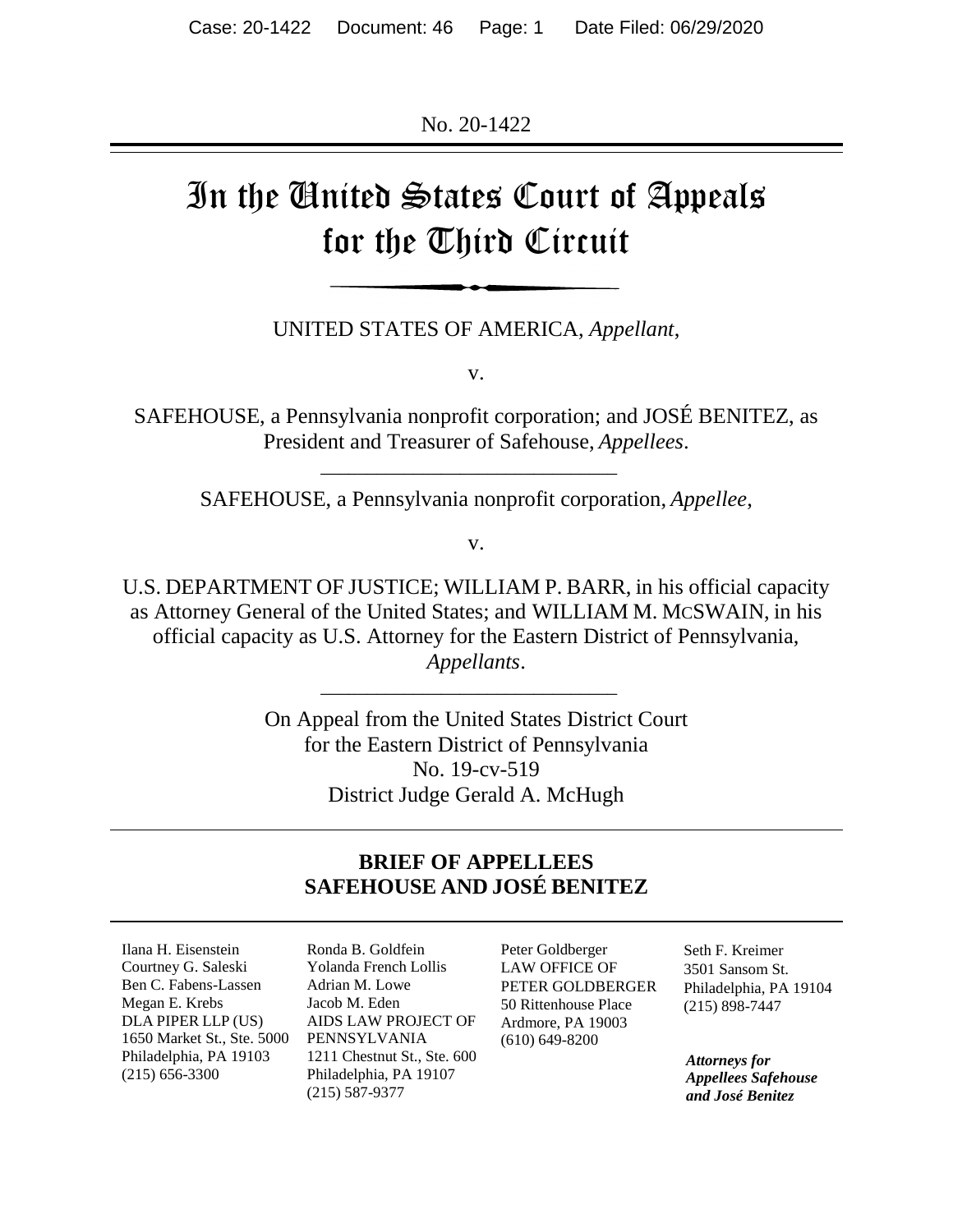# **TABLE OF CONTENTS**

# **Page(s)**

| A.              |                                                                                                                                             |  |  |  |  |
|-----------------|---------------------------------------------------------------------------------------------------------------------------------------------|--|--|--|--|
| <b>B.</b>       |                                                                                                                                             |  |  |  |  |
| C.              |                                                                                                                                             |  |  |  |  |
| D.              |                                                                                                                                             |  |  |  |  |
| Ε.              |                                                                                                                                             |  |  |  |  |
|                 |                                                                                                                                             |  |  |  |  |
|                 |                                                                                                                                             |  |  |  |  |
|                 |                                                                                                                                             |  |  |  |  |
| Ι.              | Section 856(a) Does Not Apply to Safehouse Because Safehouse's<br>Overdose Prevention Site Would Not Be Made Available "for the             |  |  |  |  |
|                 | A.<br>Section 856 Requires that the Primary or Principal Purpose of                                                                         |  |  |  |  |
|                 | <b>B.</b><br>The Non-Binding Case Law on which DOJ Relies Does Not<br>Illuminate the Legal Standard for When a Property Is Used "For<br>.20 |  |  |  |  |
|                 | Legislative Evidence Further Confirms that Section 856(a) Does<br>C.<br>Not Criminalize Safehouse's Proposed Overdose Prevention Site36     |  |  |  |  |
|                 | Safehouse's Interpretation of Section 856(a) Harmonizes<br>D.<br>Federal Law, While DOJ's Leads to Absurd Results 38                        |  |  |  |  |
|                 | Е.                                                                                                                                          |  |  |  |  |
| $\mathbf{II}$ . | The Rule of Lenity and Clear Statement Rule Require Any Doubt                                                                               |  |  |  |  |
| Ш.              | DOJ's Interpretation of Section 856(a) Raises Grave Constitutional                                                                          |  |  |  |  |
|                 |                                                                                                                                             |  |  |  |  |
|                 | <b>CERTIFICATIONS</b>                                                                                                                       |  |  |  |  |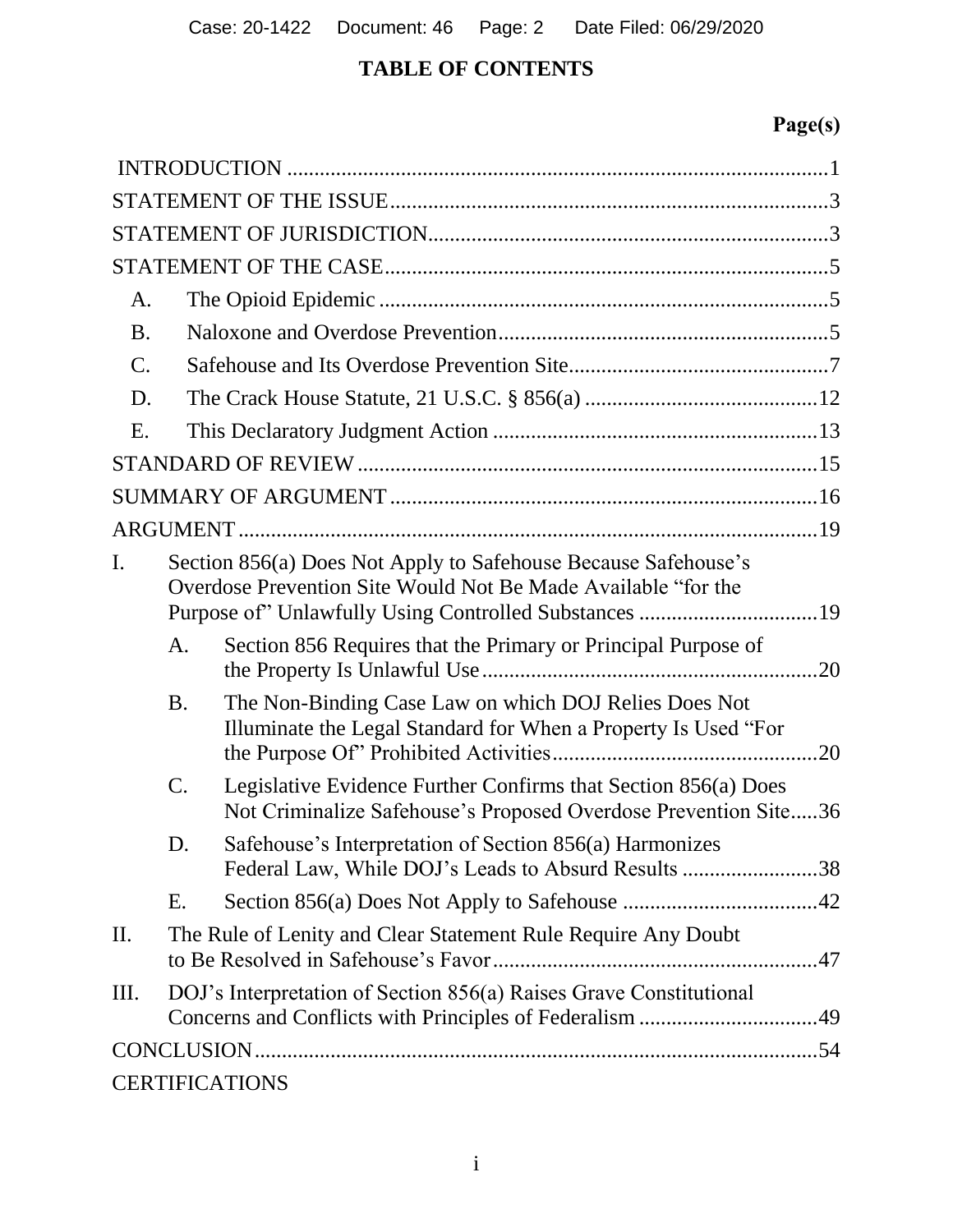# **TABLE OF AUTHORITIES**

<span id="page-2-0"></span>

|                                                  | Page(s) |
|--------------------------------------------------|---------|
| <b>CASES</b>                                     |         |
| Adamo Wrecking Co. v. United States,             |         |
| <b>Bond v. United States,</b>                    |         |
| Burrage v. United States,                        |         |
| Gonzales v. Oregon,                              |         |
| Gonzales v. Raich,                               |         |
| Hillsborough Cty. v. Automated Med. Labs., Inc., |         |
| Jones v. United States,                          |         |
| Kelly v. United States,                          |         |
| Ladner v. United States,                         |         |
| Loughrin v. United States,                       |         |
| Medtronic, Inc. v. Lohr,                         |         |
| Nat'l Fed'n of Indep. Bus. v. Sebelius,          |         |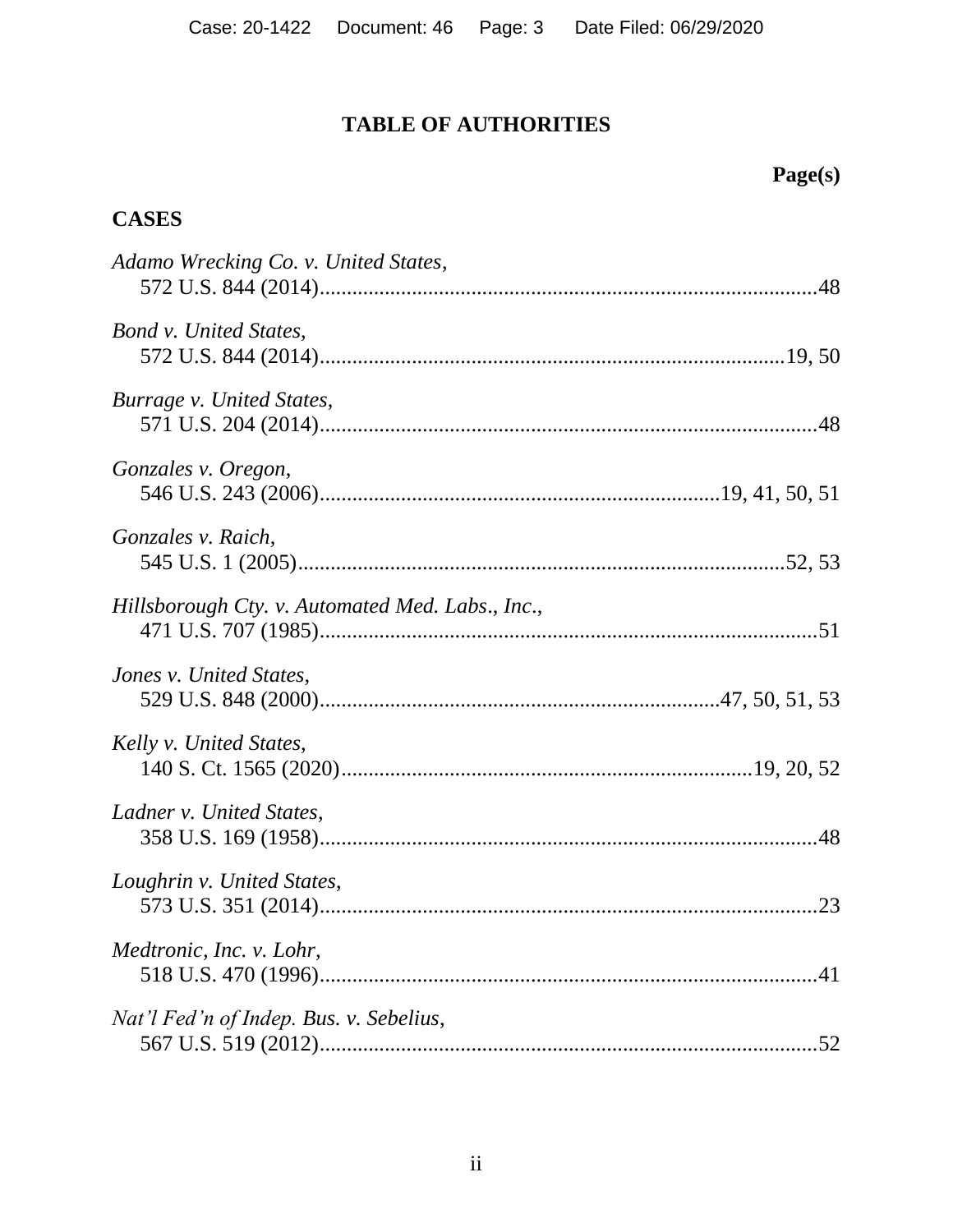| Orozco-Velasquez v. Att'y Gen.,                                |  |
|----------------------------------------------------------------|--|
| Pennsylvania Family Inst., Inc. v. Black,                      |  |
| Pellegrino v. U.S. Transp. Sec. Admin.,                        |  |
| Pereira v. Sessions,                                           |  |
| Rewis v. United States,                                        |  |
| Reifer v. Westport Ins. Corp.,                                 |  |
| Si Min Cen v. Att'y Gen.,                                      |  |
| Silverman v. Eastrich Multiple Inv'r Fund, L.P.,               |  |
| Small v. United States,                                        |  |
| Solid Waste Agency v. U.S. Army Corps of Eng'rs,               |  |
| Sullivan v. Stroop,                                            |  |
| Taylor v. United States,                                       |  |
| United Savings Ass'n v. Timbers of Inwood Forest Assocs. Ltd., |  |
| United States ex rel. Att'y Gen. v. Delaware & Hudson Co.,     |  |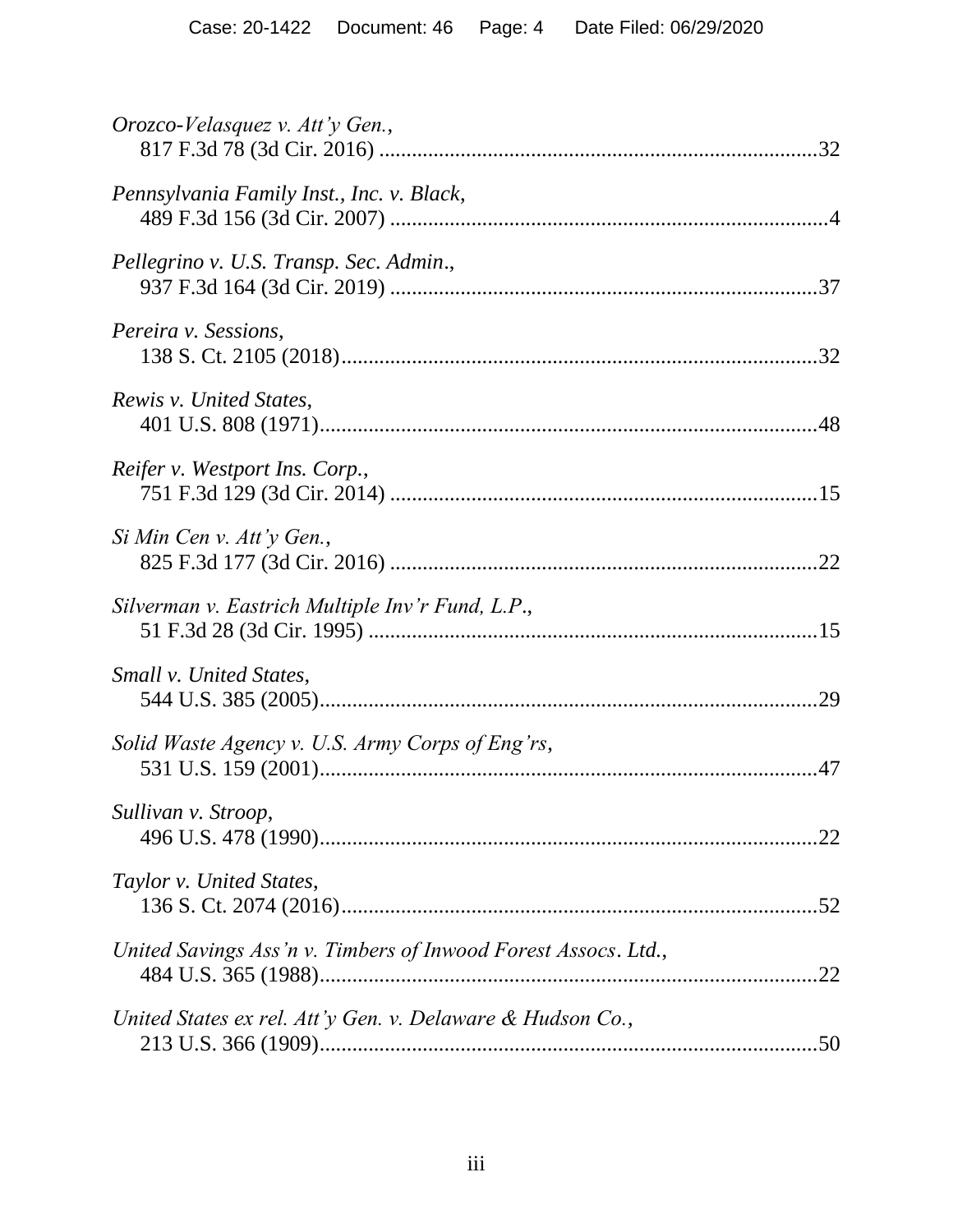| United States v. Bass,      |
|-----------------------------|
| United States v. C.I.O.,    |
| United States v. Chen,      |
| United States v. Church,    |
| United States v. Coles,     |
| United States v. Cullen,    |
| United States v. Flemming,  |
| United States v. Johnson,   |
| United States v. Kabat,     |
| United States v. Kukafka,   |
| United States v. Lancaster, |
| United States v. Lopez,     |
| United States v. Morrison,  |
| United States v. Romano,    |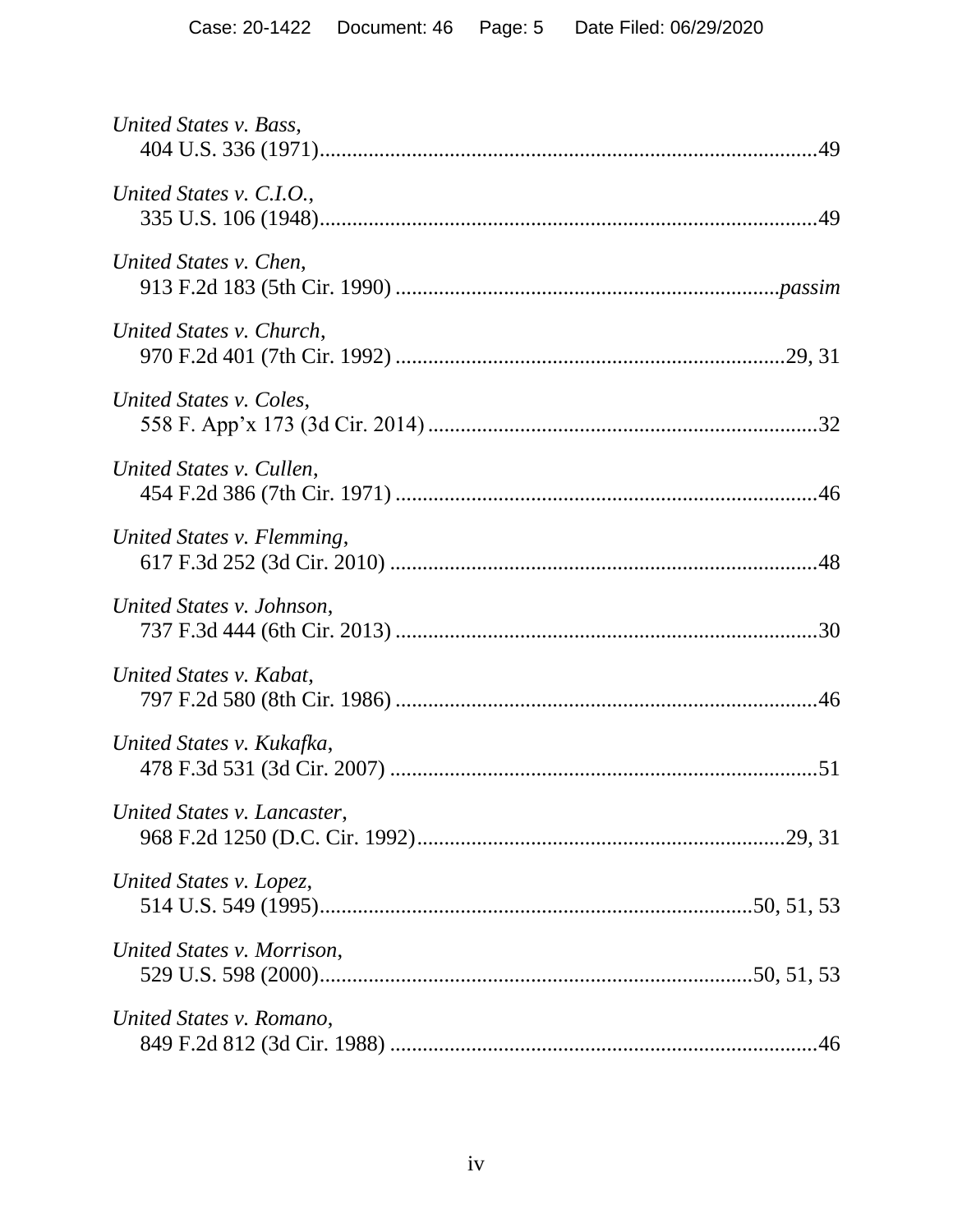| United States v. Russell,                                          |  |
|--------------------------------------------------------------------|--|
| United States v. Santos,                                           |  |
| United States v. Shetler,                                          |  |
| United States v. Stimler,                                          |  |
| United States v. Tamez,                                            |  |
| United States v. Tebeau,                                           |  |
| United States v. Universal C.I.T. Credit Corp.,                    |  |
| United States v. Verners,                                          |  |
| United States v. Walker,                                           |  |
| United States v. Wilson,                                           |  |
| Weitzman, In re,                                                   |  |
| <b>CONSTITUTION AND STATUTES</b>                                   |  |
|                                                                    |  |
|                                                                    |  |
|                                                                    |  |
| Consolidated Appropriations Act, 2016, Pub. L. No. 114-113, § 520, |  |
|                                                                    |  |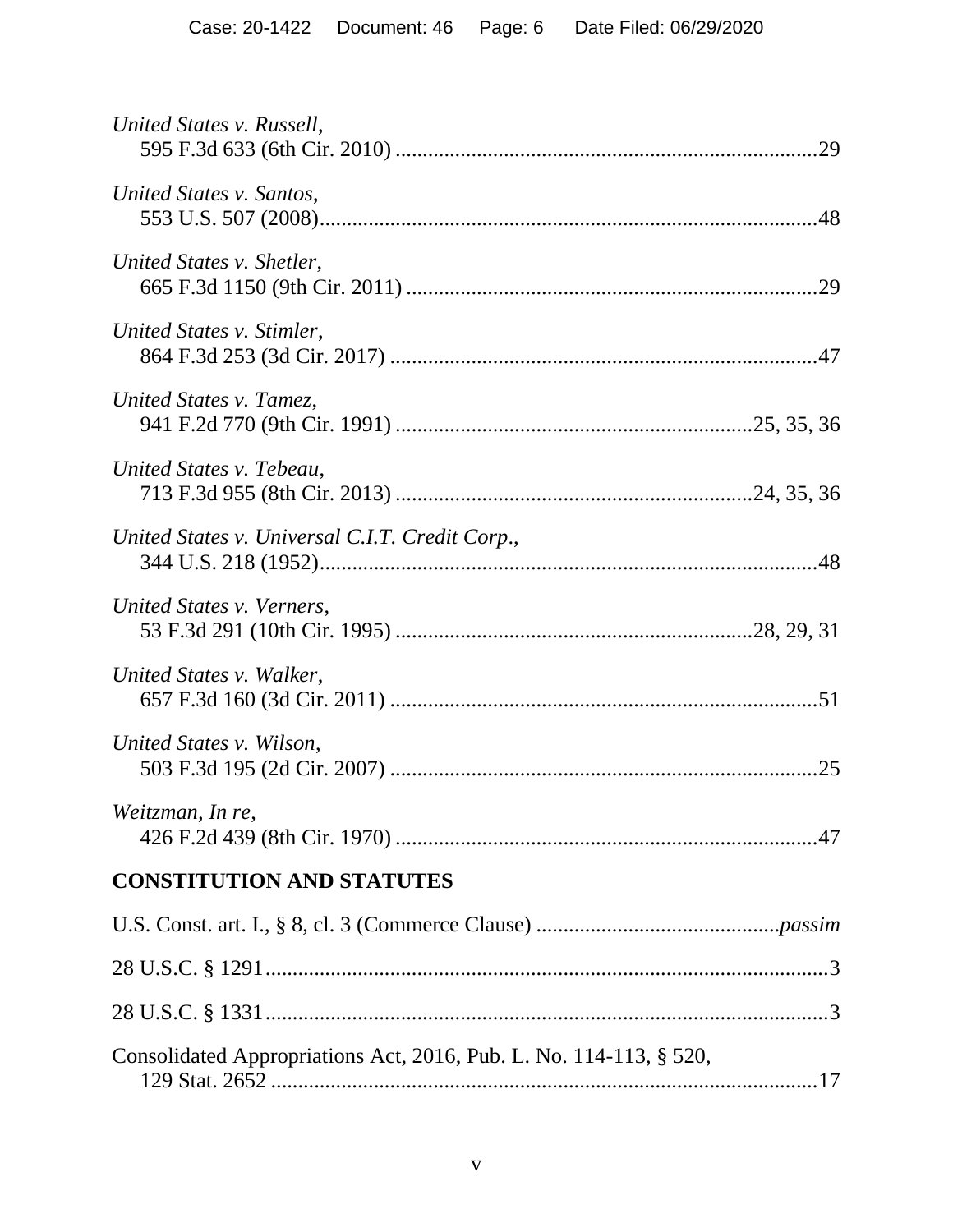| Comprehensive Addiction and Recovery Act of 2016, Pub. L. No. 114-198: |  |  |  |
|------------------------------------------------------------------------|--|--|--|
|                                                                        |  |  |  |
|                                                                        |  |  |  |
| Controlled Substances Act, 21 U.S.C. § 801 et seq.:                    |  |  |  |
|                                                                        |  |  |  |
| 21 U.S.C. $\frac{8812(b)(1)(B) \dots (1)(B)}{29}$                      |  |  |  |
|                                                                        |  |  |  |
|                                                                        |  |  |  |
|                                                                        |  |  |  |
|                                                                        |  |  |  |
| Declaratory Judgment Act:                                              |  |  |  |
|                                                                        |  |  |  |
|                                                                        |  |  |  |
| Religious Freedom Restoration Act of 1993,                             |  |  |  |
| <b>RULES</b>                                                           |  |  |  |
|                                                                        |  |  |  |
|                                                                        |  |  |  |
| <b>OTHER AUTHORITIES</b>                                               |  |  |  |
|                                                                        |  |  |  |
|                                                                        |  |  |  |
| 149 Cong. Rec. (daily ed. Jan. 28, 2003):                              |  |  |  |
|                                                                        |  |  |  |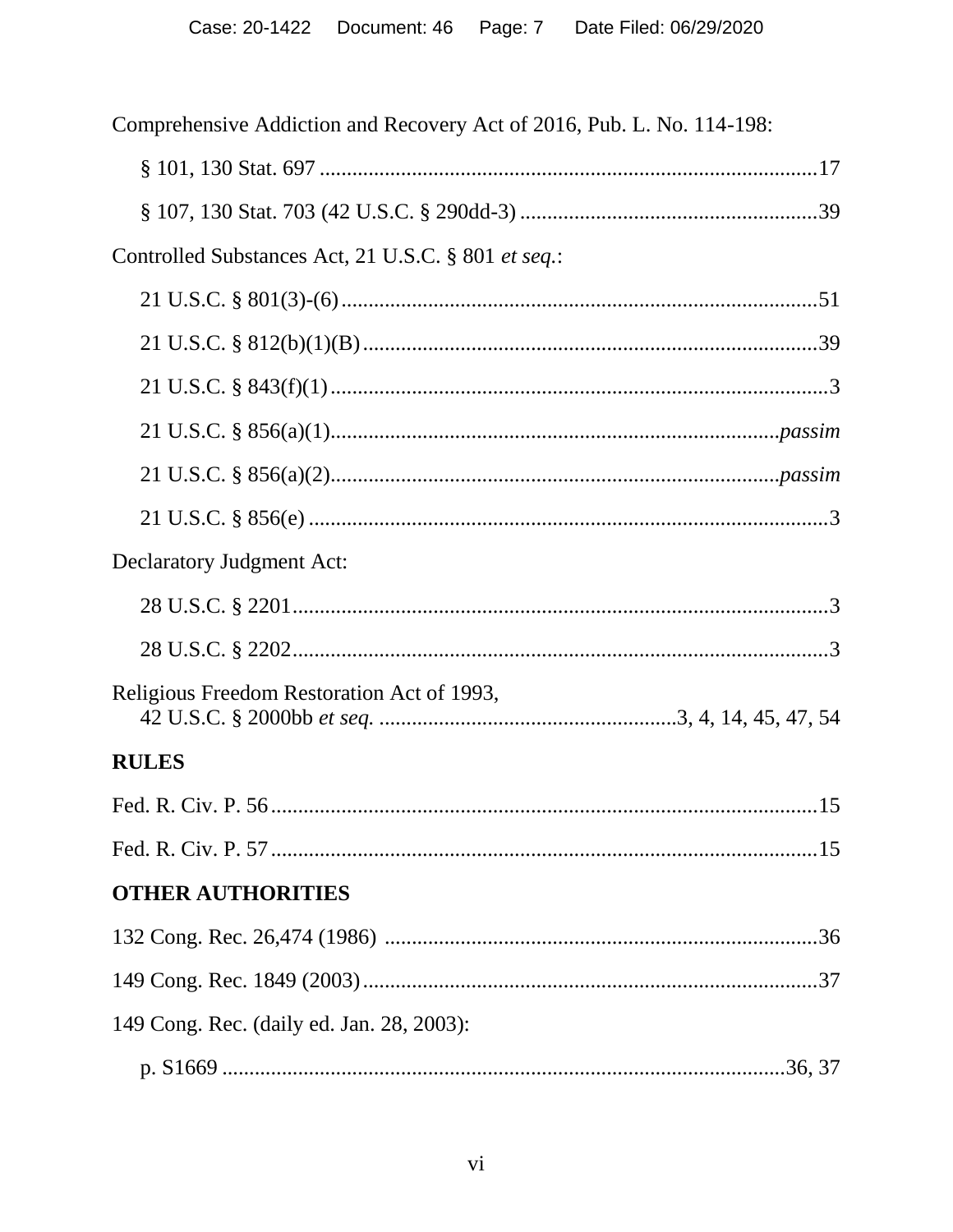| City of Phila., Dep't of Pub. Health, <i>Philadelphia's Community</i><br>Health Assessment: Health of the City 2018,<br>https://www.phila.gov/media/20181220135006/Health-of-the-City- |  |
|----------------------------------------------------------------------------------------------------------------------------------------------------------------------------------------|--|
| Ctrs. for Disease Control & Prevention:                                                                                                                                                |  |
| Opioid Overdose: Prevent Opioid Use Disorder (Oct. 11, 2017),<br>https://www.cdc.gov/drugoverdose/prevention/opioid-use-                                                               |  |
| Program Guidance for Implementing Certain Components of<br>Syringe Services Programs (2016), https://www.cdc.gov/hiv/                                                                  |  |
|                                                                                                                                                                                        |  |
|                                                                                                                                                                                        |  |
| SAMHSA, U.S. Dep't of Health & Human Servs., Medication and<br>Counseling Treatment, https://www.samhsa.gov/medication-                                                                |  |
|                                                                                                                                                                                        |  |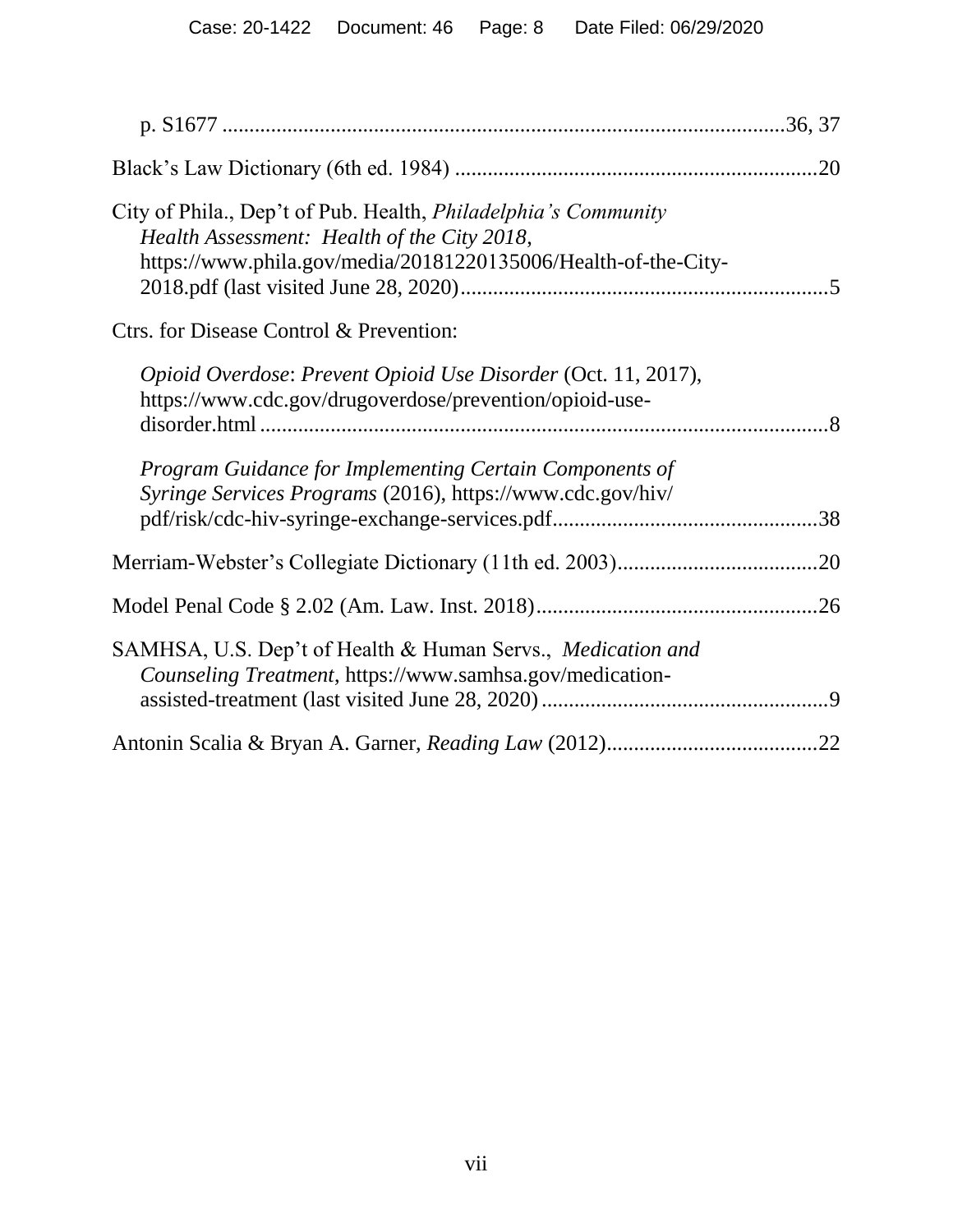# **INTRODUCTION**

The opioid epidemic and opioid overdose crisis are devastating the Nation and particularly the City of Philadelphia. More than 3,500 Philadelphians have died in the last three years of this public health crisis. The risk of fatal overdose has become even more acute, as the COVID-19 pandemic has limited access to social services, drug treatment, housing, and medical care for those suffering from addiction.

To combat the opioid and overdose crisis, Safehouse seeks to offer supervised consumption services—an internationally recognized public-health intervention employed for more than thirty years in sites worldwide to prevent overdose death. Safehouse will "offer a variety of services aimed at preventing the spread of disease, administering medical care, and encouraging drug users to enter treatment," including by providing critical, lifesaving care at the time of drug consumption, when the risk of overdose death is most acute. Appx018; Appx684 ¶ 9.

The District Court correctly found that the Controlled Substances Act ("CSA"), 21 U.S.C. § 856, does not criminalize Safehouse's proposed medical and public-health services. The District Court's decision is not only faithful to the statutory text, it is consistent with the statute's history and purpose, harmonizes the statute with federal law as a whole, and avoids grave constitutional and structural concerns arising from DOJ's misguided interpretation of federal law.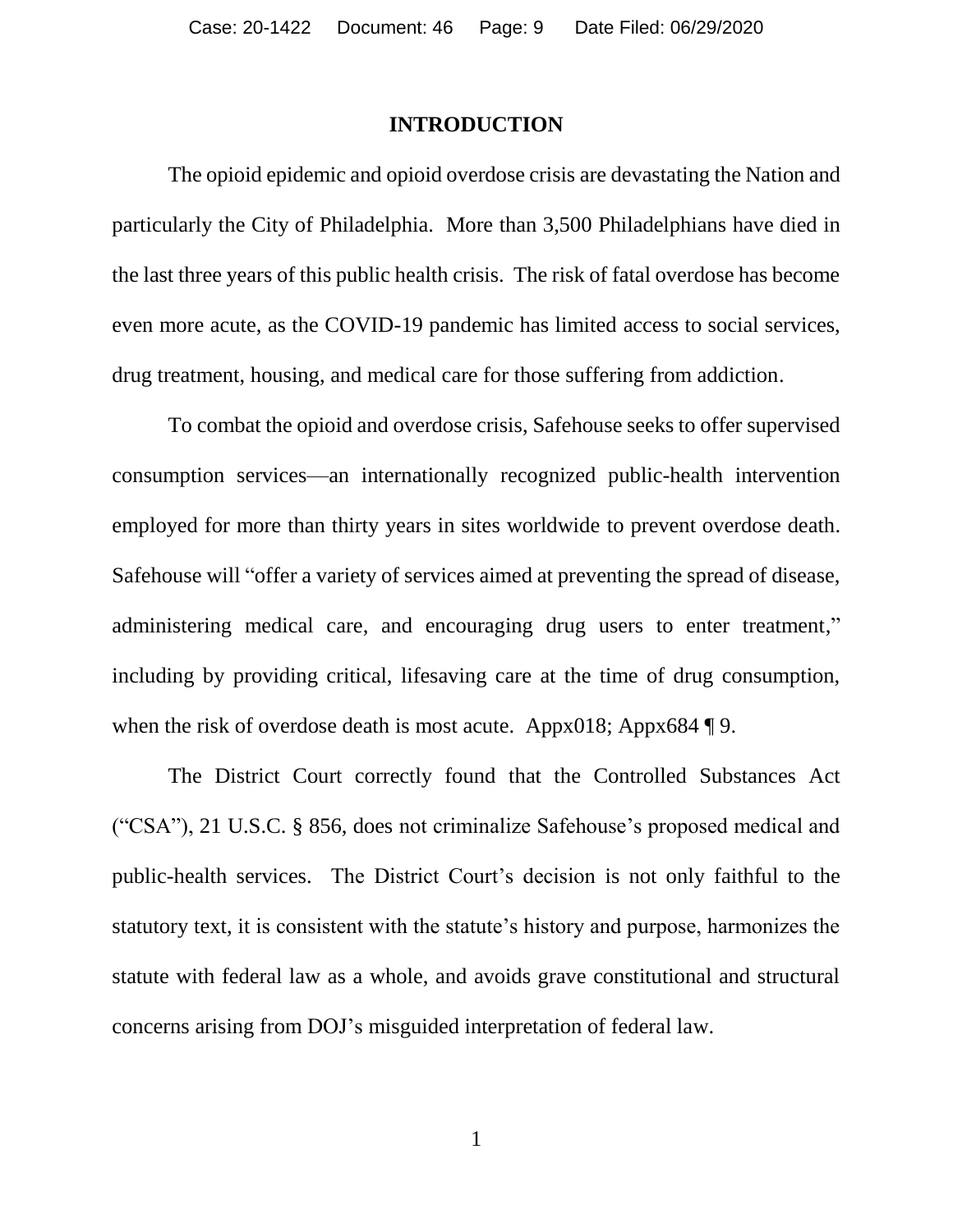Section 856 does not broadly apply to any property where drug use occurs; rather, it contains an essential element limiting the statute to a property used, maintained, or opened "*for the purpose*" of unlawful drug activity. Safehouse's purpose is to save lives by preventing overdose death, not to facilitate drug use. Nothing in Section 856's text, history, or purpose suggests Congress intended to criminalize Safehouse's medical and public health intervention.

Recognizing the devastation of drug addition, Congress recently enacted legislation to mitigate the harms of the opioid epidemic, including support for sterile syringe exchange and funding for Naloxone access. Opioids, especially nowprevalent fentanyl, can cause an overdose in seconds after consumption. Without Naloxone or emergency respiratory support, serious injury or death can occur in minutes. Notwithstanding the federal funding that supports Naloxone access, the U.S. Department of Justice's ("DOJ") interpretation of Section 856 would impose a 20-year felony for providing a facility that makes Naloxone available when it is most urgently required, at the moment of consumption. Safehouse's interpretation, by contrast, harmonizes these provisions of federal law.

The rule of lenity and clear statement rule require any lingering ambiguity to be resolved in Safehouse's favor. Moreover, this Court should interpret Section 856 narrowly to avoid constitutional and federalism concerns raised by the exercise of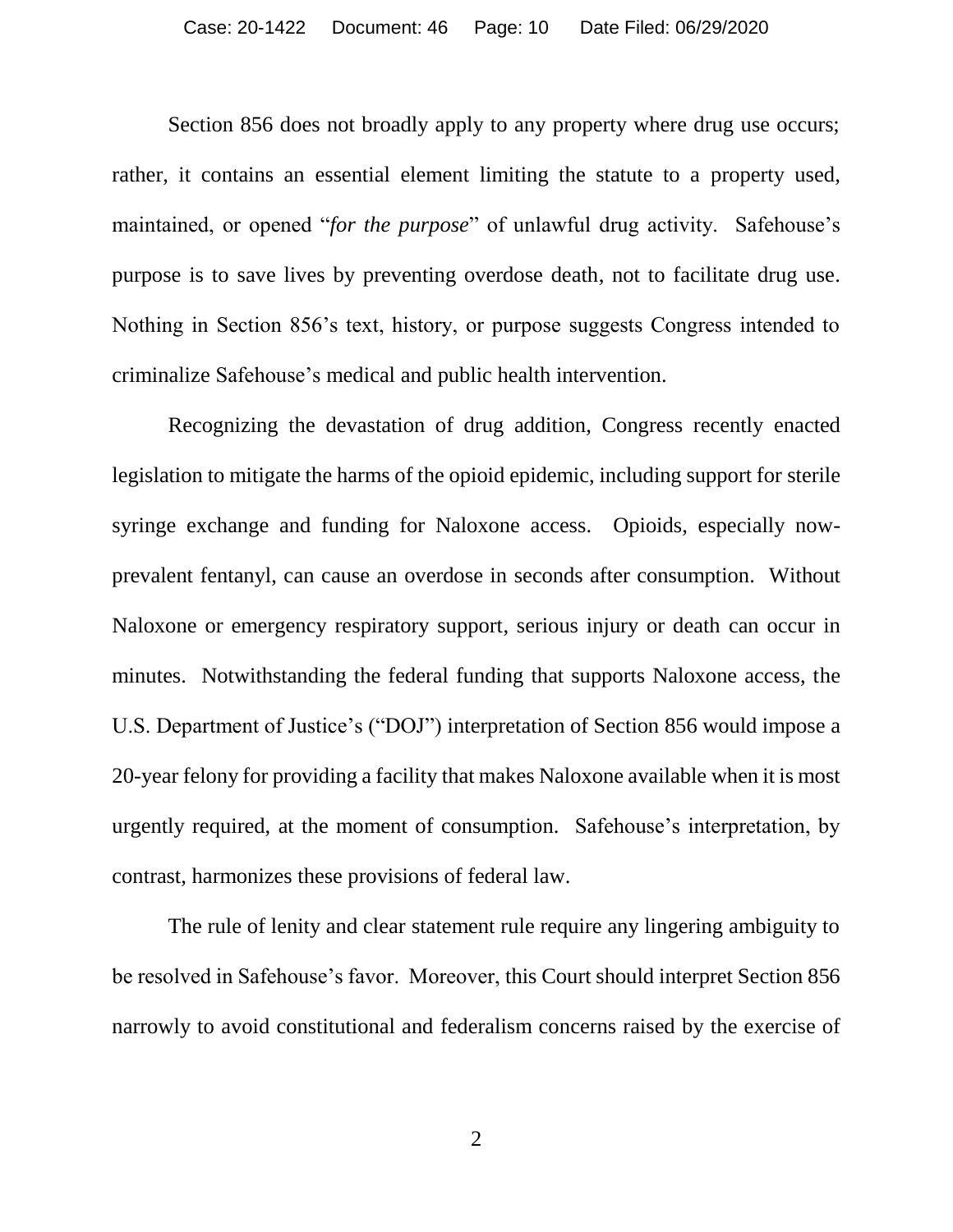federal Commerce Clause authority to regulate a non-commercial, entirely local medical intervention.

This Court should affirm the judgment of the District Court.

#### **STATEMENT OF THE ISSUE**

<span id="page-10-0"></span>Section 856(a) criminalizes making available a place "for the purpose of" unlawful use of controlled substances. Does that statute prohibit Safehouse from permitting individuals to remain in its facility, and under medical supervision, at the time of drug consumption for the purpose of providing potentially urgent medical care to prevent overdose death?

#### **STATEMENT OF JURISDICTION**

<span id="page-10-1"></span>This Court has jurisdiction over this appeal under 28 U.S.C. §§ 1291 and 2201(a). The District Court had jurisdiction over DOJ's declaratory judgment action and Safehouse's counterclaims under 28 U.S.C. §§ 1331 and 1345. *See also* 21 U.S.C. §§ 843(f)(1), 856(e); 28 U.S.C. §§ 2201, 2202.

In response to DOJ's suit against it, Safehouse brought two counterclaims seeking declaratory relief. Appx115-60. The first sought a declaration that Section 856(a) *does not* apply to Safehouse, as a matter of statutory construction, and the second sought a declaration that Section 856(a) *cannot* lawfully apply to Safehouse under the Religious Freedom Restoration Act ("RFRA"), 42 U.S.C. § 2000bb *et seq.*, and the U.S. Constitution. The District Court denied DOJ's motion for declaratory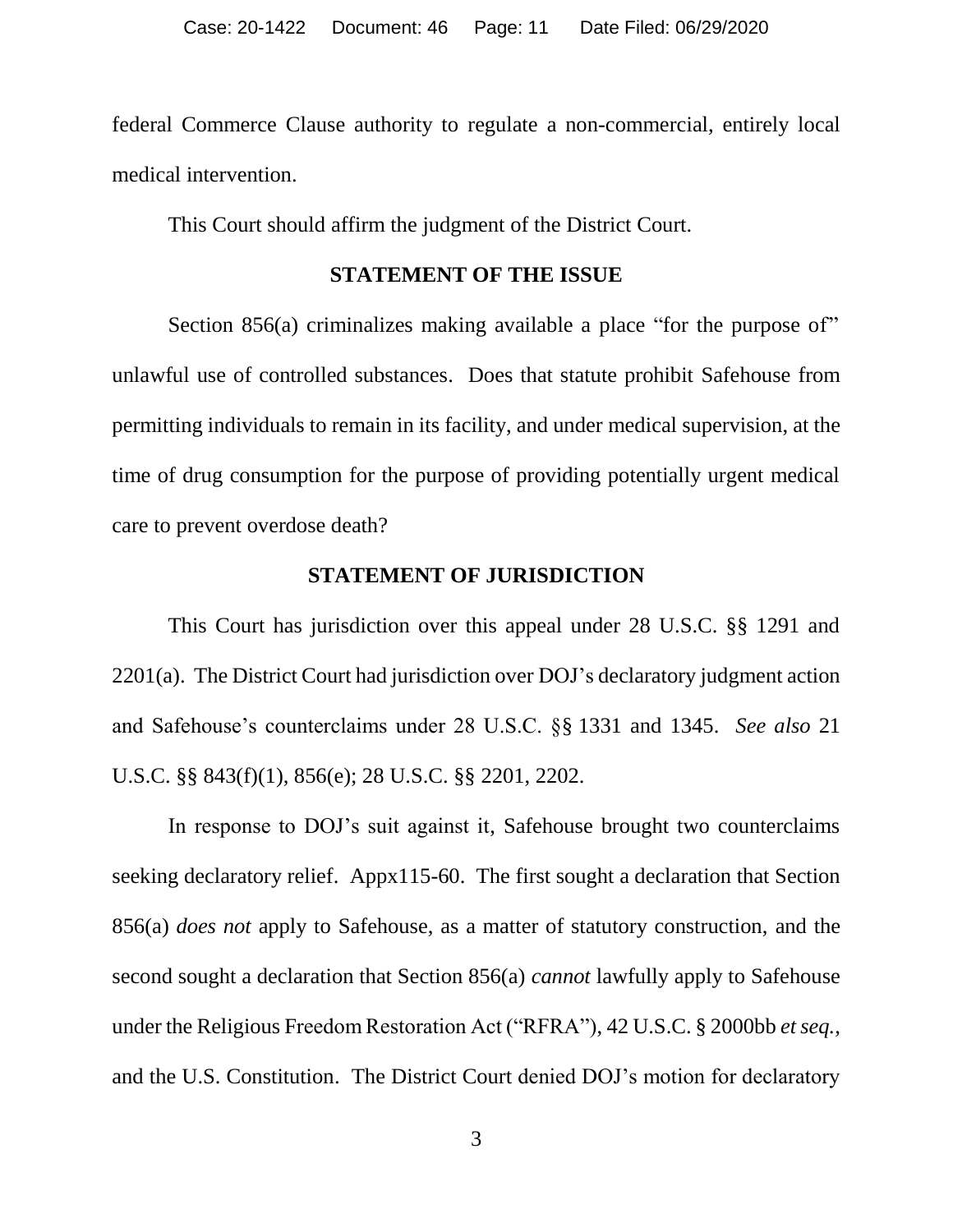relief, granted declaratory judgment in Safehouse's favor on the first counterclaim, and dismissed Safehouse's alternative request for relief under RFRA withoutprejudice as moot. Appx005.

Safehouse agrees with DOJ that the District Court's judgment is final and appealable. *See* DOJ Br. 15-20. Safehouse was not required to stand on its complaint for that to be true. This Court has held that the stand-on-the-complaint requirement does not apply where a court grants judgment on one claim and then dismisses an alternative basis for the same relief without prejudice on justiciability grounds—as explained in Safehouse's Letter Brief. *Pennsylvania Family Inst., Inc. v. Black*, 489 F.3d 156, 162 (3d Cir. 2007); *see* Safehouse Ltr. Br. at 4-5 (Mar. 12, 2020), 3d Cir. Dkt. No. 18 (citing cases).

Dismissal without prejudice of Safehouse's alternative counterclaim under RFRA was proper in the context of this case and does not deprive this Court of appellate jurisdiction. By declaring that Section 856(a) does not apply to Safehouse and granting judgment in Safehouse's favor on its first counterclaim, the District Court granted Safehouse the relief it was seeking—a determination that it cannot be prosecuted for its proposed conduct—and had no need to decide whether Safehouse would be entitled to that same relief under RFRA. *See* Appx008 n.1. On this threshold issue, Safehouse and DOJ agree. DOJ Br. 15-19. This Court should accordingly exercise jurisdiction over this appeal and affirm.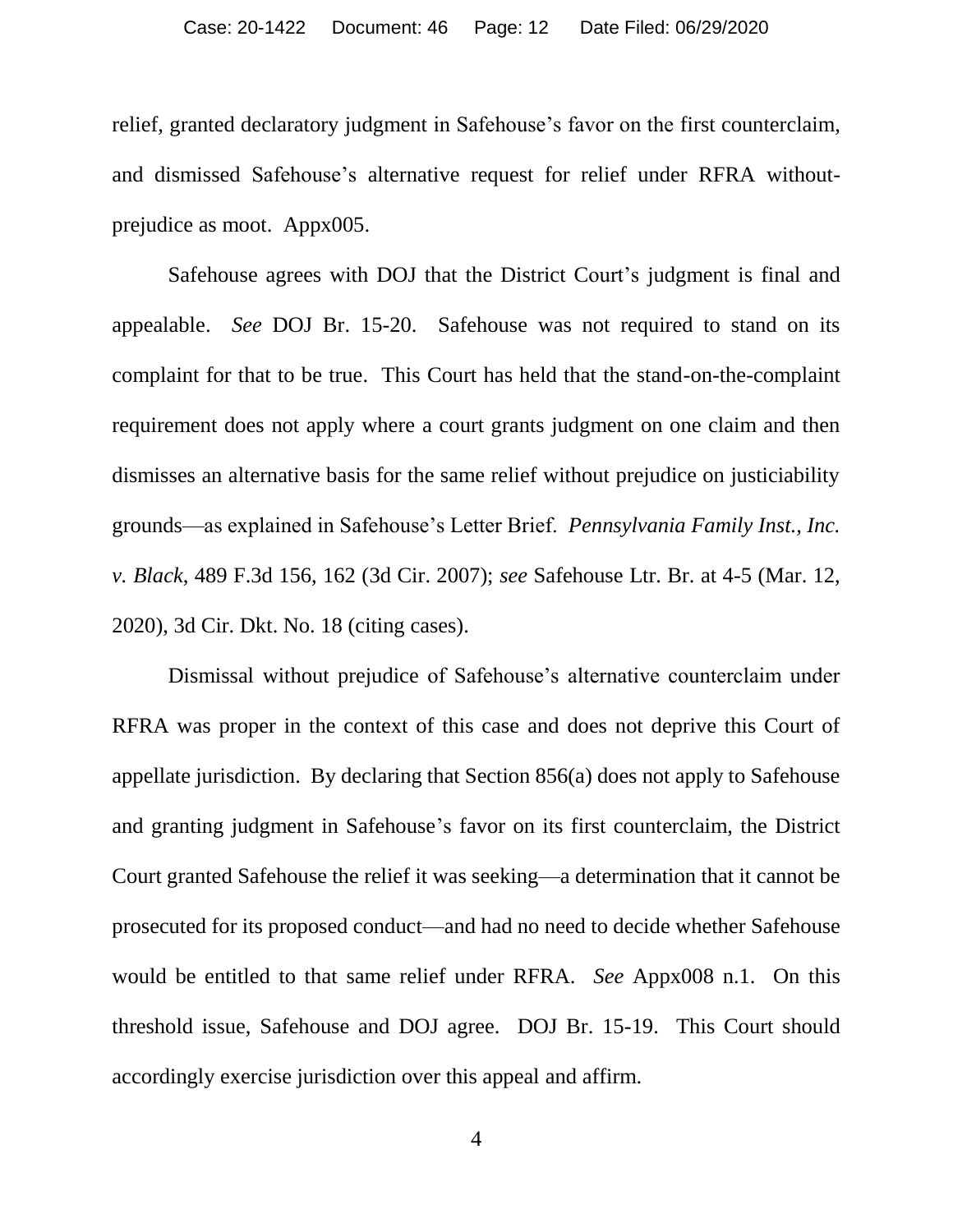#### **STATEMENT OF THE CASE**

#### <span id="page-12-0"></span>**A. The Opioid Epidemic**

 $\overline{a}$ 

<span id="page-12-1"></span>Philadelphia is in the midst of a severe public health emergency due to the opioid epidemic and the opioid overdose crisis. In 2018 and 2019 alone, while the government was pursuing this declaratory judgment action, more than 2,300 individuals died in Philadelphia from an opioid overdose.<sup>1</sup> *See* Appx129 ¶ 18 & n.15. That is three City residents each day.

#### **B. Naloxone and Overdose Prevention**

<span id="page-12-2"></span>Every second counts when responding to an opioid overdose. That has become particularly true in light of the widespread proliferation in recent years of fentanyl—a powerful and fast-acting opioid that is 50-to-100 times more potent than heroin. *Id.* ¶ 22. In the event of a fentanyl overdose, a person may stop breathing within minutes of consumption. *Id.* Absent intervention, serious injury or death can occur as quickly as 3 to 5 minutes. *Id.* And since a person overdosing can lose respiratory function within minutes of consumption, time is of the essence when an overdose is occurring. The more time that elapses, the greater the risk of serious injury and death.

<sup>1</sup> City of Phila., Dep't of Pub. Health, *Philadelphia's Community Health Assessment: Health of the City 2018*, at 5 (Jan. 10, 2019),<https://bit.ly/3gacLTZ> (last visited June 28, 2020).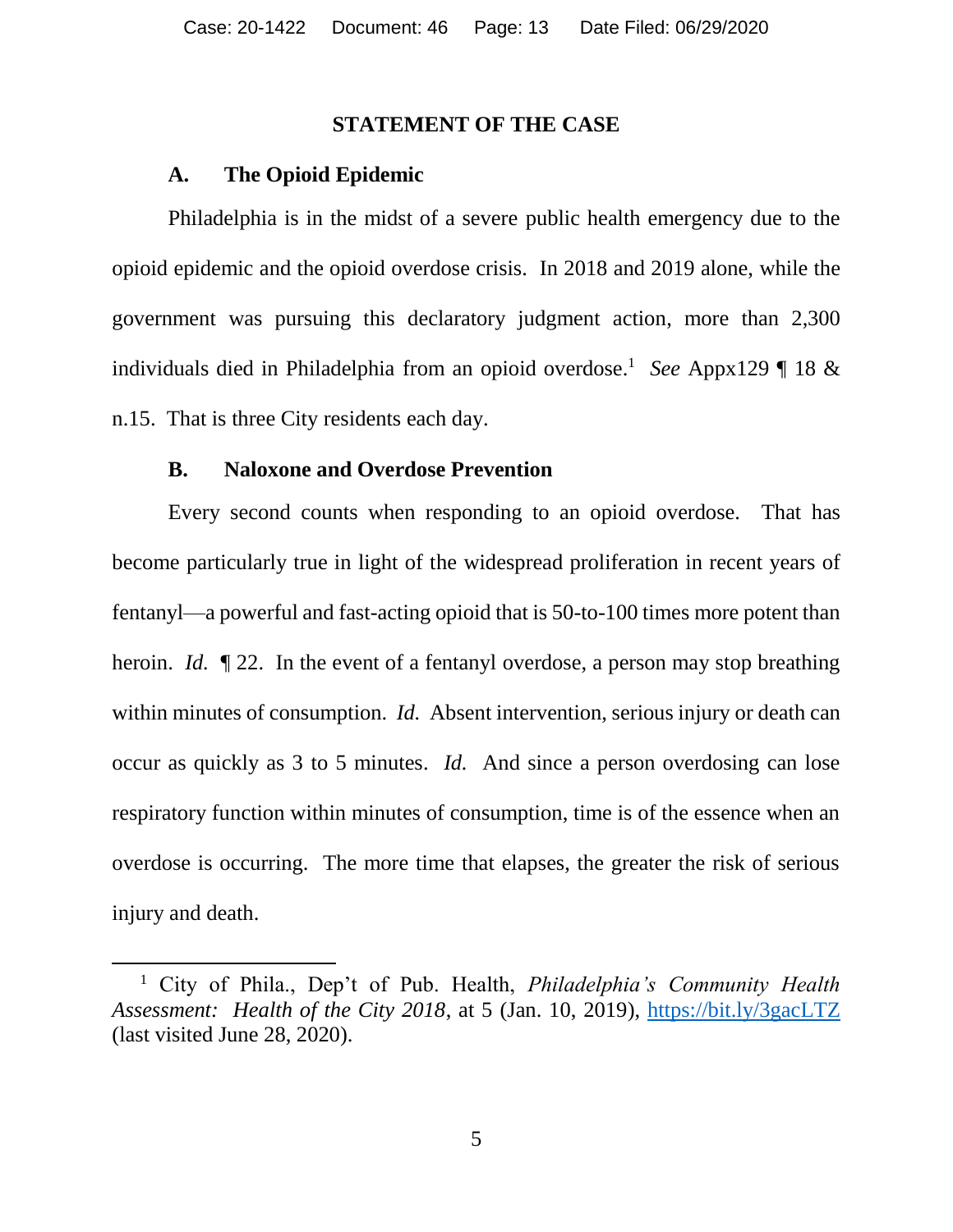Reversal of an overdose is possible with timely medical intervention. In fact, if immediately available, the administration of Naloxone or similar opioid receptor antagonists provides lifesaving treatment that will resuscitate and keep a person alive with medical certainty. Appx130, 139  $\P$  23, 68.<sup>2</sup>

Although Naloxone is designed to be easily administered as an intra-nasal spray, a person experiencing an overdose (and thus losing consciousness) cannot self-administer. Appx139 ¶ 69. Thus, Naloxone can work only if someone is close by to administer it. *Id.* Ensuring proximity to medical care (and Naloxone) *at the time of consumption* is therefore a critical component of efforts to prevent fatal opioid overdose.

Medical supervision of opioid consumption ensures that an overdose will be effectively reversed using a variety of available interventions, including prompt administration of Naloxone and respiratory support. Supervised consumption allows those at high risk of overdose death to stay within immediate reach of urgent, lifesaving medical care at the critical moment of consumption.

<sup>&</sup>lt;sup>2</sup> Naloxone has been widely dispensed as a proven means of combatting opioid deaths with the help of federal, state, and local legislation and funding, as discussed in more detail below. Demonstrating the efficacy of immediate Naloxone access, in a 30-year period involving millions of encounters, no person has died of a drug overdose in any of the supervised consumption site worldwide. Appx174. Given the centrality of Naloxone to Safehouse's public health intervention, DOJ's failure to mention it shows that it would prefer to ignore Safehouse's true purpose rather than engage with it.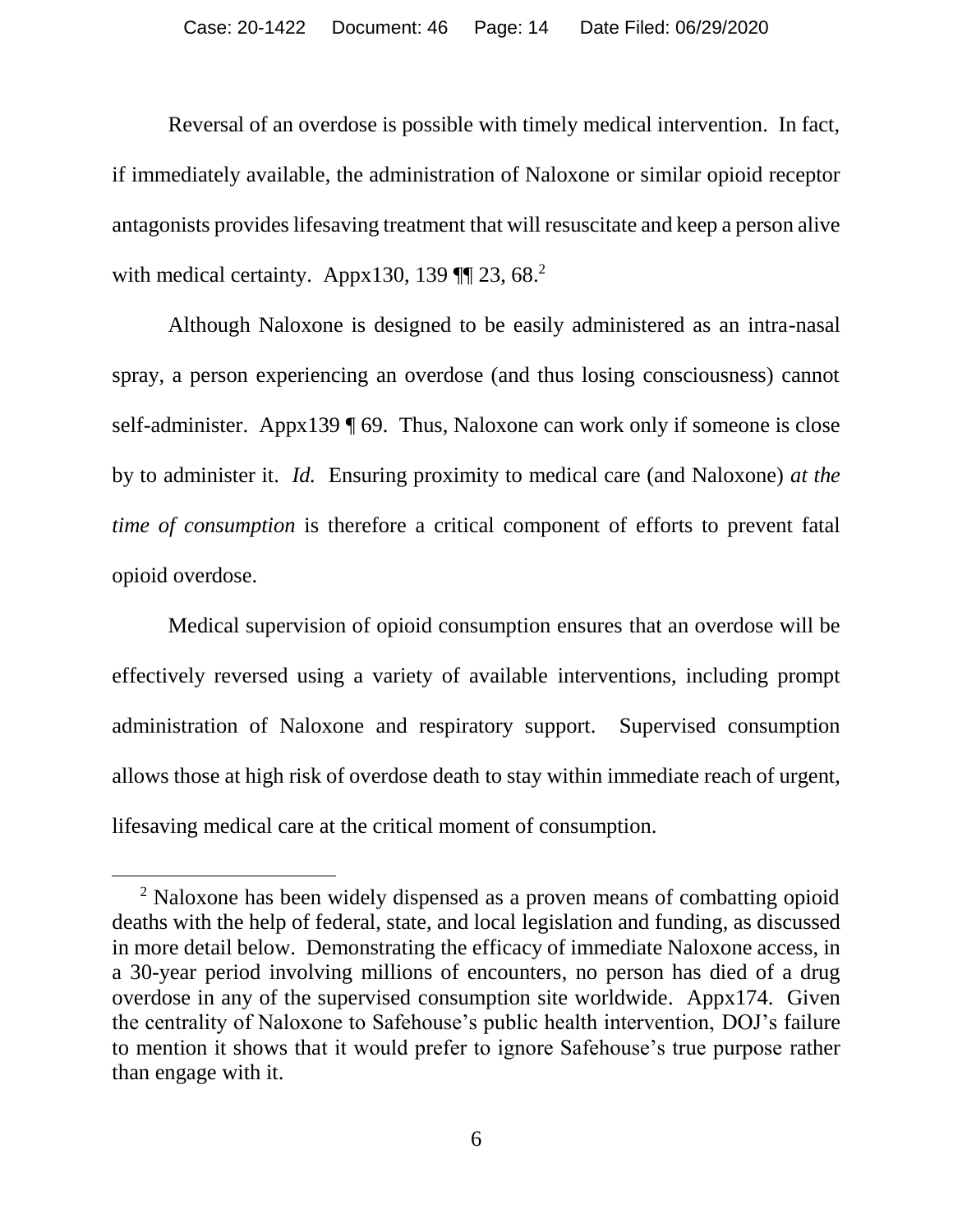For these reason, the medical and public health measures that Safehouse proposes have been recognized and endorsed by prominent national and international medical and public health associations including the American Medical Association, the American Public Health Association, AIDS United, the European Monitoring Center for Drugs and Drug Addiction, the Infectious Diseases Society of America, the HIV Medical Association, the International Drug Policy Consortium, and scores of public health experts, physicians, and addiction researchers. *See* Dist. Ct. Dkt. Nos. 89, 90, 92, 95. Philadelphia's Public Health Commissioner and its Commissioner of the Department of Behavioral Health and Intellectual disAbility Services have each announced that overdose prevention, including supervised consumption, is a critical medical and public-health intervention to mitigate Philadelphia's overdose crisis. *See* Dist. Ct. Dkt. No. 101.

#### **C. Safehouse and Its Overdose Prevention Site**

<span id="page-14-0"></span>Safehouse is a privately funded, non-profit corporation that seeks to open an overdose prevention site in Philadelphia, and Appellee José Benitez is Safehouse's president and treasurer. Appx018; Appx683-84 ¶¶ 1, 4. Safehouse's purpose is to provide lifesaving medical treatment, primary care, initiation of drug treatment, and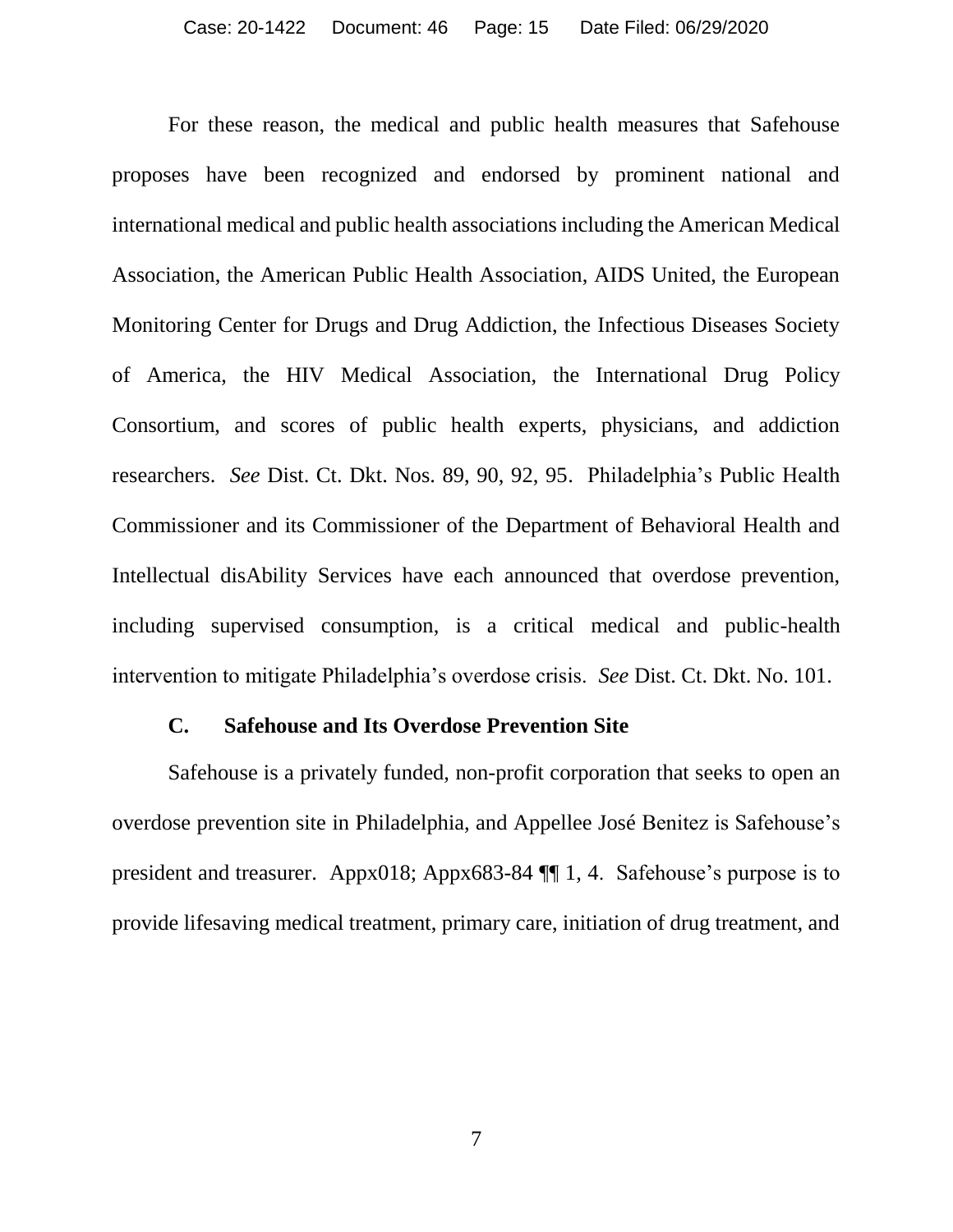wraparound services to the vulnerable population at high risk of overdose death and complications from opioid use disorder.<sup>3</sup> *See* Appx683-84 ¶¶ 1, 9, 13, 14.

To achieve this purpose, Safehouse plans to open an overdose prevention site that will employ evidence-based public-health interventions, including medically supervised consumption, to mitigate the catastrophic losses associated with the opioid epidemic and overdose crisis in Philadelphia*.* 4 In particular, Safehouse "will offer a variety of services" to participants "aimed at preventing the spread of disease, administering medical care, and encouraging drug users to enter treatment." Appx $018.<sup>5</sup>$ 

<sup>&</sup>lt;sup>3</sup> The Centers for Disease Control and Prevention define "Opioid Use Disorder" as "a problematic pattern of opioid use that causes significant impairment or distress." CDC, *Opioid Overdose*: *Prevent Opioid Use Disorder* (Oct. 11, 2017), [https://bit.ly/31pRlOE.](https://bit.ly/31pRlOE)

<sup>&</sup>lt;sup>4</sup> In public health parlance, Safehouse will employ harm reduction strategies to combat the opioid crisis. "Harm reduction" is an umbrella term for interventions that aim to reduce problematic or otherwise harmful effects of certain behaviors. In the context of substance and opioid use disorders, such interventions seek to minimize harm for individuals who, for whatever reason, may not be ready, willing, or able to pursue full abstinence as a goal. At bottom, harm reduction takes into account the psychology of addiction and substance use disorder and seeks to help individuals engage in treatments to reduce, manage, and stop their substance use when appropriate.

<sup>&</sup>lt;sup>5</sup> Safehouse, a not-for-profit organization, will not charge participants for its services, will not produce any revenue, and will not even permit the on-site exchange of currency for any purpose. *See, e.g.*, Appx150 ¶ 112.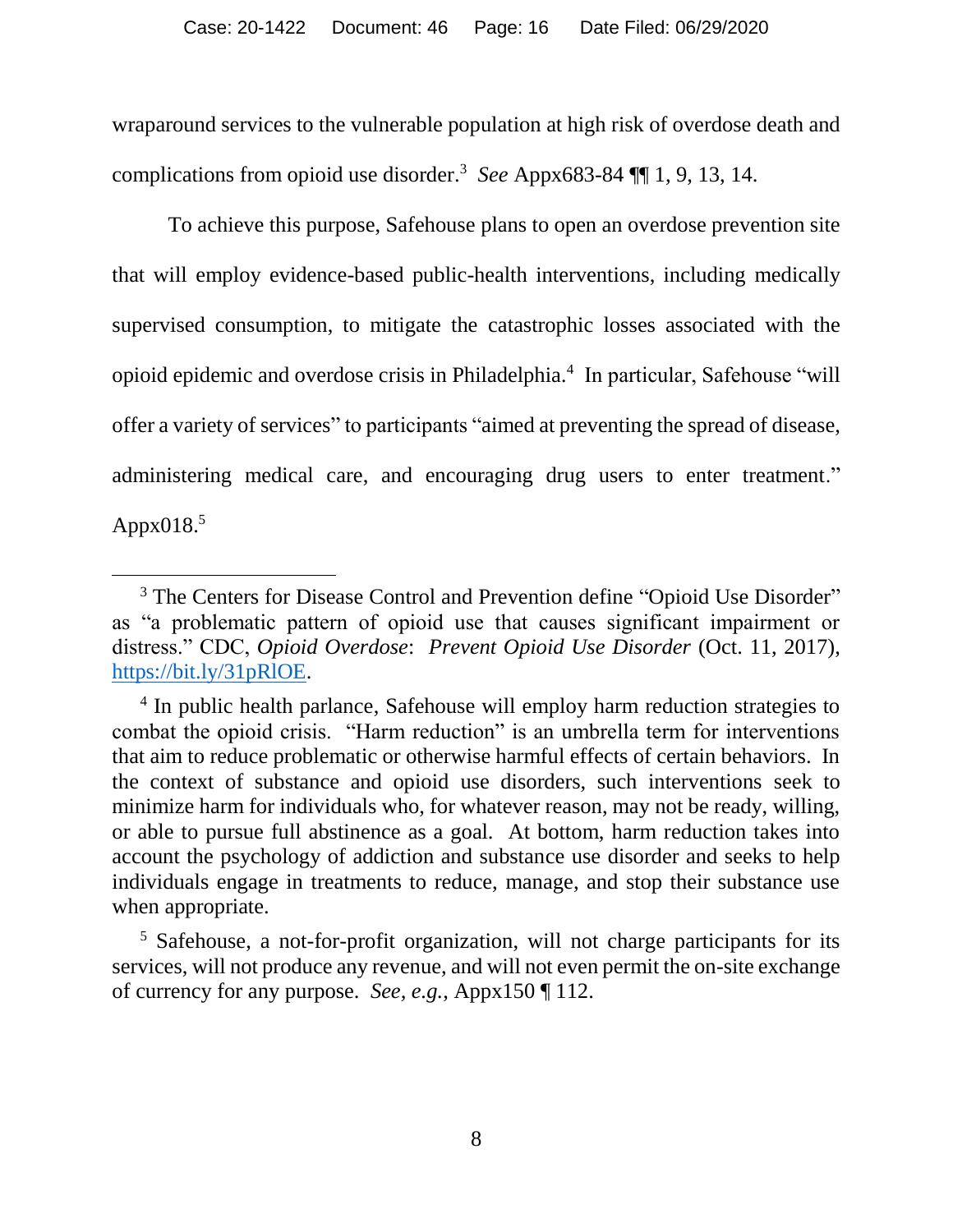"[W]hen a participant arrives at Safehouse, the first step is a registration process." Appx 684 ¶ 7. The participant will provide certain personal information and receive a physical and behavioral health assessment. *Id.* ¶ 8. "Safehouse intends to encourage every participant to enter drug treatment, which will include an offer to commence treatment immediately." *Id.* ¶ 9.

After registration, Safehouse will "offer each participant its services." *Id.*  Those services include "wound care, on-site initiation of Medication Assisted Treatment,<sup>6</sup> recovery counseling, HIV and HCV [Hepatitis C] counseling, testing and treatment, referral to primary care, and referrals to social services, legal services and housing opportunities." *Id.* Safehouse will also provide participants with sterile syringes and fentanyl test strips "to test for the presence of fentanyl in their drugs" before consumption.<sup>7</sup> Appx685  $\P$  12. And Safehouse will allow for participants to use supervised drug consumption and observation rooms. Appx684 ¶ 9*.* Safehouse

<sup>&</sup>lt;sup>6</sup> Medication-assisted treatment is "the use of medications, in combination with counseling and behavioral therapies, to provide a 'whole-patient' approach to the treatment of substance use disorders." SAMHSA, U.S. Dep't of Health & Human Servs., SAMHSA, *Medication and Counseling Treatment* (last updated April 29, 2020),<https://bit.ly/2YIfZsh> (last visited June 28, 2020) "The prescribed medication operates to normalize brain chemistry, block the euphoric effects of alcohol and opioids, relieve physiological cravings, and normalize body functions without the negative effects of the abused drug." *Id.*

<sup>&</sup>lt;sup>7</sup> The provision of sterile consumption equipment will reduce of the risk of transmission of infectious diseases. Safehouse intends to ensure that participants safely dispose of used consumption equipment, such as syringes, before they leave the supervised consumption room. Appx685 ¶ 18.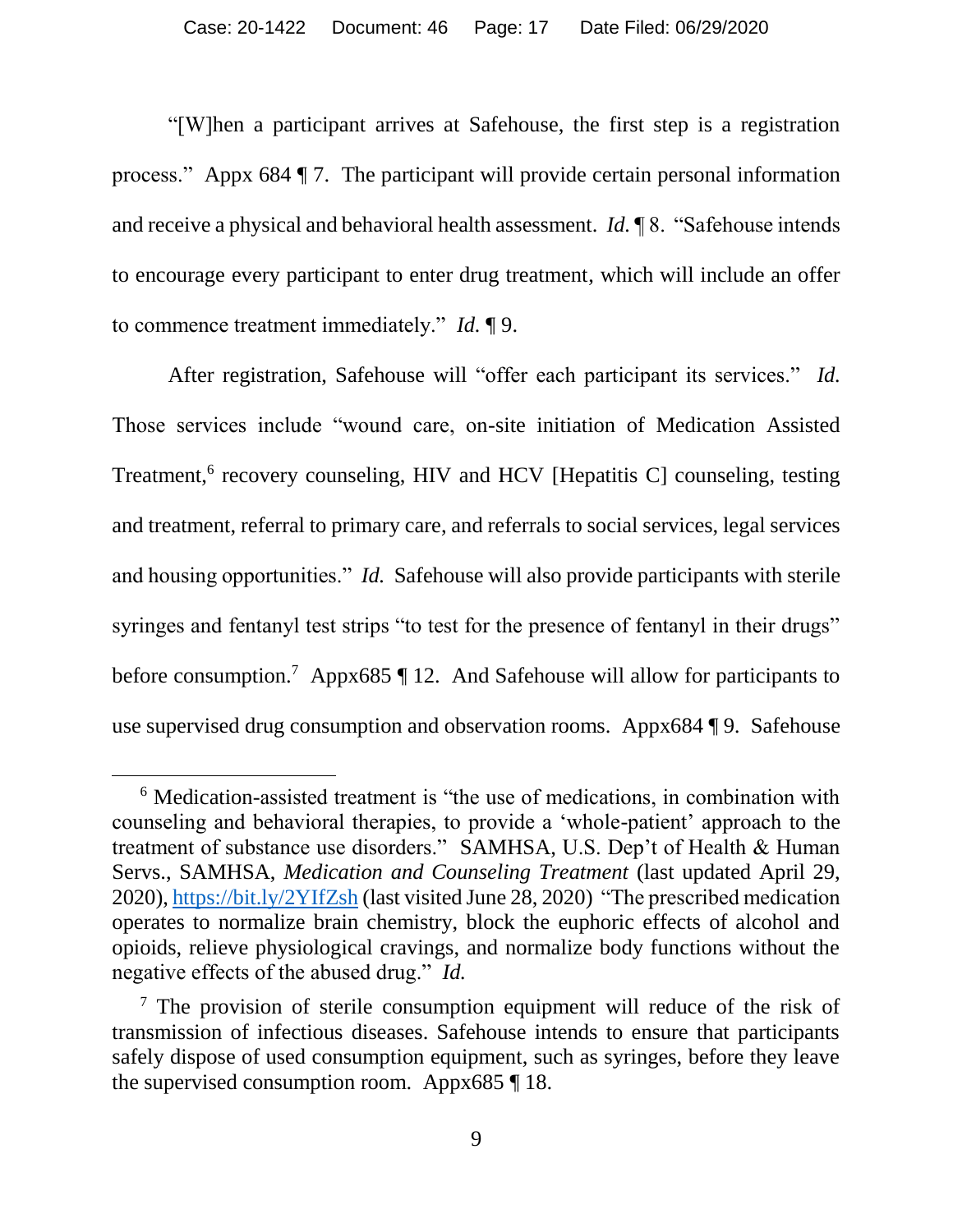participants may request access to all of these services. *Id. ¶* 11. And Safehouse plans to offer the same services to each participant again at check out. Appx685  $\P$  21.

Upon request, "[e]ach Safehouse participant may be assigned to an individual station where they may consume self-obtained drugs, including by injection, under the supervision of Safehouse staff." *Id.* ¶ 13. But under no circumstance will Safehouse make available any illicit narcotic or opioid. *See id.* ¶ 14. Nor will Safehouse manufacture, sell, or administer unlawful drugs, or permit the distribution or sale of drugs on site. And Safehouse will not allow participants to share consumption equipment or help another person consume drugs. Appx150 ¶ 112.

Although Safehouse personnel will "be available to advise participants on sterile injection techniques," they "will be directed *not* to provide, administer, or dispense any controlled substances." Appx685 ¶¶ 15, 16 (emphasis added). Safehouse's trained medical professionals "will supervise participants' consumption and, if necessary, intervene with medical care, including respiratory support and the administration of overdose reversal agents, such as naloxone." *Id.* ¶ 17. Within the consumption stations themselves, Safehouse will engage in the "legal acts of providing sterile injection equipment and administering emergency medical care." Appx063. In practice and by design, the medically supervised consumption stations will ensure that each participant is within close proximity to medical care (including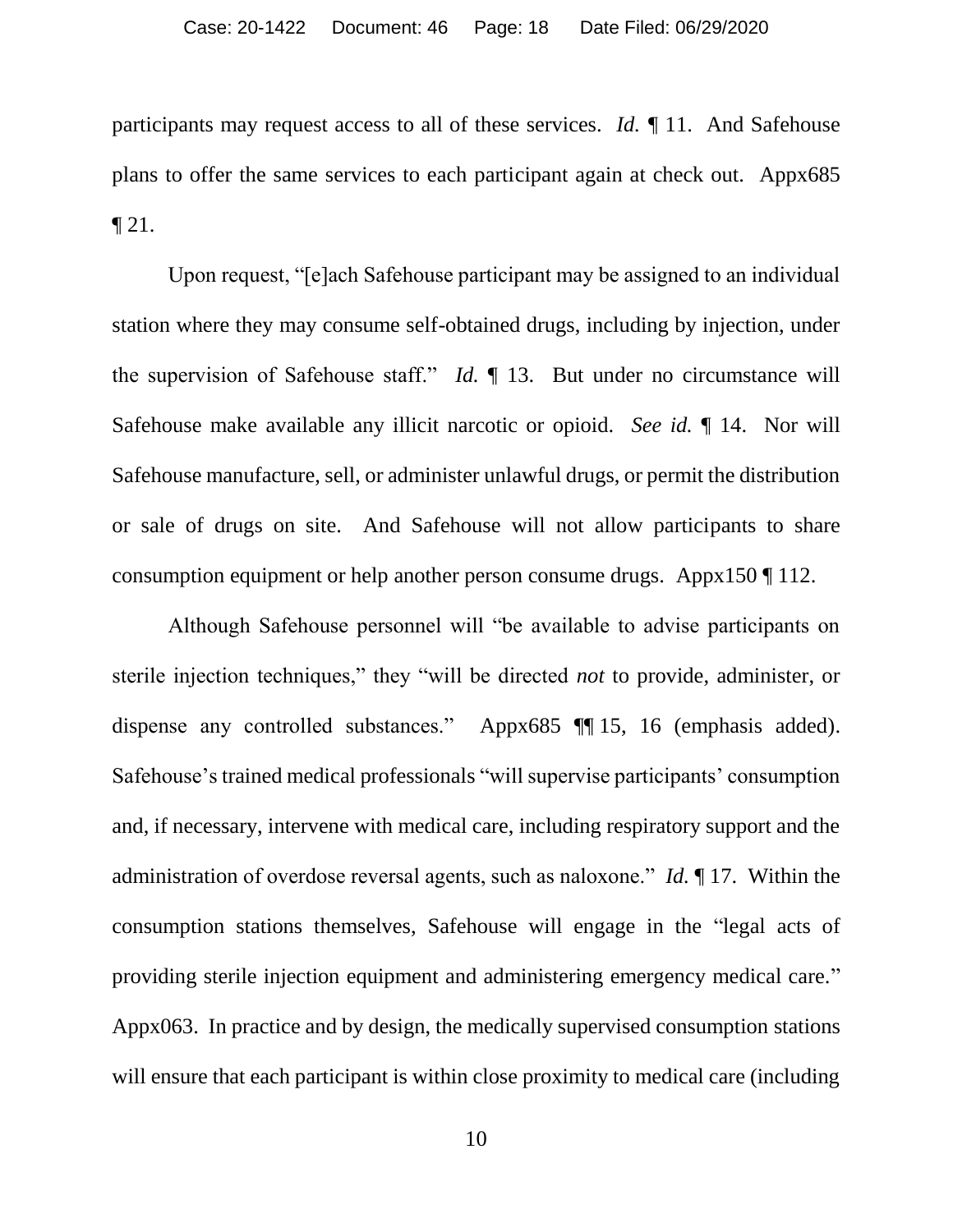Naloxone and respiratory support) during and immediately after the time of consumption—when the risk of overdose is most acute and Naloxone is most needed. *Id.*<sup>8</sup>

Based on first-hand experience and clinical evidence, "Safehouse believes that supervised consumption aids potential treatment in that its participants are more likely to engage in counseling and accept offers of medical care after they have consumed drugs and are not experiencing withdrawal symptoms." *Id.* ¶ 22. That is the role of supervised observation. After leaving a supervised consumption room, "Safehouse staff will direct participants to the medically supervised observation room," with the goals of monitoring participants for the signs of overdose and facilitating pathways to treatment. *Id. ¶* 19. "In the observation room, Safehouse plans to provide certified peer counselors, as well as recovery specialists, social workers, and case managers to offer services and encourage treatment." *Id.* ¶ 21. Once again, in this room, "Safehouse intends to encourage" (but not force) "every

<sup>8</sup> Safehouse will encourage but not *require* that its participants commit to addiction treatment. That is consistent with basic principles of harm reduction. *See, e.g.*, M. Hawk, R.W.S Coulter, J.E. Egan, et al., *Harm Reduction Principles for Healthcare Settings*. 14 Harm Reduction J. 14, 70 (2017). A mandatory approach to drug treatment, seemingly urged by DOJ and "drug policy" *amici* (C.A. Dkt. 31), is widely recognized as ineffective compared to non-compulsory treatment approaches in terms of reducing drug use, and could deter those in need with serious use disorder from seeking out Safehouse's overdose prevention and other lifesaving medical services. *See* D. Werb, A. Kamarulzaman, M.C. Meacham, et al., *The Effectiveness of Compulsory Drug Treatment: A Systematic Review*, Int'l J. of Drug Policy 28: 1-9 (Feb. 2016).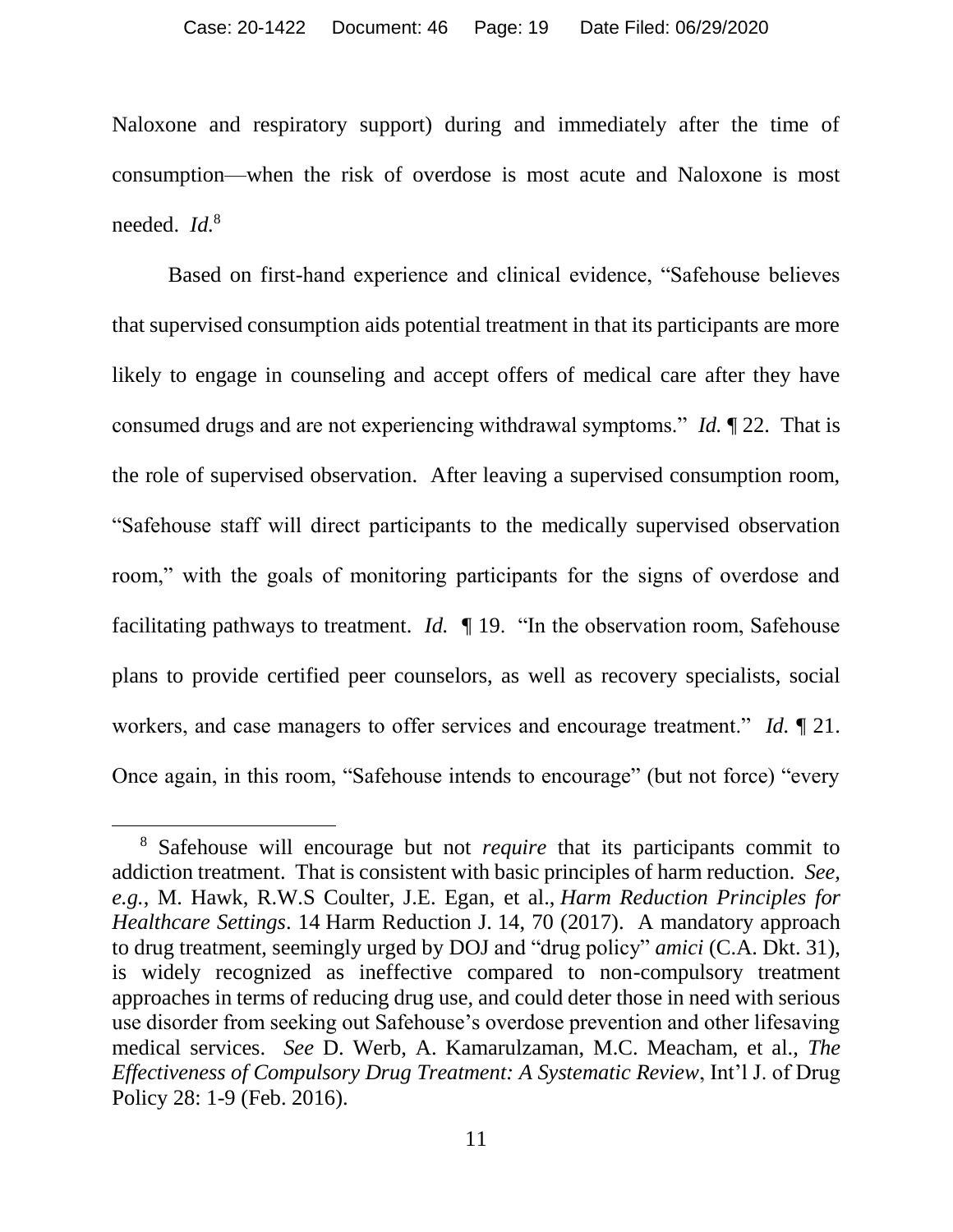participant to enter drug treatment," including immediate commencement of treatment. Appx684-85 ¶¶ 9, 23.

Thus, Safehouse "will offer all its participants treatment referrals and on-site initiation of medication-assisted treatment"—along with the many other services mentioned above—"during at least three stages of Safehouse's protocol." Appx063. The District Court properly recognized that Safehouse's overdose prevention site "ultimately seeks to reduce unlawful drug use." *Id.* Given the urgent need for these services—and the staggering number of overdose fatalities in Philadelphia— Safehouse "plans to open at least one facility in Philadelphia as soon as possible." Appx686  $\P$  24.9

#### **D. The Crack House Statute, 21 U.S.C. § 856(a)**

 $\overline{a}$ 

<span id="page-19-0"></span>This appeal centers on whether Safehouse's proposed overdose prevention site would violate 21 U.S.C. § 856(a), a federal criminal law colloquially known as the "crack house statute." The statute provides as follows:

<sup>&</sup>lt;sup>9</sup> In Philadelphia, an existing nonprofit community organization, Prevention Point Philadelphia, provides a wide range of medical and non-medical services intended to reduce the harms of the opioid crisis—but it does not provide medically supervised consumption or observation. Appx684 ¶¶ 4-5. Safehouse's president and treasurer, Appellee José Benitez, is Prevention Point Philadelphia's executive director. *Id.*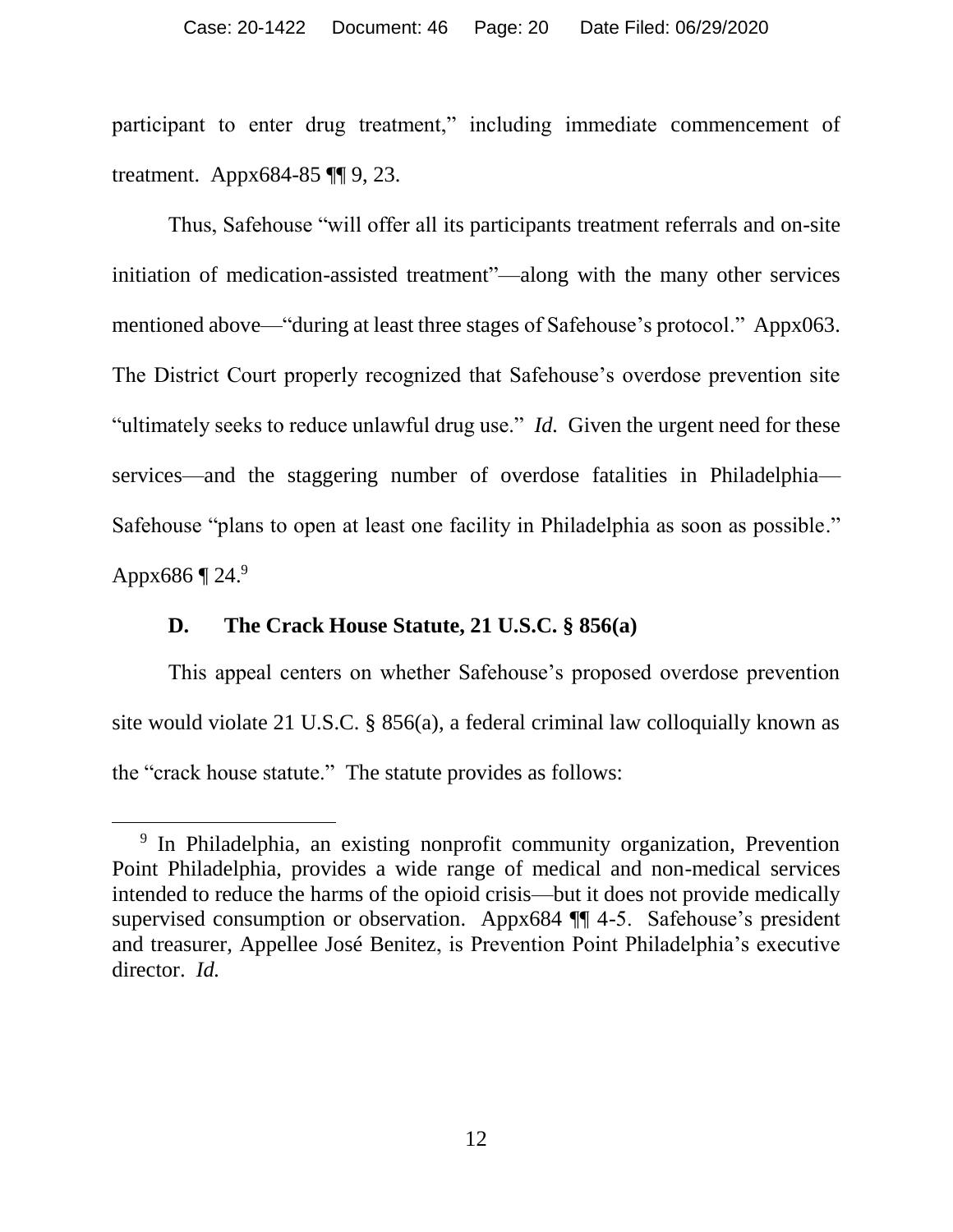Except as authorized by this subchapter, it shall be unlawful to-...

- (1) *knowingly open, lease, rent, use, or maintain any place***,** whether permanently or temporarily, *for the purpose of* manufacturing, distributing, or *using* any controlled substance;
- (2) *manage or control any place*, whether permanently or temporarily, either as an owner, lessee, agent, employee, occupant, or mortgagee, *and knowingly and intentionally* rent, lease, profit from, or *make available for use*, with or *without compensation***,** *the place for the purpose of unlawfully* manufacturing, storing, distributing, or *using* a controlled substance*.*

*See* 21 U.S.C. § 856(a) (emphasis added). A violation of either subsection is a federal felony that carries with it several criminal and civil penalties, including fines of up to \$2 million and imprisonment for up to twenty years. *See id.* § 856(b), (d).

Because it is undisputed that Safehouse will not manufacture, store, or distribute any controlled substance, the outcome of this appeal hinges on whether Safehouse will knowingly and intentionally make available for use its overdose prevention site "*for the purpose of*" unlawfully using a controlled substance.

### **E. This Declaratory Judgment Action**

<span id="page-20-0"></span>On February 5, 2019, DOJ filed a complaint for a declaratory judgment against Safehouse. Appx107-114. Advancing an erroneous interpretation of federal law, DOJ sought a declaration that Safehouse's medically supervised consumption room would violate 21 U.S.C. § 856(a)(2).

Safehouse brought a two-count counterclaim against DOJ seeking declaratory and injunctive relief. Appx115-93. Safehouse's first counterclaim sought a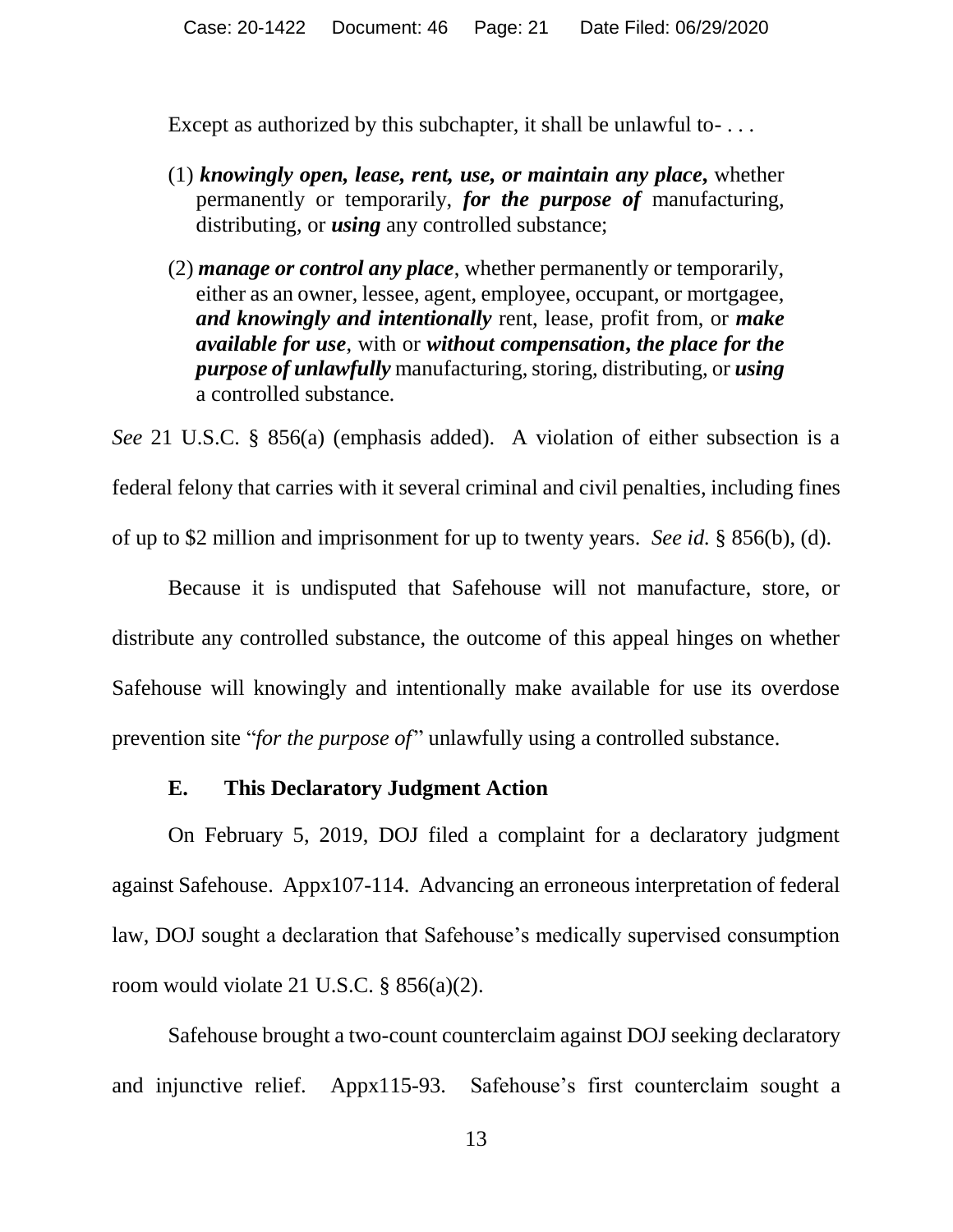declaratory judgment that, as a matter of statutory interpretation, Section 856(a) does not apply to Safehouse's proposed overdose prevention site. Safehouse's second counterclaim sought a declaration that application of Section 856(a) to Safehouse would violate the Commerce Clause of the U.S. Constitution by criminalizing entirely local, noncommercial activities and would violate RFRA by subjecting Safehouse and its founders to criminal penalties for exercising their sincerely held religious beliefs. In other words, Safehouse argued that Section 856(a) *does not*  apply to Safehouse, and that it *cannot* apply to Safehouse even if the court were to adopt the government's erroneous interpretation of the statute.

DOJ moved for judgment on the pleadings, and Safehouse opposed the motion. Appx203-344. The District Court denied DOJ's motion in a thorough, wellreasoned Memorandum Opinion, agreeing with Safehouse's interpretation of Section 856(a) and rejecting DOJ's. Appx015-070. As the court explained, Section 856(a) does not prohibit Safehouse's proposed conduct because "Safehouse does not plan to make its facility available 'for the purpose of' facilitating unlawful drug use." Appx029 (quoting 21 U.S.C. § 856(a)).

The District Court's order denying DOJ's motion for judgment on the pleadings was a non-final order that was not appealable as a matter of right. To facilitate a pathway to final judgment, the parties negotiated an agreed-upon stipulation of facts. Appx683-86. Each party cross-moved for judgment in their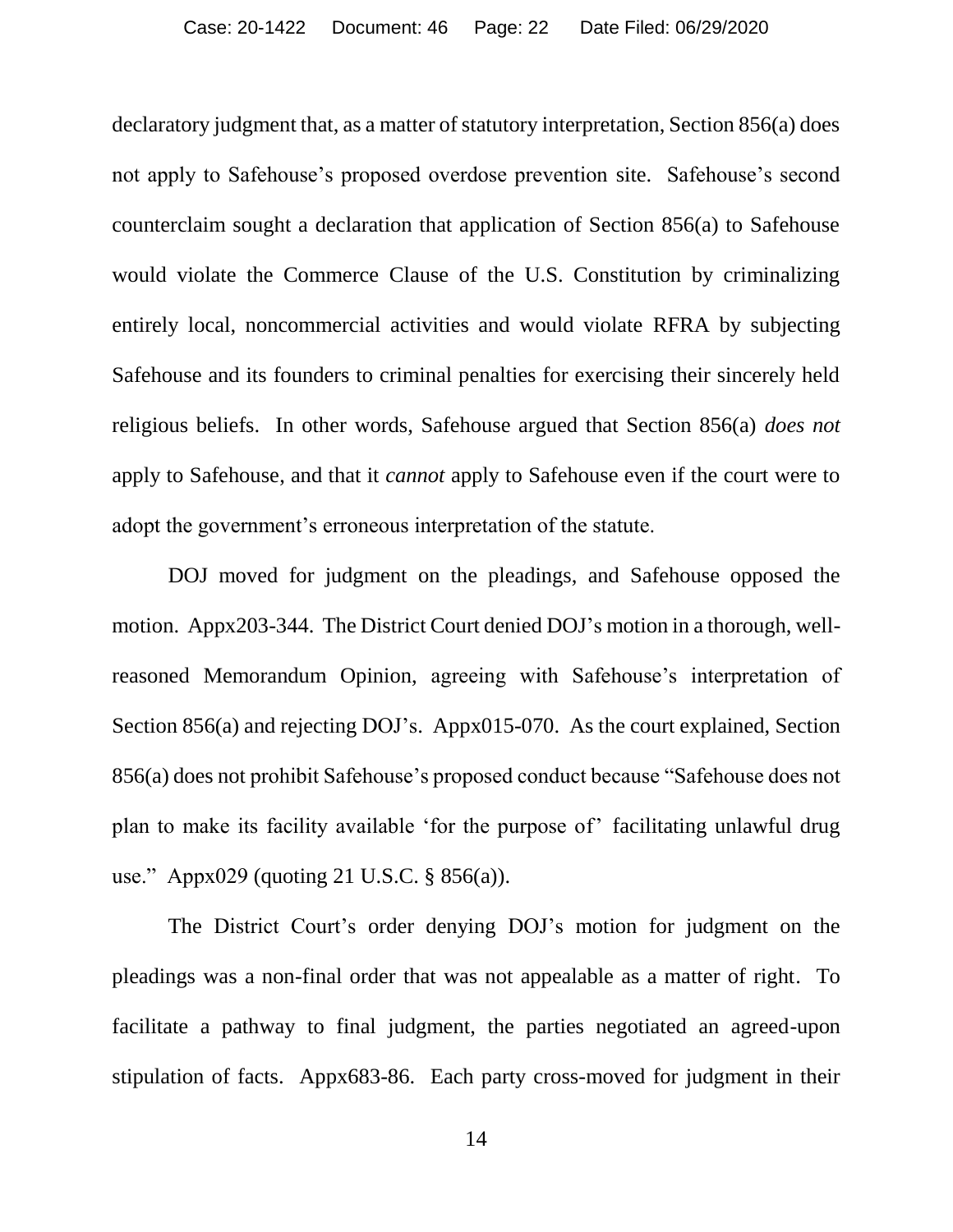favor as a matter of law, with Safehouse seeking relief under both Federal Rules of Civil Procedure 56 and 57.

The District Court reaffirmed its conclusion that Section 856(a) does not apply to Safehouse, adopting its prior analysis and reasoning for denying DOJ's motion for judgment on the pleadings. Appx004-12. The court entered judgment in Safehouse's favor on its first counterclaim, and declared as a matter of law "that the establishment and operation of [Safehouse's] overdose prevention services model, including supervised consumption in accordance with the parties' stipulated facts, does not violate 21 U.S.C. § 856(a)." Appx005 ¶ 4 (internal citation omitted).

# **STANDARD OF REVIEW**

<span id="page-22-0"></span>Since the Declaratory Judgment Act "confers discretionary, rather than compulsory, jurisdiction upon federal courts," this Court reviews the District Court's decision to exercise jurisdiction and grant a declaratory judgment for abuse of discretion. *Riefer v. Westport Ins. Corp.*, 751 F.3d 129, 138 (3d Cir. 2014); *see* 28 U.S.C. § 2201(a) (providing that district courts "may declare the rights and other legal relations of any interested party seeking such declaration"). In conducting this review, the Court examines the District Court's conclusions of law *de novo*. *See Silverman v. Eastrich Multiple Inv'r Fund, L.P*., 51 F.3d 28, 30 (3d Cir. 1995).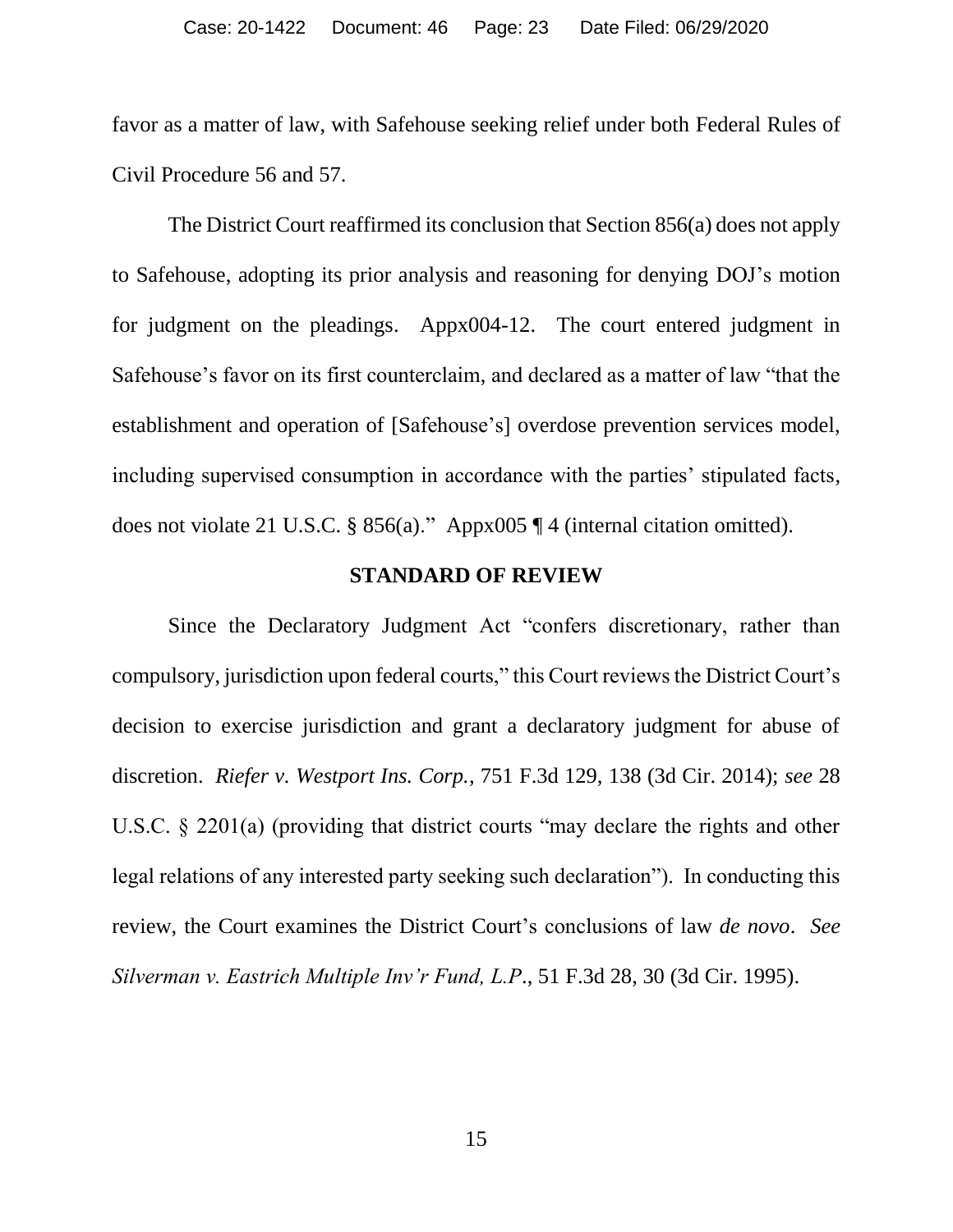#### **SUMMARY OF ARGUMENT**

<span id="page-23-0"></span>I. Section 856(a) does not apply to Safehouse, because Safehouse will operate its overdose prevention site "for the purpose of" providing necessary, urgent, lifesaving medical care and treatment to people with opioid and substance use disorder, not to facilitate the unlawful use of drugs. Section 856(a)(2) makes it a federal crime to "manage or control any place" and "knowingly and intentionally . . . make available for use . . . the place *for the purpose of* unlawfully . . . using a controlled substance." (emphasis added). An essential element of Section 856(a) is that the defendant act to manage or control a place "*for the purpose of*" unlawful drug activity. Safehouse will not be such a place, and Safehouse does not have that purpose. The District Court found, based on the stipulated facts, that "Safehouse does not seek to administer prohibited drugs but rather to ameliorate the harm from their unlawful use" (Appx068), and "ultimately seeks to reduce unlawful drug use." Appx063.Because Safehouse does not plan to make its facility available 'for the purpose of' facilitating unlawful drug use," the District Court correctly "conclude[d] that § 856(a) does not criminalize Safehouse's proposed conduct." Appx029.

That result is further supported by Section 856(a)'s purpose and history: Congress enacted Section 856 to target crack houses, drug-fueled raves, and other predatory actors and promoters of drug activity—not to criminalize the services

16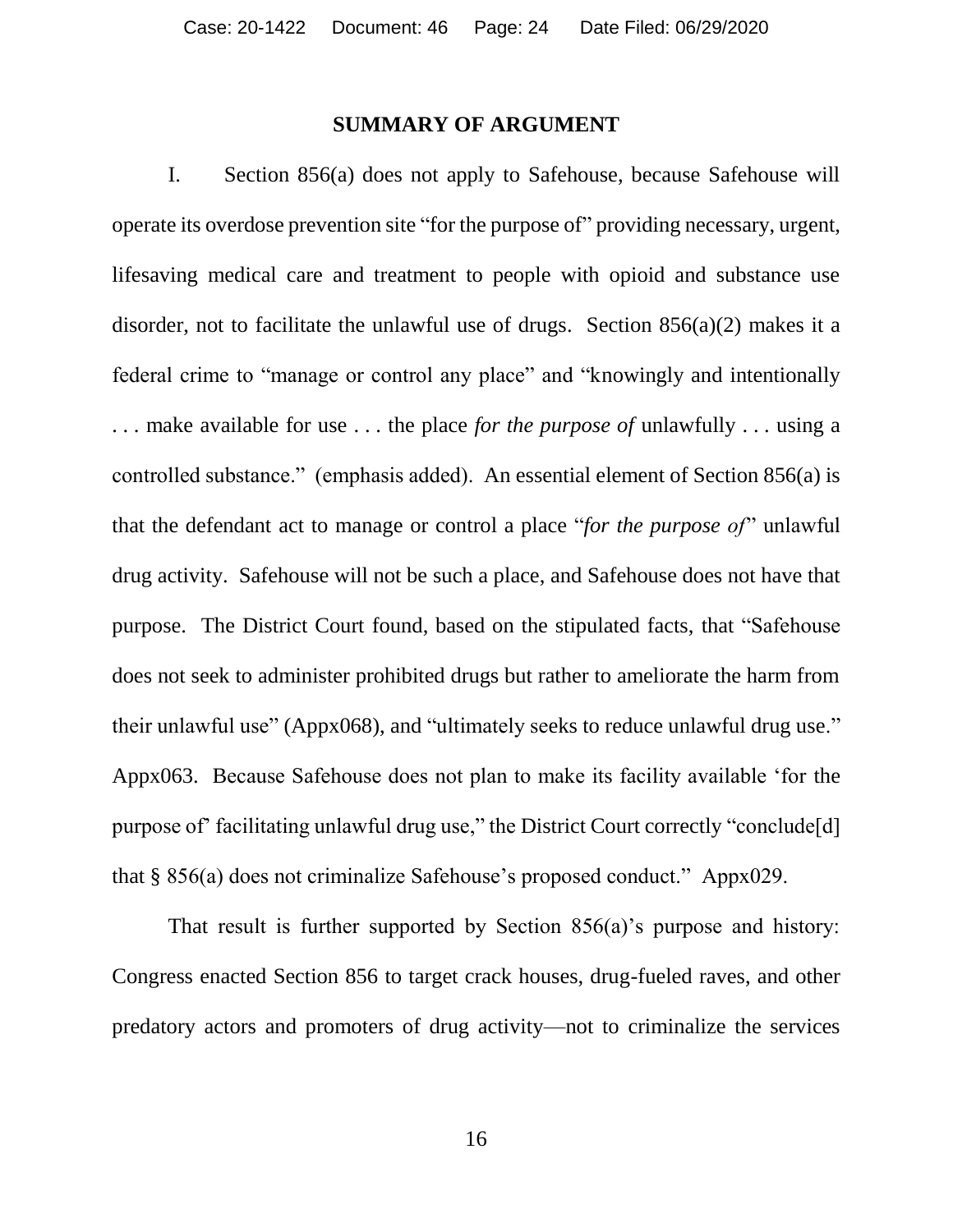proposed by Safehouse designed to prevent overdose death, stop drug use, and mitigate its harms.

DOJ's contrary position relies on the incorrect premise that Safehouse would violate the statute because Safehouse would know *its participants* unlawfully use controlled substances in its facility. DOJ conflates the potential criminal liability of drug users (who may come to Safehouse in possession of small quantities of drugs obtained before their arrival at Safehouse's facility), with the entirely legal, and indeed vital, medical services proposed by Safehouse and its staff.

II. The District Court's and Safehouse's interpretation of Section 856 is not only a correct application of its statutory terms, it also harmonizes other provisions of federal law; whereas DOJ's contrary argument would lead to unreasonable and discordant results. Safehouse's supervised consumption services will bridge the short, but critical gap between the provision of sterile syringes and the urgent need for Naloxone (and other overdose treatments)—interventions recognized, endorsed, and funded by other provisions of federal law. *See*  Comprehensive Addiction and Recovery Act of 2016 ("CARA"), Pub. L. No. 114- 198, § 101, 130 Stat. 697; Consolidated Appropriations Act of 2016, Pub. L. No. 114-113, § 520, 129 Stat. 2652.

These federal statutes not only expressly permit, but also fund facilities that furnish clean and sterile consumption equipment and encourage them to be well-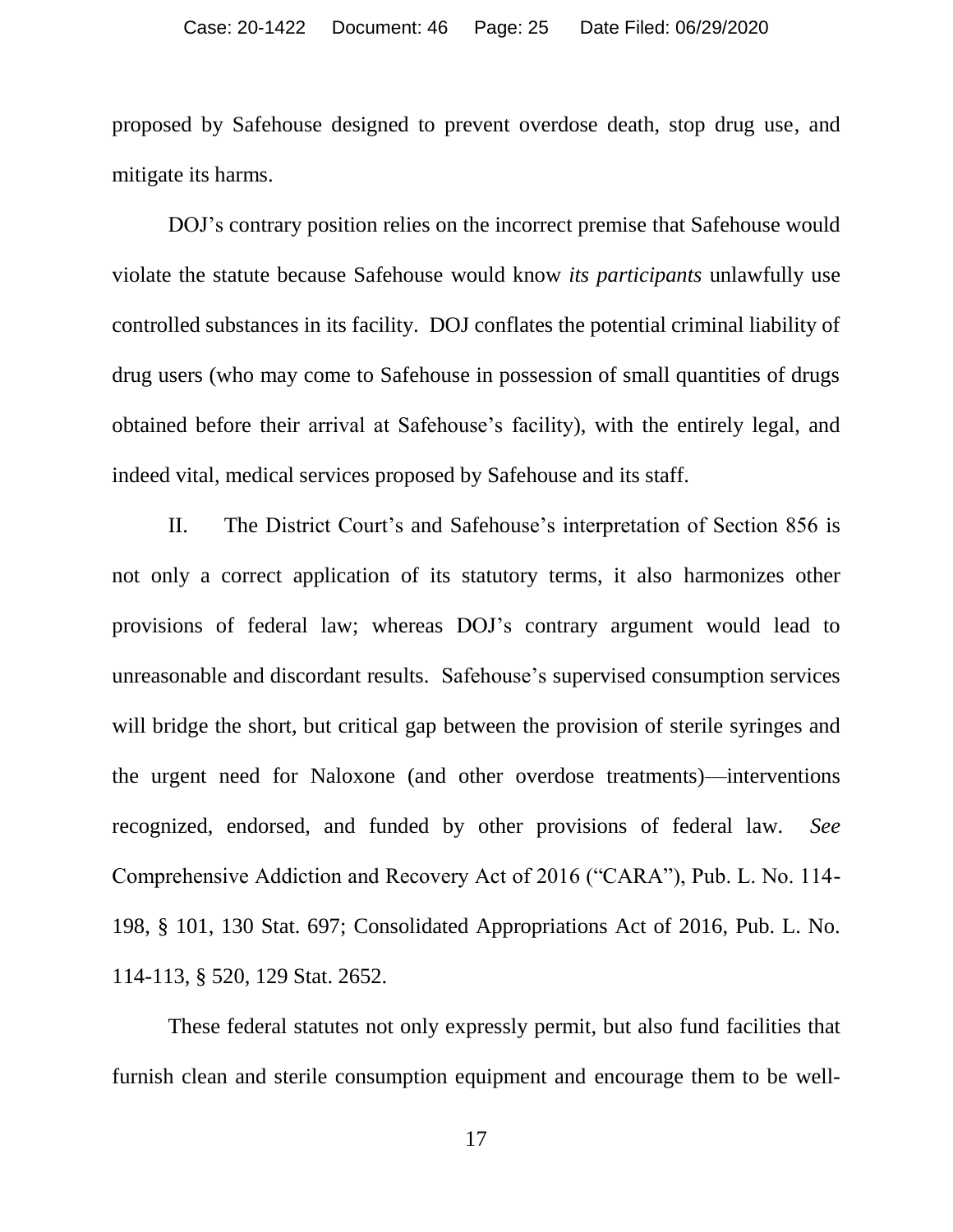stocked with Naloxone. Only seconds to minutes may elapse between the provision of sterile equipment and the urgent need for Naloxone, which will reverse an overdose *with medical certainty*. But under DOJ's unreasonable view of Section 856, Safehouse's medical staff (or, for that matter, loving parents and other family members, concerned roommates, dedicated social workers, or good Samaritans) would be prohibited from furnishing these crucial medical interventions at the time and place they are required—the moment of consumption; and must instead force those suffering from addiction into the street and out of their sight and care. DOJ's interpretation of Section 856 cannot be reconciled with the medical facts recognized by Congress and federal health law and policy.

III. To the extent any doubt remains that Section 856 applies to Safehouse, the rule of lenity, the clear statement rule, and the constitutional avoidance doctrine each requires interpreting the provision in Safehouse's favor. Any ambiguity in Section 856's scope must be resolved against criminalization of Safehouse's overdose prevention services.

Moreover, DOJ's expansive interpretation of Section 856 would exceed the constitutional limits on Congress's Commerce Clause authority, which does not permit Congress to adopt freestanding regulation of Safehouse's free medical and public health services—entirely local activities that would not increase the interstate market for controlled substances and which fall within the traditional province of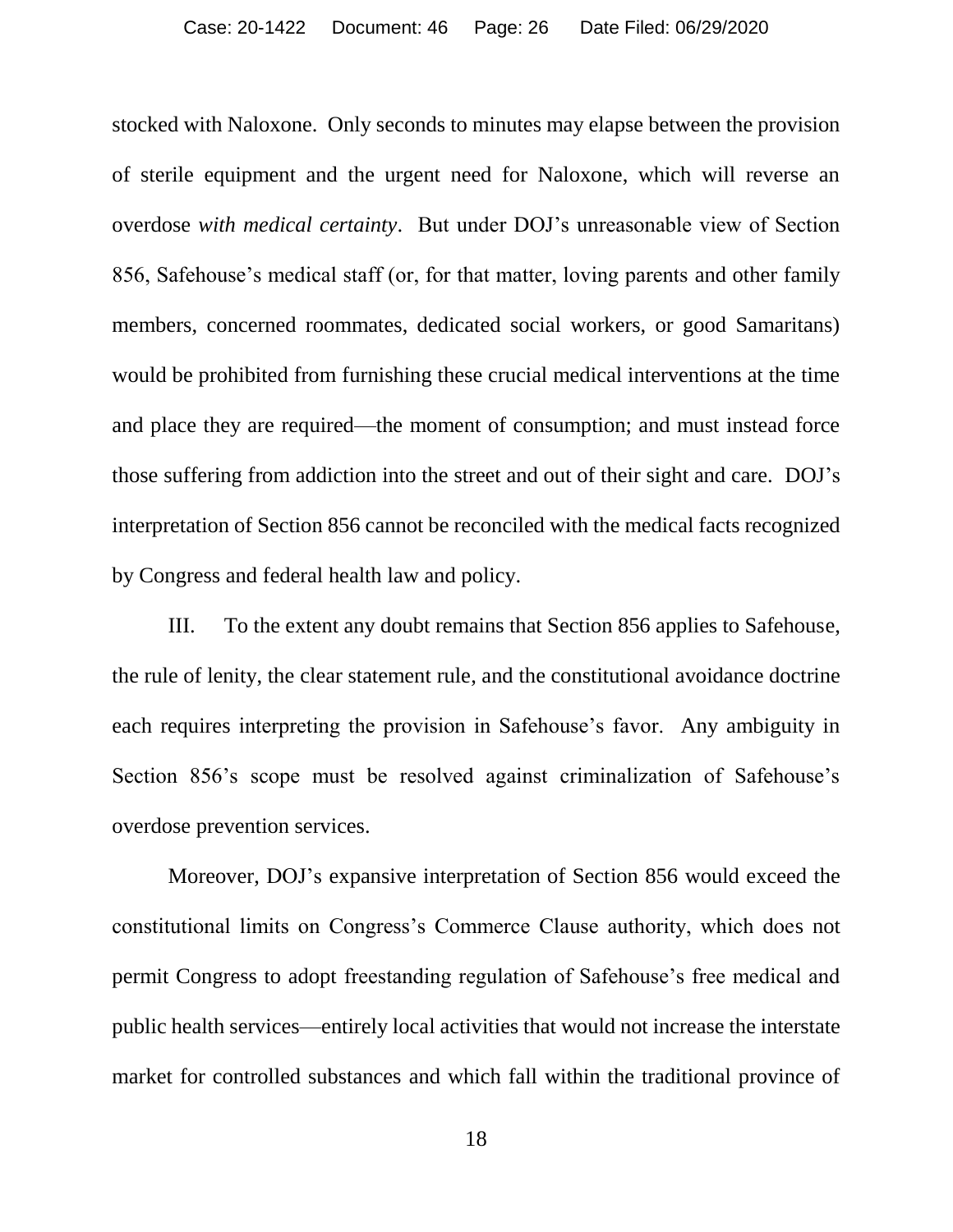state and local police powers. This Court may avoid the serious constitutional question and federalism concerns raised by DOJ's broad interpretation of Section 856 by adopting the construction urged by Safehouse. *See, e.g., Kelly v. United States*, 140 S. Ct. 1565, 1573 (2020); *Bond v. United States*, 572 U.S. 844, 858-59 (2014); *Gonzales v. Oregon*, 546 U.S. 243, 270 (2006).

\* \* \* \* \*

For these reasons, Safehouse respectfully urges this Court to affirm the District Court's determination that Section 856 does not prohibit Safehouse from operating a medically supervised consumption site in the City of Philadelphia.

#### **ARGUMENT**

# <span id="page-26-1"></span><span id="page-26-0"></span>**I. Section 856(a) Does Not Apply to Safehouse Because Safehouse's Overdose Prevention Site Would Not Be Made Available "for the Purpose of" Unlawfully Using Controlled Substances**

The District Court properly concluded that Section 856(a) does not apply to Safehouse, because Safehouse will operate its facility for the purpose of providing critical medical services that prevent overdose death and other serious medical harms, not "*for the purpose of* . . . unlawfully . . . using" drugs. Appx062-68 (ellipses in original; emphasis added). As the court observed, the "use that will occur is subsidiary to the purpose of ensuring proximity to medical care while users are vulnerable to fatal overdose." Appx064.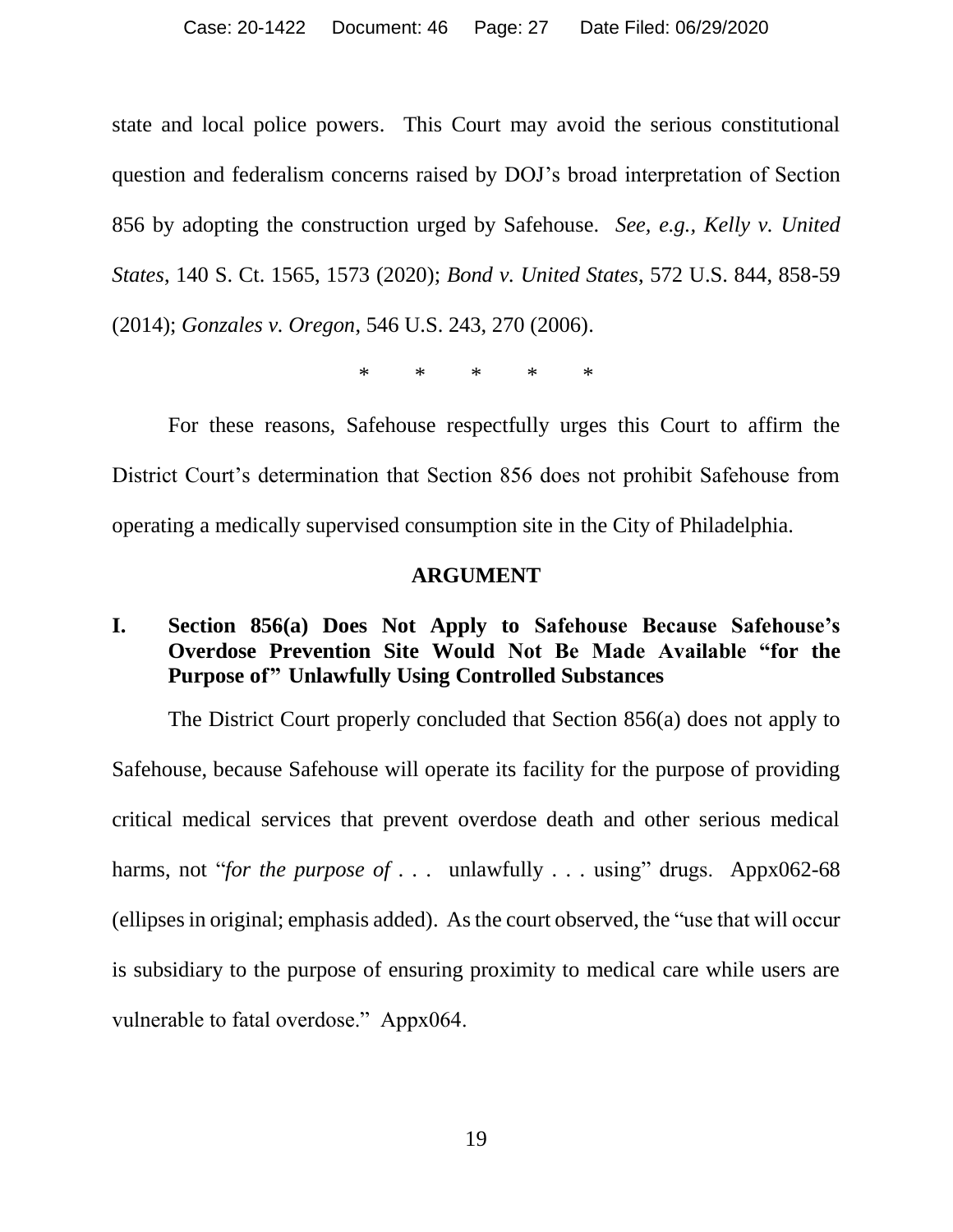This conclusion is dictated by the text, history, and structure of Section 856, and avoids conflicting and irrational results in light of other more recent congressional statutes that recognize the critical importance of sterile syringes, Naloxone, and harm reduction to combat the opioid crisis and to treat individuals suffering from opioid addiction.

### <span id="page-27-0"></span>**A. Section 856 Requires that the Primary or Principal Purpose of the Property Is Unlawful Use**

**1.** The statutory text establishes that an illicit "purpose" is an essential element of Section 856(a). Since it is unlawful under Section 856(a)(1) and (a)(2) to maintain or make available a "place *. . . for the purpose of* . . . using a controlled substance," interpreting the term "purpose" is critical. "Purpose" means "one's objective, goal, or end," as the District Court explained. Appx051; *see* Black's Law Dictionary (6th ed. 1984) ("That which one sets before him to accomplish or attain[.]"); Merriam-Webster's Collegiate Dictionary (11th ed. 2003) (defining "purpose" as "something set up as an object or end to be attained"). The *purpose* for which a place is opened, maintained, or made available is the property's ultimate objective, *not* the *means* by which that objective is achieved. *See Kelly v. United States*, 140 S. Ct. 1565, 1573 (2020) (distinguishing between "the objective of the [deceitful] scheme" and the "byproduct of it").

Moreover, the District Court correctly held that the "'for the purpose of clause' refers to the mental state of the actor"—*i.e.*, the defendant. Appx033; *see*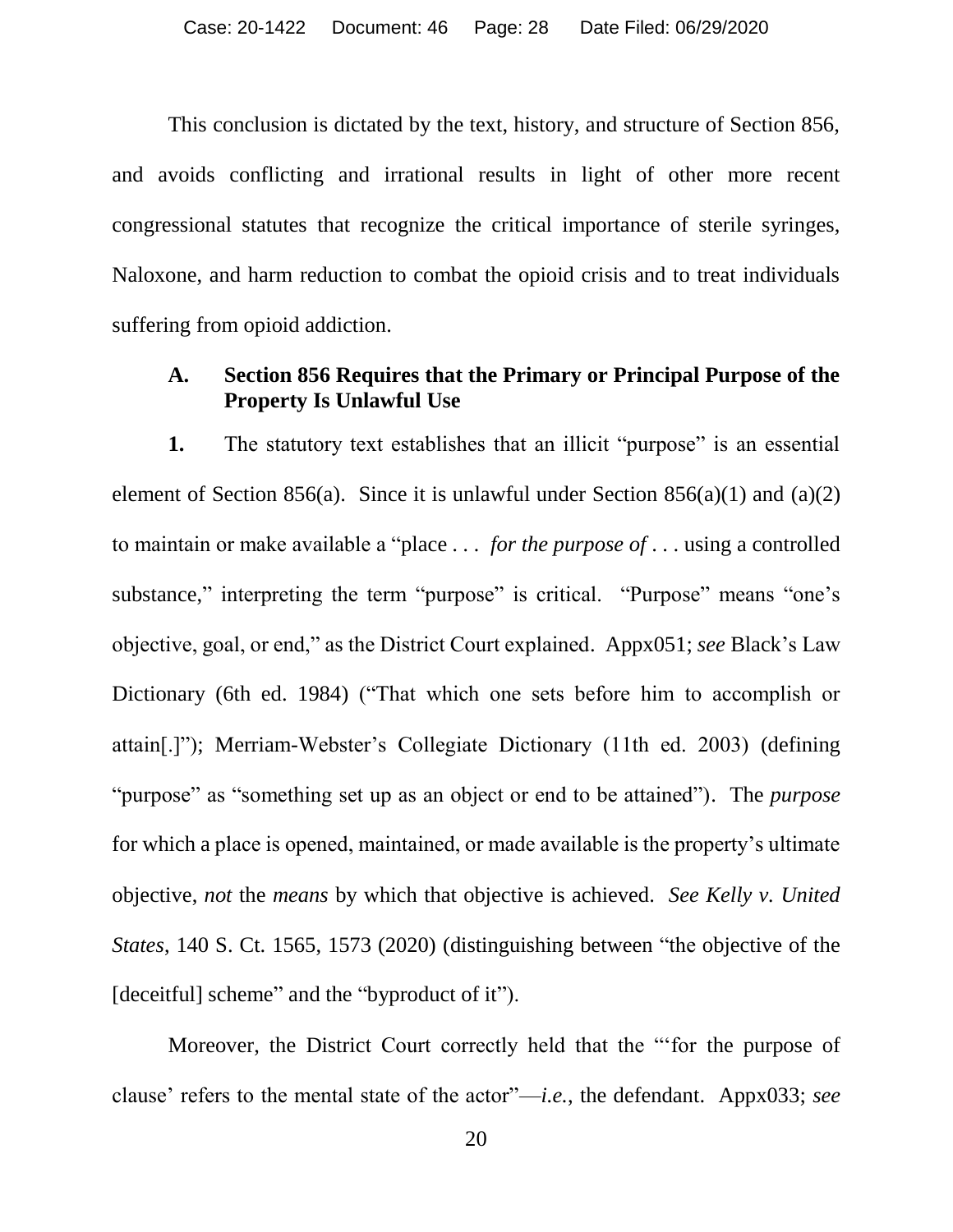Appx036 n.18. In other words, this element requires a showing that *Safehouse*  knowingly and intentionally make its overdose prevention site available "for the proscribed purpose." Appx037.

Rather than apply that straightforward statutory text, DOJ contends (at 21-32) that Section  $856(a)(2)$ —but not Section  $856(a)(1)$ —depends on the purpose of the people who will use Safehouse's overdose prevention facility, rather than on Safehouse's own purpose. The District Court properly rejected that interpretation as contrary to the statutory text: "At no point has the Government presented a compelling textual reason why the structure of (a)(2) dictates that the purpose requirement must refer to the purpose of the third party." Appx034 n.14. Indeed, Section 856(a) is devoid of any reference to the purpose of any third party (*i.e*., a Safehouse participant). Nor would it make sense for serious criminal liability to hinge on a third party's mental state and motivations.

DOJ's argument also rests on the counter-textual premise that the phrase "place for the purpose" should be given an entirely different and far more expansive meaning in Section 856(a)(2) than in Section 856(a)(1). As the District Court explained, "the text suggests no reason to read the requirement differently in (a)(2) than in (a)(1)." Appx034. Both Subsection  $856(a)(1)$  and (a)(2) use the identical phrase "*for the purpose of*." Neither Safehouse, DOJ, nor any court disputes that a conviction *under Section 856(a)(1)* requires proof that *the defendant* acted to make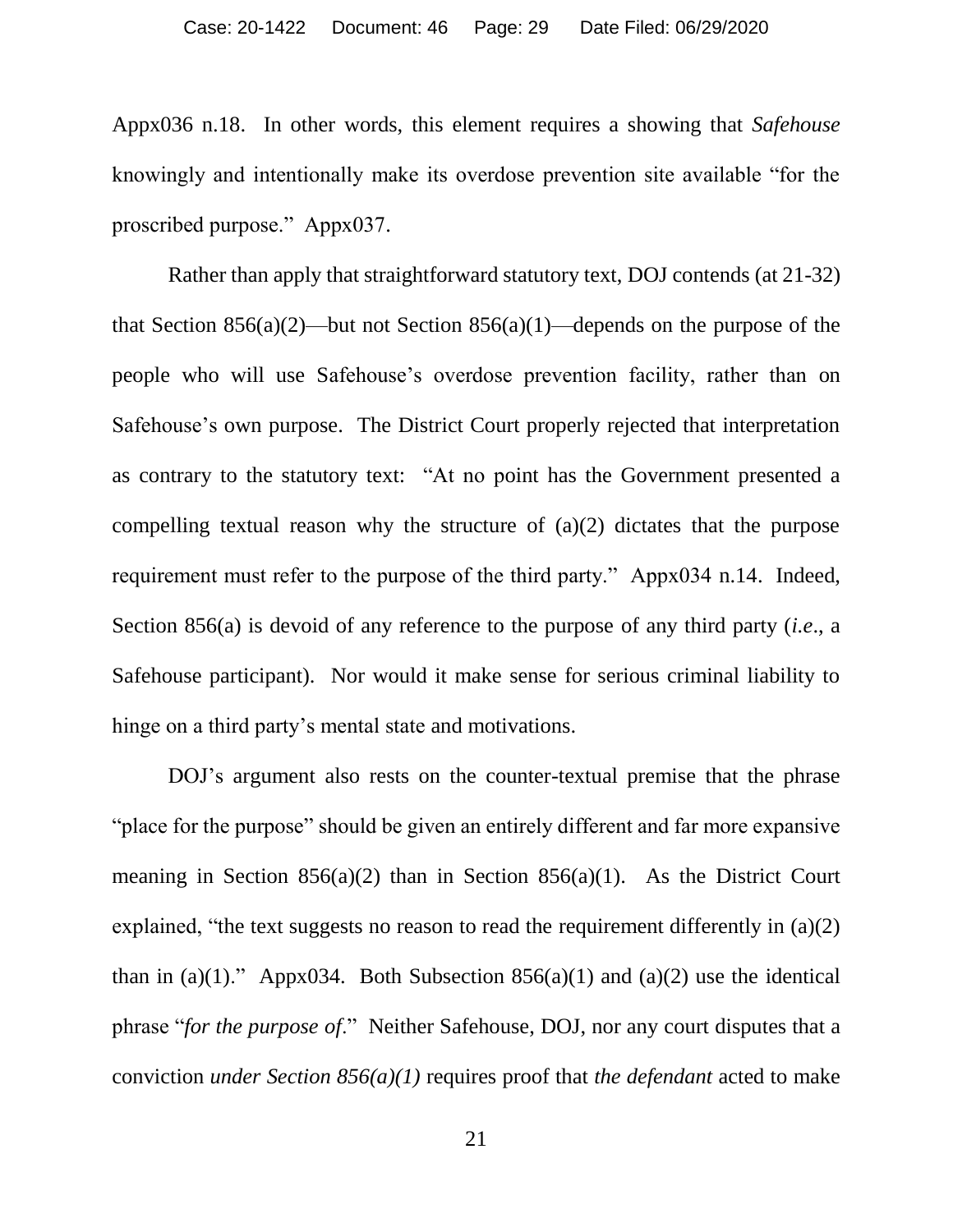the property available "'for the purpose of' drug activity." Appx034 n.14. Yet DOJ urges this Court to read that same phrase to mean something entirely different when used in *Section 856(a)(2)*. *Id.* 

DOJ's reading is inconsistent with a basic tenet of statutory interpretation that a word or phrase in a statute is presumed to bear the same meaning throughout the statutory text. *See* Antonin Scalia & Bryan A. Garner, *Reading Law* 170 (2012); *see, e.g.*, *Sullivan v. Stroop*, 496 U.S. 478, 484-85 (1990) (observing the "normal rule of statutory construction that 'identical words used in different parts of the same act are intended to have the same meaning.'" (quoting *Sorenson v. Sec'y of the Treasury*, 475 U.S. 851, 860 (1986))); *see also United Sav. Ass'n v. Timbers of Inwood Forest Assocs., Ltd.*, 484 U.S. 365, 371 (1988). This "presumption of consistent usage" undermines DOJ's interpretation. Appx036 (citing *Si Min Cen v. Att'y Gen.*, 825 F.3d 177, 193 (3d Cir. 2016)).

Moreover, contrary to DOJ's arguments (at 25), there is no need to assign an entirely different meaning to the same phrase in Section  $856(a)(1)$  and  $(a)(2)$  to prevent "overlap" between the two subsections. To the contrary, Section 856(a)(1) and  $856(a)(2)$  prohibit different activities. Section  $856(a)(1)$  targets those who "open," "lease," rent," "use" or "maintain," property, *i.e.*, typically the operator of the property; whereas Section  $856(a)(2)$  targets those who "manage or control any place" and who then "rent, lease, profit from, or make available for use" the property,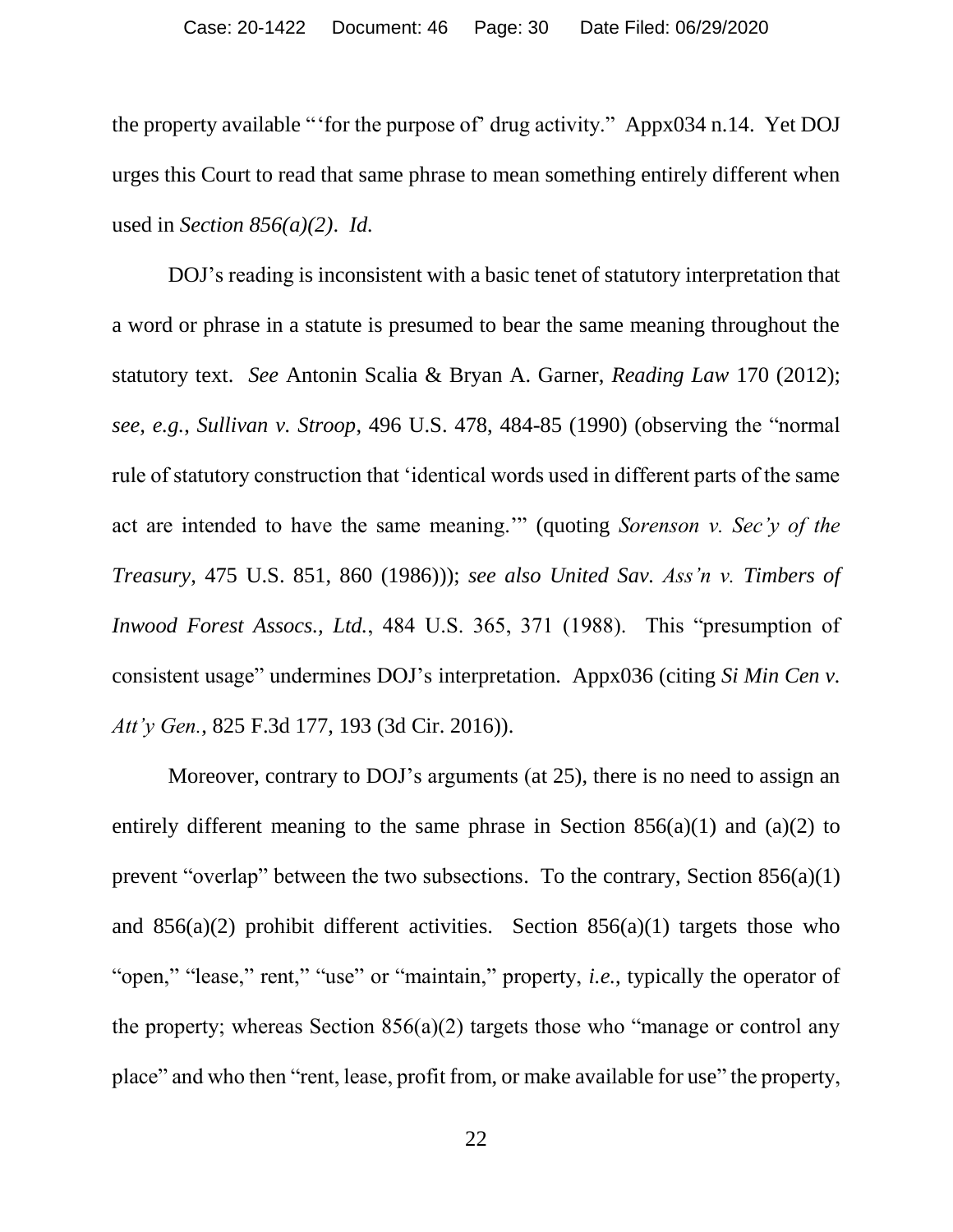*i.e.,* typically the landlord or manager. Appx034; *cf. United States v. Chen,* 913 F.2d 183, 190 (5th Cir. 1990). Both subsections impose the same requirement, however, that the defendant act to make the property available "*for the purpose of*" unlawful manufacture, distribution, storage, or use.<sup>10</sup>

**2.** The same result follows from examining the purpose of Safehouse's *facility*, rather than only examining the purpose of its founders or its employees. Section 856(a)(2) prohibits knowingly and intentionally managing or controlling a "*place* . . . *for the purpose of*" illicit drug activity. This focus on the purpose of the *place* flows naturally from the statutory text. The word "place" directly precedes, and therefore is modified by, the phrase "for the purpose of" in Section  $856(a)(1)$ and (a)(2). Section 856's title, "Maintaining Drug Involved Premises," and its legislative history, *see* Part I.C, *infra*, further demonstrate Congress's particular focus on the use of property for illicit drug activity.

The purpose of a *place* may be discerned not only by its owner's purpose, but also by the operation of and physical functions within the facility. Here, for example, Safehouse's mission is to save lives otherwise at risk of overdose death; its activities and its facility will be directed at carrying out its lifesaving mission. Safehouse will be outfitted with Naloxone, emergency respiratory care, medical treatment bays, and

 $10$  Moreover, there is no rule against statutory overlap. Congress may provide for overlap to ensure comprehensive coverage, which is not uncommon in the context of criminal statutes. *Loughrin v. United States*, 573 U.S. 351, 358, n.4 (2014).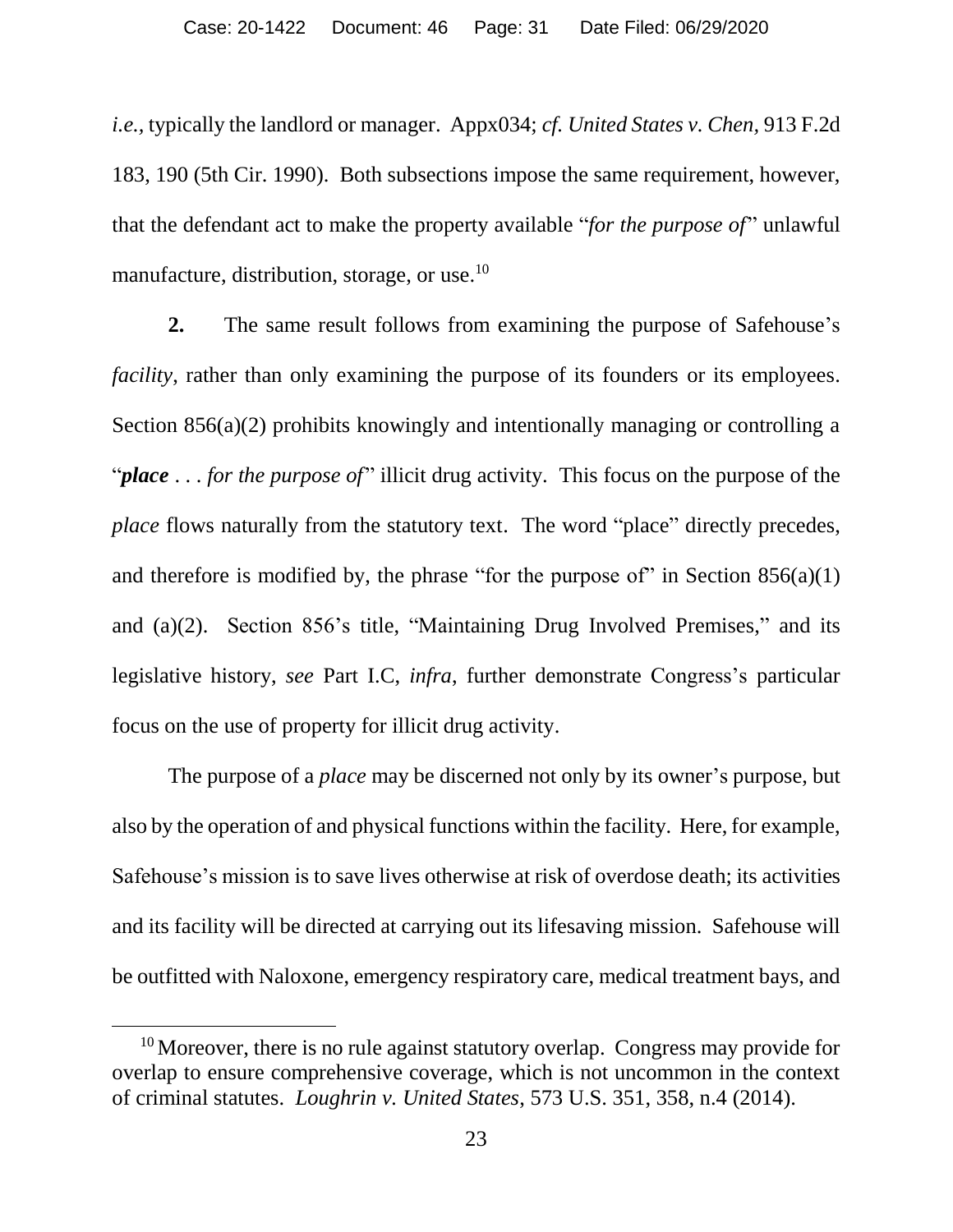clean, sterile surfaces and consumption equipment designed to prevent disease transmission and infection. It will be staffed by medical professionals and trained drug counselors. Safehouse will be not only in word, but in deed, a place for receiving medical care, drug treatment, and social services—not a "place . . . for the purpose of" illicit drug use. The Safehouse facility thus will bear no resemblance to "crack houses," opium dens, or rave parties—the prototypical *places* targeted by Congress when it enacted Section 856.

A requirement that the *place* be made available "for the purpose of" illicit drug activity also distinguishes Safehouse from the out-of-circuit cases relied upon DOJ (at 23-27), *see* Part I.B., *infra*, in which courts found that owners of druginfested properties may not escape Section  $856(a)(2)$  liability by denying that they personally had the express purpose of using the property for drug activity. Unlike here, in each of those cases, the premises were undoubtedly "place[s] . . . for the purpose of" illegal drug activity—including a motel where the owner encouraged drug dealing to pay the rent and where the owner admitted cocaine and other drugs could be purchased in every room, *see Chen*, 913 F.2d at 185-86, 190-91; a campground where over \$500,000 in illicit drugs were distributed at each music festival with the help of the defendant and his staff, *see United States v. Tebeau*, 713 F.3d 955, 958 (8th Cir. 2013), a car dealership used to distribute kilograms of cocaine *sourced by* the defendant (the dealership's owner), *see United States v.*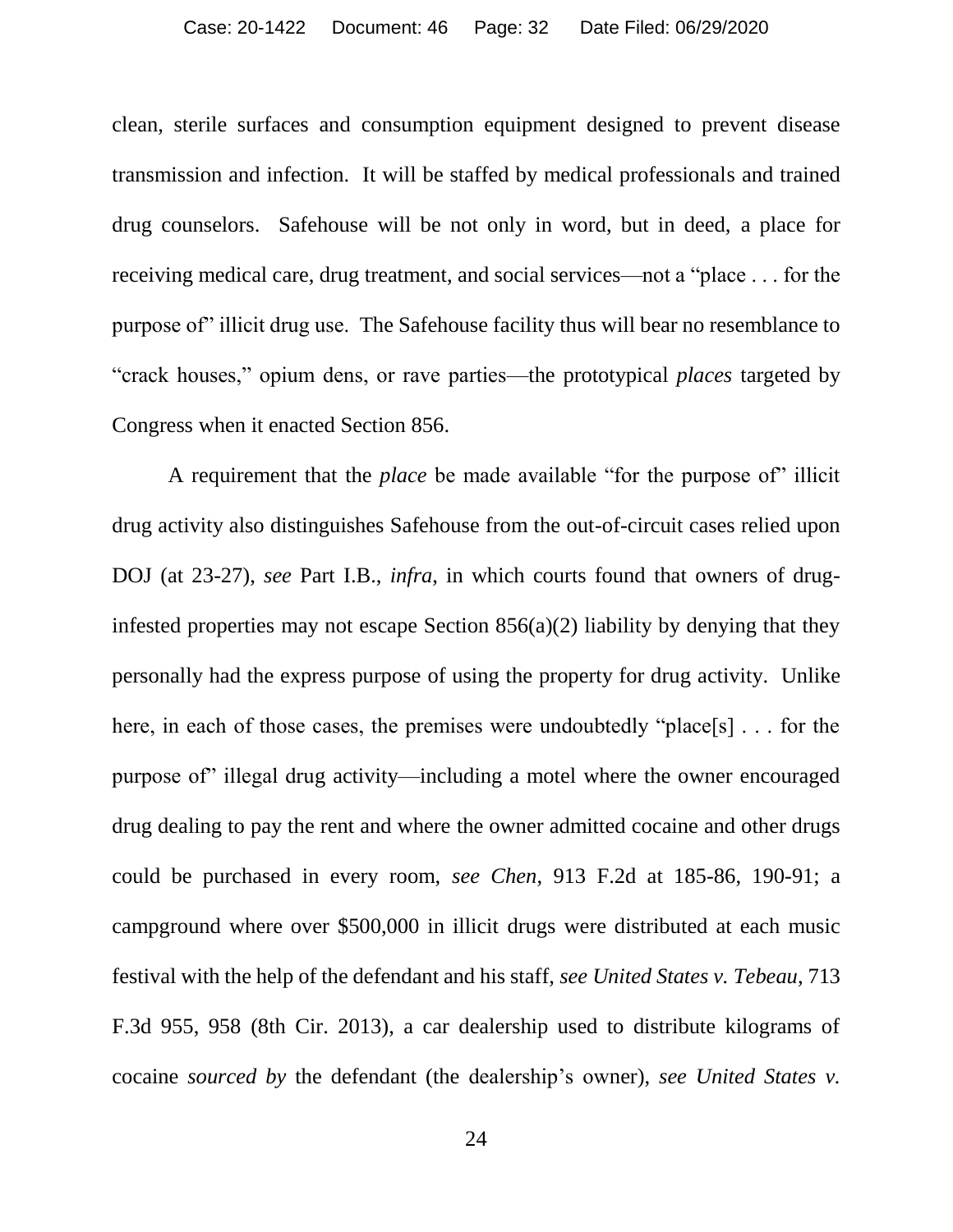*Tamez*, 941 F.2d 770 (9th Cir. 1991), and an apartment where the evidence proved the owner "knowingly allowed others to use those residences for the manufacture, storage and distribution of narcotics," *United States v. Wilson*, 503 F.3d 195, 198 (2d Cir. 2007). Safehouse's medical and public health facility bears no analogy to those cases. On such facts, any comment in these cases distinguishing the purpose of the property owners from that of the drug dealers using the property was pure dictum.

**3.** DOJ's expansive and counter-textual view of the statute would allow for the prosecution of a property owner for simply *knowing* that any illegal drugs would be consumed by anyone they permit to enter or remain on their property. *See* DOJ Br. 21.

As a threshold matter, that interpretation ignores Section 856(a)(2)'s requirement that a defendant "knowingly *and intentionally*" make a property available for use with the proscribed *purpose.* Section 856(a)(1), by contrast, states that a defendant must only "knowingly" operate the property with the proscribed purpose. No reasonable argument exists that the defendant's knowledge of drug use is alone sufficient; rather, the statute criminalizes only those who act with the intent of making a property available for use "for the purpose of" unlawful drug use.<sup>11</sup>

<sup>&</sup>lt;sup>11</sup> For the same reason, this Court may readily dismiss DOJ's attempt to reformulate the purpose element, by claiming the statute prohibits defendants who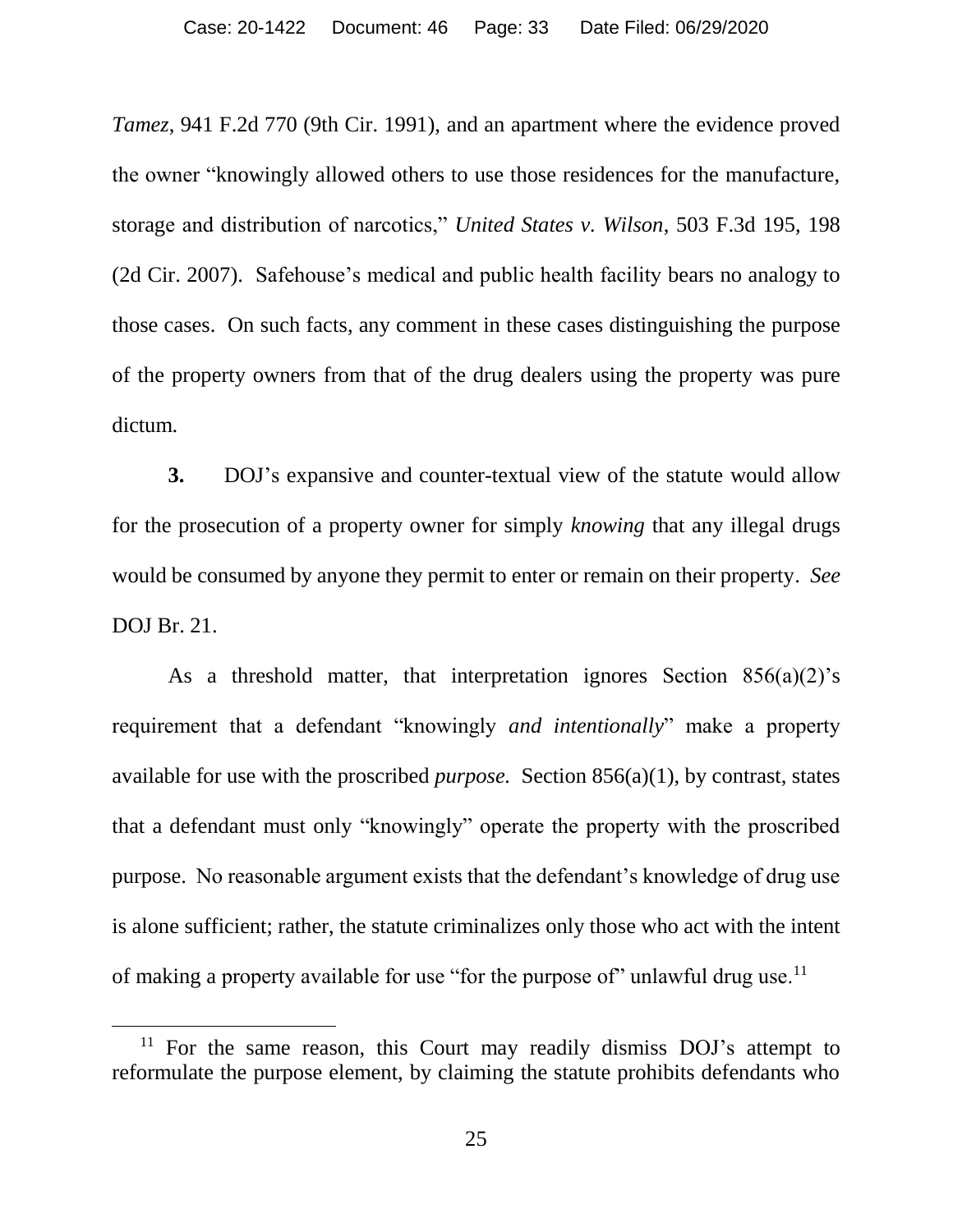DOJ's reliance on mere "knowledge" of drug use, rather than the "purpose" of Safehouse's operations, would also result in a dramatic and unbounded interpretation of Section 856 liability that is inconsistent with even its own proposed limits on the statute's scope. For example, DOJ concedes that Section  $856(a)(2)$ *would not* apply to loving parents who invite their adult child to stay home, under their care and watchful eye, "then instruct the child to inject drugs there, in the parents' presence, to allow for resuscitation" with Naloxone.<sup>12</sup> DOJ Br. 45 n.11; Appx055; *see* Appx010, 35, 626-68. But criminalizing parental supervision of drug consumption would be the inevitable result of DOJ's claim that knowledge of drug use suffices.

DOJ attempts (at 45 n.11) to rationalize the inevitable result of their position by asserting that "the [hypothetical] parents do not *want* their child to inject drugs at all," but nonetheless allow drug consumption on their property to ensure they are in proximity to the child in the event of an overdose. *See* Appx035. That explanation

act with the "conscious object" of unlawful drug use. DOJ Br. 32-40. It is first unclear whether any daylight exists between "purpose" and "conscious object," *see, e.g.*, Model Penal Code § 2.02 (Am. Law. Inst. 2018) (defining "purposely" as acting with the "conscious object" to bring about a particular result), but in application, DOJ reverts to reliance on *knowledge* of drug use alone to establish criminal liability, which plainly does not suffice under Section 856(a)'s clear terms.

<sup>&</sup>lt;sup>12</sup> At oral argument before the District Court, U.S. Attorney McSwain agreed that the statute would *not* apply even though the parents explicitly said to their child, "[w]e don't want you to use, *but if you're going to use, we want you to use right here in our presence and we've got Narcan . . . . So shoot up but do it while we're here and do it while we can resuscitate you.*" Appx0626-27 (emphasis added).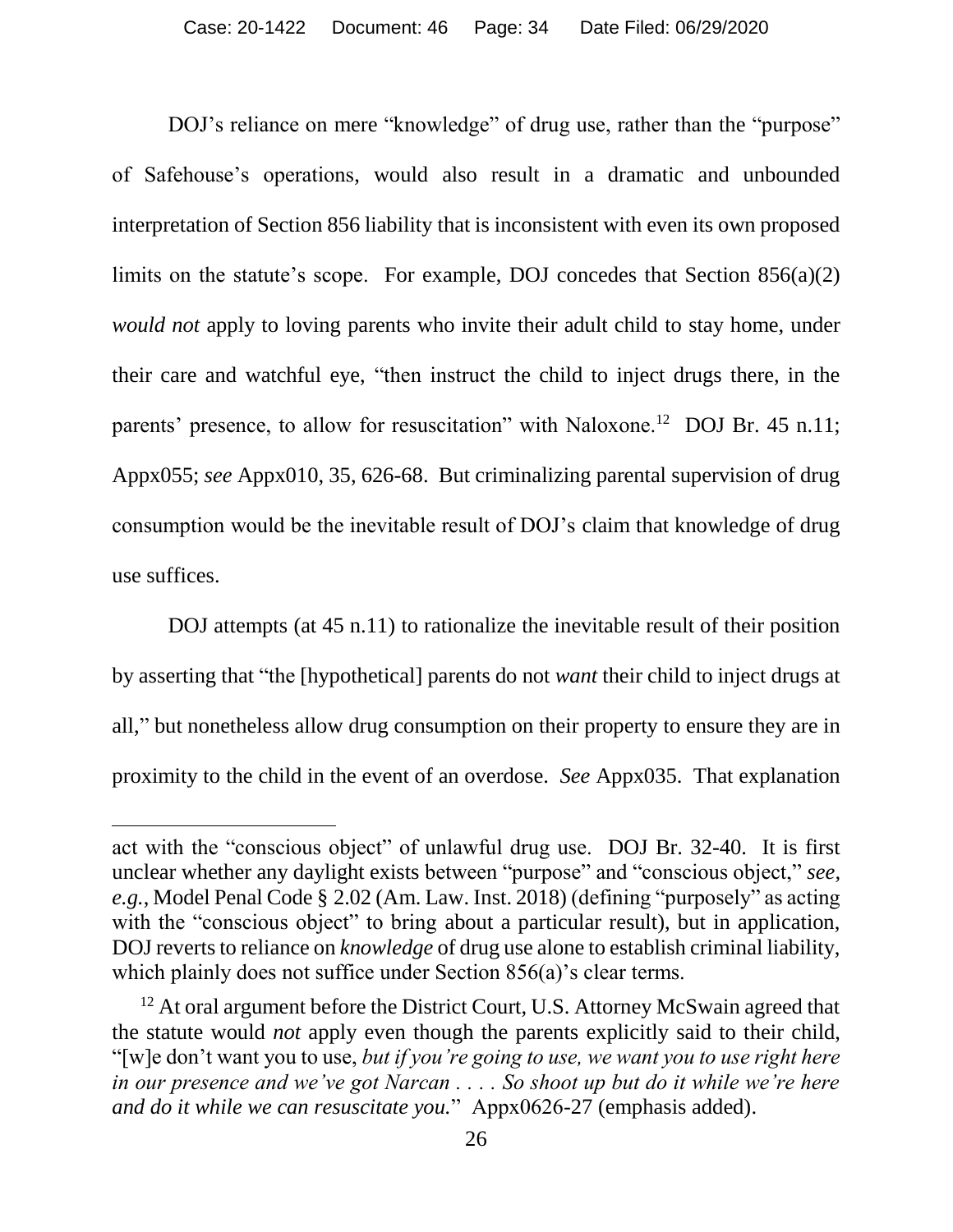offers no viable limiting principle. And it fails to distinguish this case: There is no basis to claim that Safehouse "wants" its participants to use drugs any more than the protective parent wants their child to continue to use drugs. Rather, Safehouse's purpose is to keep those it serves in immediate proximity to urgent medical care in the event of a drug overdose, while providing public-health informed pathways to drug treatment. Safehouse is no different than the parents in this example.

Similarly, under DOJ's interpretation, a homeless shelter could be criminally liable for knowingly providing housing for people currently addicted to and using controlled substances within the facility. Yet, this would be entirely inconsistent with federally funded programs and guidance by the U.S. Department of Housing and Urban Development ("HUD"), which administers the "Housing First" program that establishes grants to fund housing for current substance users. The program guidance states that "program policies consistent with a Housing First approach *do not consider* . . . *drug use* in and of itself to be lease violations" and advises that people using drugs in such locations should *not* be evicted "unless such use results in disturbances to neighbors or is associated with illegal activity (e.g. *selling* illegal substance). $13$  The federal government's own programs thus establish that the government does not believe *on-site drug use* to be a basis for eviction even *from a* 

<sup>13</sup> *See* HUD, *Housing First in Permanent Supportive Housing* (July 2014), <https://bit.ly/3ievCzs> (emphasis added).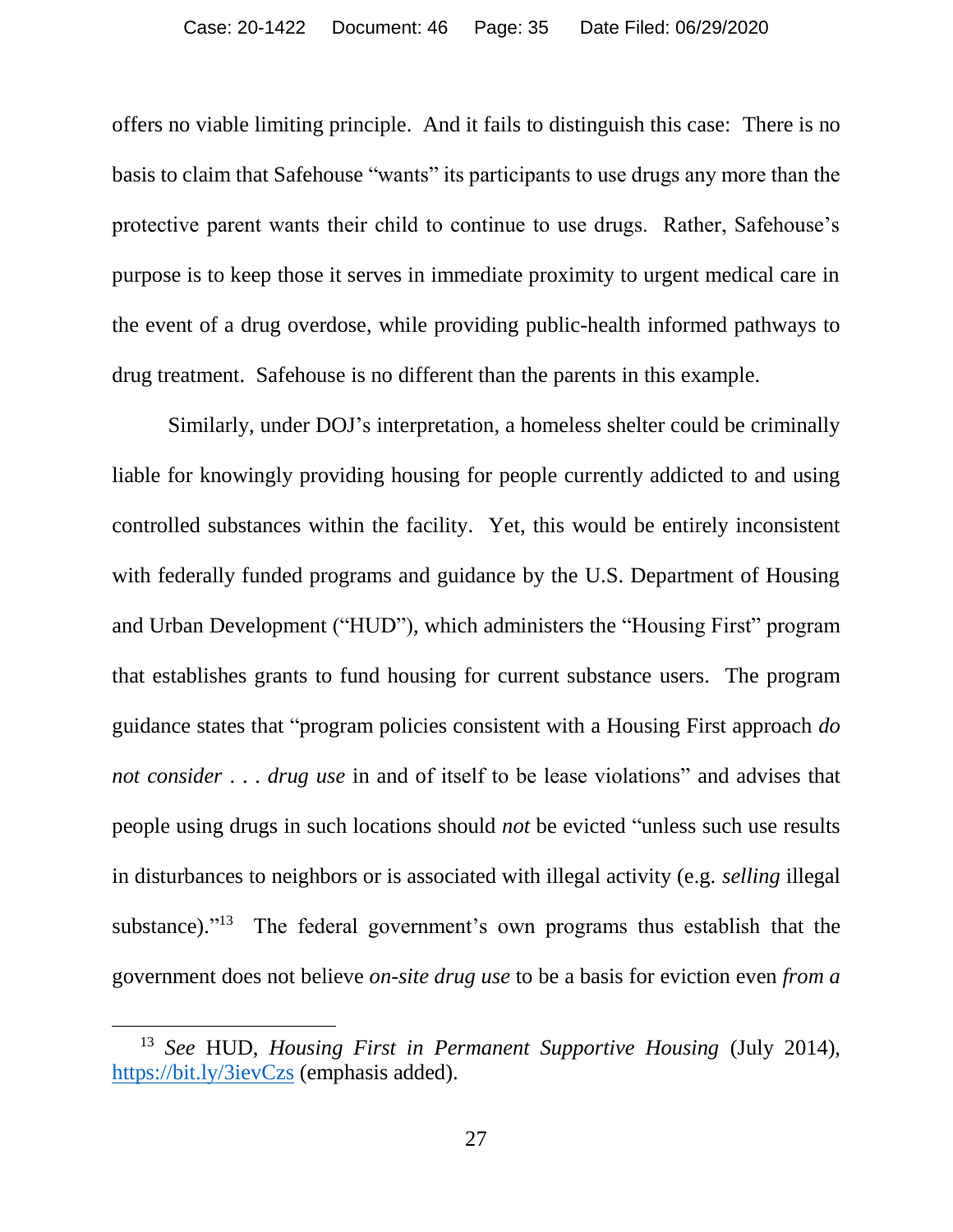*federally funded facility*. DOJ does not even attempt to reconcile its interpretation of Section 856(a) with the HUD's Housing First federal program guidance, which requires grantees to keep its beneficiaries sheltered and within reach of critical social services even if they *know* their residents are using unlawful drugs on-site.

If those examples are not criminal, under Section  $856(a)(2)$ , neither is Safehouse's proposed conduct. That is because "[t]he use that will occur is subsidiary to the purpose of ensuring proximity to medical care while users are vulnerable to fatal overdose." Appx064. The only way the government can distinguish the two scenarios is by ignoring or misconstruing Safehouse's purpose.<sup>14</sup>

The DOJ's interpretation also fails to account for the uniform view of circuit courts that knowledge or participation in "casual" or "personal" consumption of drugs is insufficient to establish Section 856 liability; rather, the prohibited purpose must be the primary purpose (or "significant purpose," as the District Court concluded) to which the property is put. Appx053-55 (discussing the case law); *see, e.g.*, *United States v. Verners*, 53 F.3d 291, 296 (10th Cir. 1995); *United States v.* 

<sup>&</sup>lt;sup>14</sup> Even though it stipulated to facts that demonstrate the opposite conclusion, DOJ has stubbornly refused to acknowledge that Safehouse seeks to provide medical care, including access to Naloxone and respiratory support, and pathways to treatment. For instance, in the District Court, DOJ "seemingly rejected *any* therapeutic purpose" of Safehouse, "derided it as 'Bizarro World,'" and "urged the Court to 'be real'" because it claims Safehouse's "whole purpose here is for people to use drugs," not to provide any medical treatment to its participants. Appx065 n.46 (emphasis added). As the District Court observed, however, there is no support for "such a caricature of what Safehouse proposes." *Id.*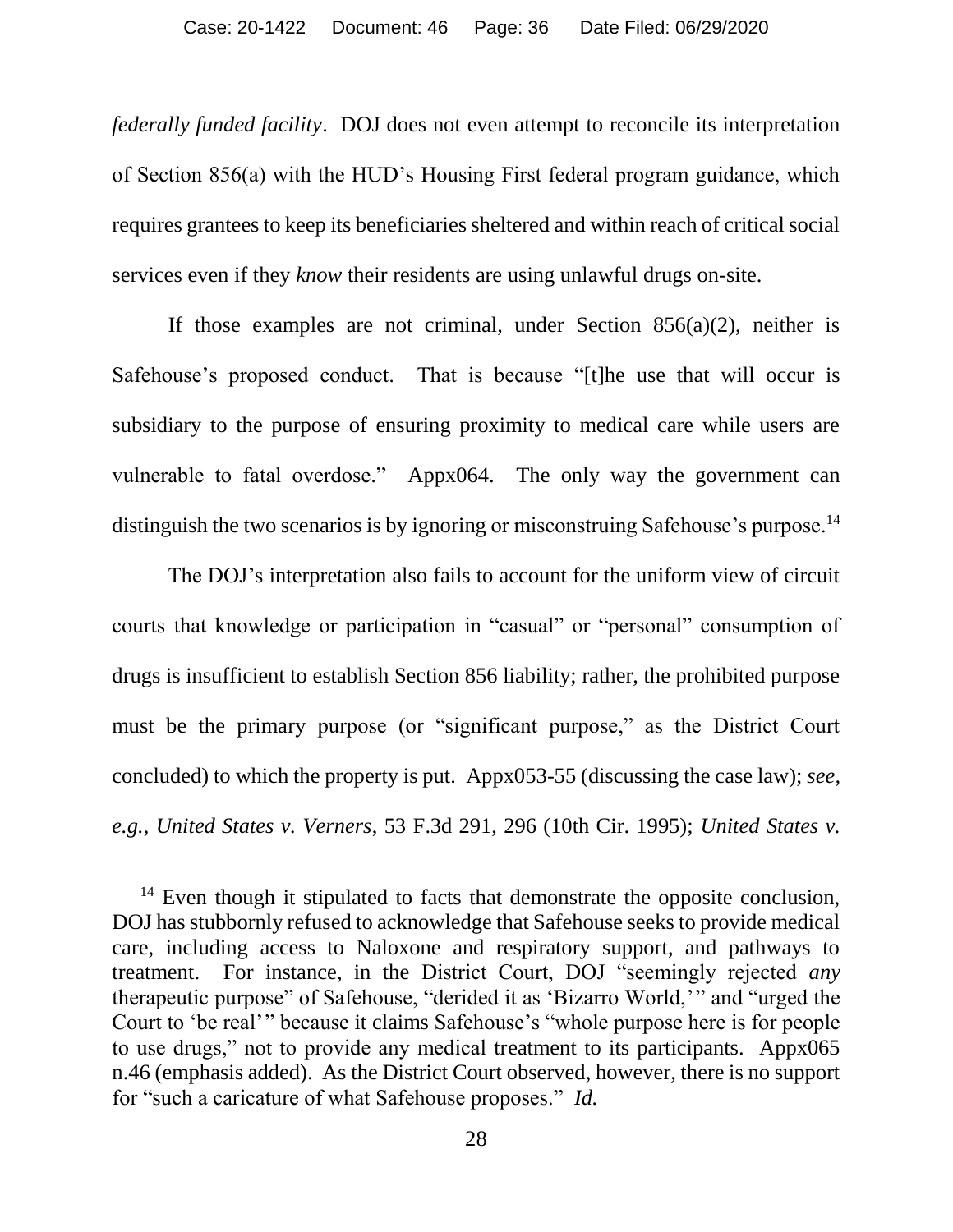*Russell*, 595 F.3d 633, 642-43 (6th Cir. 2010) (noting uniformity of circuit law); *see also United States v. Johnson*, 737 F.3d 444, 449 (6th Cir. 2013); *United States v. Shetler*, 665 F.3d 1150, 1161 (9th Cir. 2011); *Verners*, 53 F.3d at 296; *United States v. Church,* 970 F.2d 401, 406 (7th Cir. 1992) (assuming that "casual drug users" do not risk violating 856"); *United States v. Lancaster*, 968 F.2d 1250, 1253 (D.C. Cir. 1992) (Section 856 "cannot reasonably be construed . . . to criminalize simple consumption of drugs in one's home."). The DOJ's opening brief conspicuously fails to grapple with the core holdings of these cases.

It is thus unsurprising that DOJ cites no case that applies Section 856(a) solely based on simple possession or unlawful use in a property. Indeed, although DOJ harps on the illegality of heroin use, it cannot point to "*a single § 856(a) case predicated solely on use*" since the statute's inception. Appx054 n.39 (emphasis added). A ruling in favor of Safehouse thus will have no effect on the government's enforcement of federal drug laws. That prosecution history is an "empirical fact" that demonstrates the important limitation that "purpose" places on Section 856(a)'s scope, and that undercuts DOJ's expansive and unprecedented interpretation of Section 856. *See Small v. United States*, 544 U.S. 385, 393-94 (2005).<sup>15</sup>

<sup>&</sup>lt;sup>15</sup> Notably, DOJ also rarely prosecutes simple possession of controlled substances. In 2018 and 2019, there was not a single federal prosecution for drug possession in the Eastern District of Pennsylvania. *See* U.S. Sentencing Comm'n, 2019 Federal Sentencing Statistics for the Eastern District of Pennsylvania, at 3; U.S.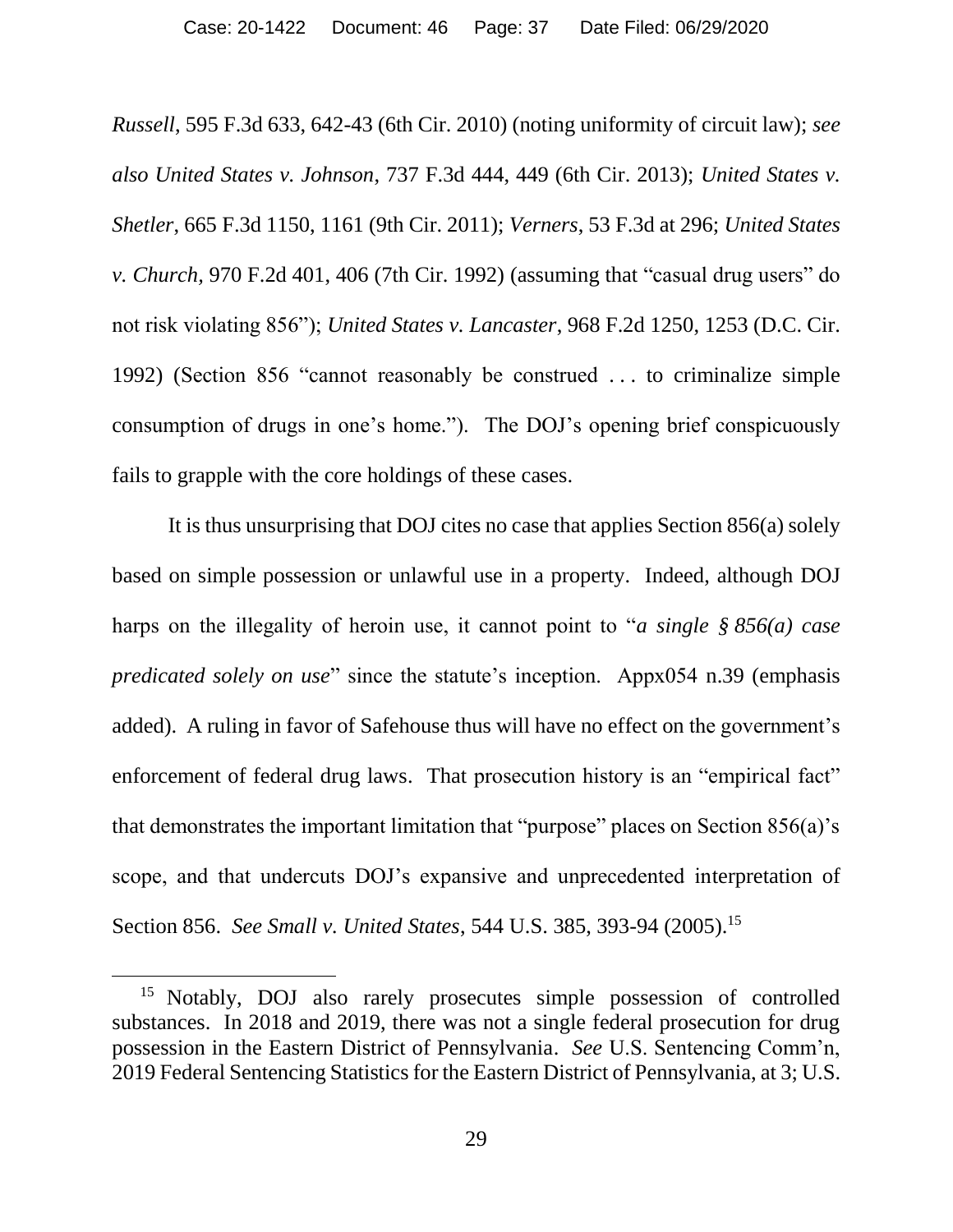**3.** DOJ is further incorrect in arguing that Safehouse's and the District Court's application of the purpose requirement improperly reads the word "facilitate" into the text of the statute. DOJ Br. 53-54. That misses the point. The concept of facilitation illustrates the practical significance of the "purpose" requirement under Section 856. Whether or not conduct had the effect of facilitating drug activity is highly probative of whether it was undertaken with an illicit "purpose."<sup>16</sup>

For that reason, the courts have looked at facilitation as a critical marker of whether the purpose requirement is satisfied and as a means of delineating the boundary between simple drug possession (at most, a mere misdemeanor under federal law) and the serious 20-year felony established by Section 856. That distinction is important because Congress plainly did not intend Section 856 to apply to any owner who knows that drug use occurs on her property, as DOJ itself acknowledges. *See* DOJ Br. 45 n.11 (conceding there is no violation of Section 856 where "property owner may know" drug activity "occurs within his property, but

Sentencing Comm'n, 2018 Federal Sentencing Statistics for the Eastern District of Pennsylvania.

<sup>&</sup>lt;sup>16</sup> Safehouse's services will not facilitate unlawful drug use—anything consumed on the premises must have been obtained elsewhere, before a participant's arrival. Appx685 ¶ 13. Safehouse provides a sterile environment and equipment, access to medical care, drug treatment, and social services. Appx684 ¶ 9.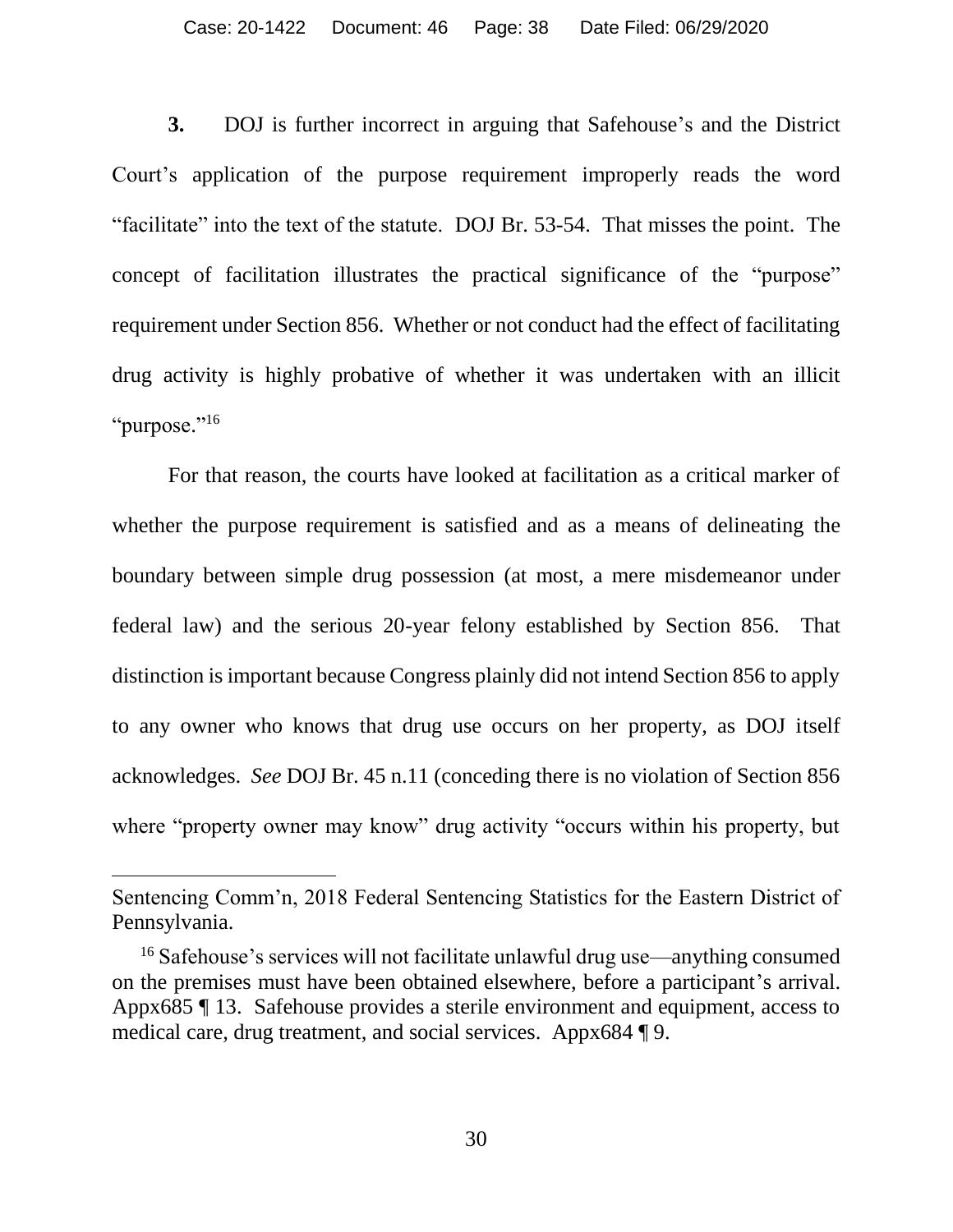where the drug use is "too insignificant[] to trigger liability"); *see also Verners*, 53 F.3d at 296; *Church,* 970 F.2d at 406; *Lancaster*, 968 F.2d at 1253.

DOJ's other contrary arguments are simply variations on its effort to excise the purpose element from Section 856. For example, DOJ argues (at 29) that "Section  $856(a)(2)$  cannot refer to the property possessor's purpose in the same way as (a)(1) because, if it did, the statute would be self-defeating, permitting illegal conduct to occur as long as the property possessor could assert an alternative purpose." *See also* Appx034. Of course, any criminal defendant may "assert" that she lacked the requisite *mens rea* for a crime—but that possible factual defense does not abolish the requisite mental state as an essential element of a criminal provision. As discussed above (and as is the case in any dispute over mental states), numerous objective and subjective factors—well beyond a person's say-so—provide probative evidence of "purpose."

# **B. The Non-Binding Case Law on which DOJ Relies Does Not Illuminate the Legal Standard for When a Property Is Used "For the Purpose Of" Prohibited Activities**

DOJ relies heavily on non-binding authority to support its erroneous position that the only relevant purpose under Section  $856(a)(2)$  is that of Safehouse's participants. Because those cases rely on an unpersuasive and erroneous interpretation of Section 856(a), and involve utterly distinguishable facts, the District Court properly rejected them. Appx338-40.

31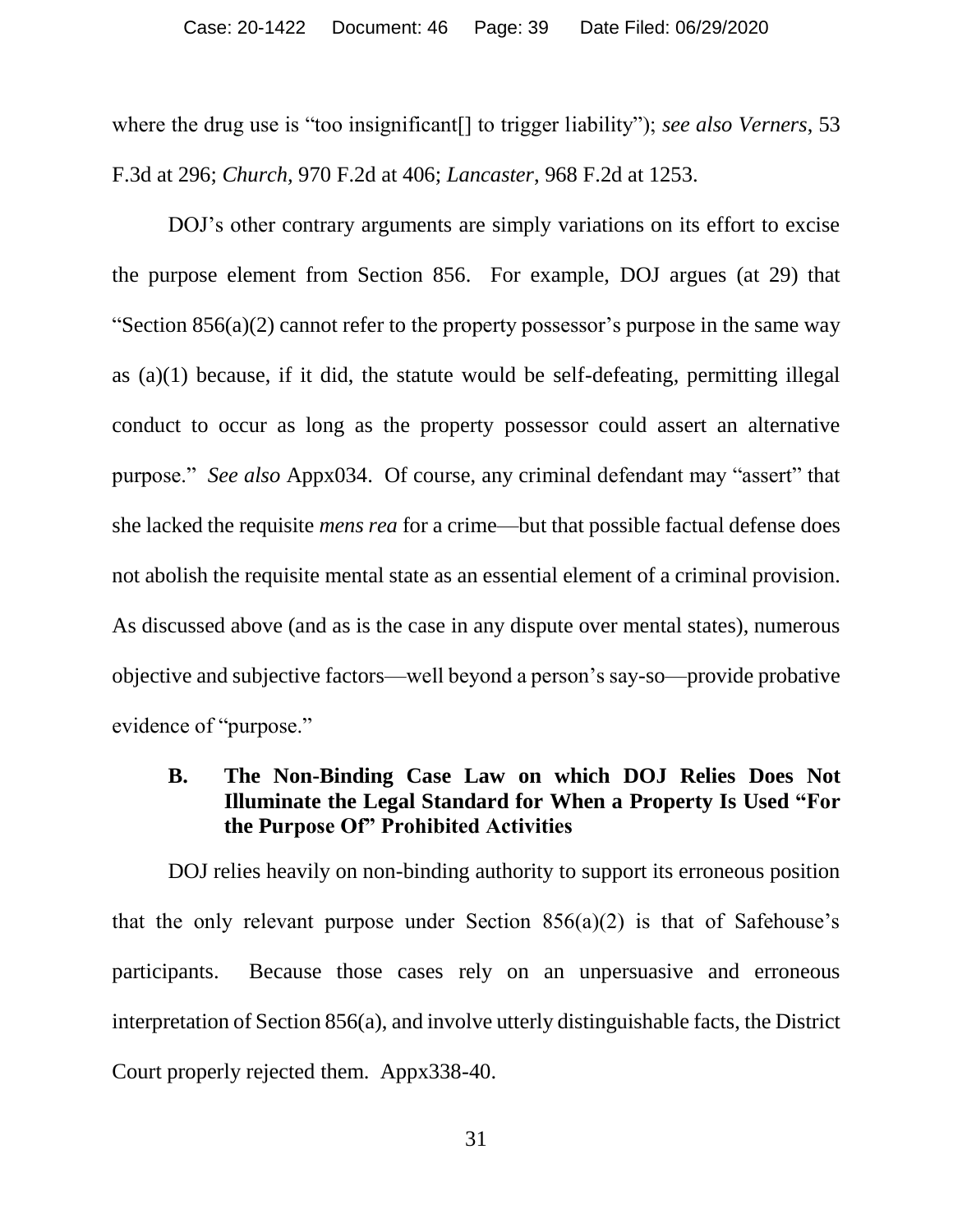As a threshold matter, "the Third Circuit has not yet considered the proper construction of 21 U.S.C. § 856(a)," and the District Court was the first in the country to address the application of that statute to a medically supervised consumption site. Appx021; *see* Appx047 (reading *United States v. Coles*, 558 F. App'x 173, 181 (3d Cir. 2014) (non-precedential) as supporting the view that Section 856(a) focused on the *defendant's* purpose). Moreover, as described below, none of those cases involved remotely analogous facts, much less addressed the legality of a medical and public health intervention akin to Safehouse.

In any event, DOJ exaggerates the supposed consensus among other circuits regarding the purpose element of Section  $856(a)(2)$ .<sup>17</sup> First, as the District Court recognized, the number of federal appellate decisions alone means little since "all of those decisions rest upon *United States v. Chen*, 913 F.2d 183 (5th Cir. 1991), adopting its conclusion without critical analysis." Appx038; Appx046. Second, DOJ's cited cases focus on the *mens rea* of the defendant and evaluate whether sufficient evidence established that the defendant knew or intended that the property

<sup>&</sup>lt;sup>17</sup> DOJ implies that this Court should blindly follow these other circuits. But "judges must not shirk from their responsibility to follow where reason and logic take them" (Appx038), and this Court has not hesitated to depart, when appropriate, from the erroneous decisions of its sister circuits. For instance, in *Orozoco-Velasquez v. Attorney General*, 817 F.3d 78, 81-82 (3d Cir. 2016), this Court rejected the holdings of at least *six* circuits on an issue of statutory interpretation, and two years later the Supreme Court vindicated the Third Circuit by agreeing that those holdings were wrong. *Pereira v. Sessions*, 138 S. Ct. 2105 (2018).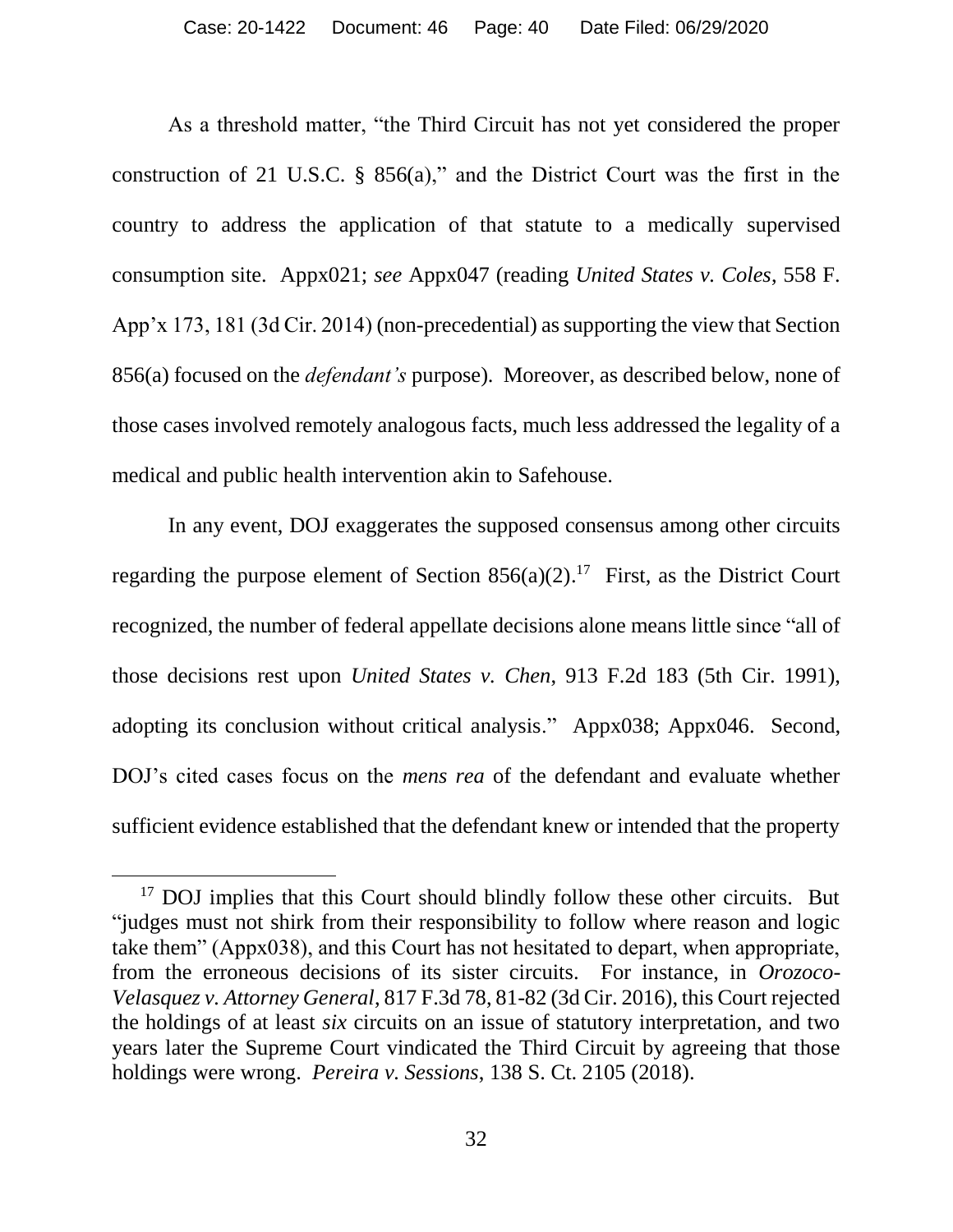be used for prohibited drug activity. Each case undisputedly involved properties rife with drug dealing activity from which the defendant reaped substantial financial benefits. Certainly no case dealt with facts remotely informative to resolution of the issue in this case. The District Court properly found *Chen* and its progeny neither persuasive nor analogous to the question presented here. Appx040-47.

In *Chen*, the owner of a motel was accused of knowingly making the property available for overt and notorious drug distribution, in violation of both Section 856(a)(1) and (a)(2). The Fifth Circuit first correctly found that Section 856**(a)(1)** requires proof that *the defendant* have the specific purpose to use the property for improper distribution, manufacture, storage, or use. 913 F.2d at 189-90. *Chen* took a misstep, however, when it concluded that, under Section 856**(a)(2)**, "the person who manages or controls the building and then rents to others, need not have the express purpose in doing so that drug related activity take place; rather such activity is engaged in by others (*i.e*., others have the purpose)." *Id.* at 190*.* The court in *Chen* incorrectly found Section 856(a)(2) applies if the defendant had only "actual *knowledge* that she was renting, leasing, or making available for use the [premises] for the purpose of unlawfully storing, distributing, or using a controlled substance" or was willfully blind to that fact. *Id.* at 191-92 (emphasis added).

The court in *Chen* believed it must tie liability under Section 856(a)(2) to the third-party's illicit purpose and apply a lesser standard of "knowledge," rather than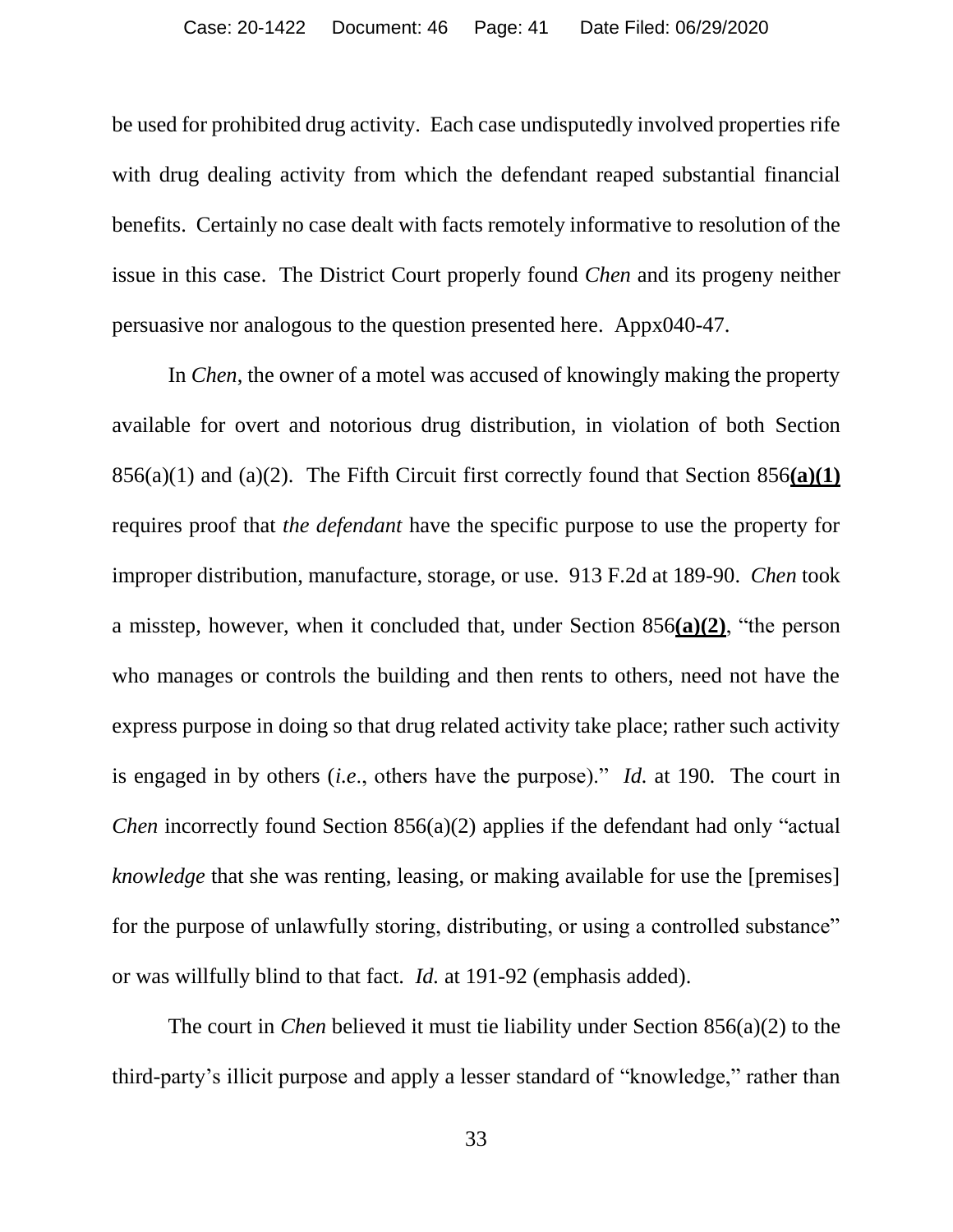purpose, to the property owner, on the incorrect assumption that Section  $856(a)(1)$ and (a)(2) otherwise would be redundant. As the District Court observed, the *Chen*  "court unnecessarily applied the rule against surplusage to address" a non-existent redundancy, while at the same time failing to give any independent meaning to the term "intentionally" when reading the statute. Appx040-41. And, as discussed below, there are many reasons to reject the notion that Section 856 turns on proving the "purpose" of a third party to a prosecution.

The court in *Chen* was not only wrong as a matter of statutory interpretation, its holding also has minimal application to Safehouse given the starkly distinguishable facts. At trial, the government amassed "overwhelming evidence" that the *Chen* motel was being used for the purpose of "drug related activities." 913 F.2d at 191. In particular, the owner/defendant told an undercover officer that the officer could purchase cocaine in "almost any room," witnesses testified that everyone at the motel was "involved in selling drugs," and the owner/defendant "would encourage the tenants to make drug sales so that their rent could be paid." *Id.* at 185-86. There no doubt the *Chen* drug motel was a "place . . . for the purpose of" illicit drug activity.

The other cases relied on by DOJ are similarly distinguishable and shed little additional light on Section 856(a)'s application to Safehouse. In each case, the property in question was used for rampant and extensive drug distribution activity at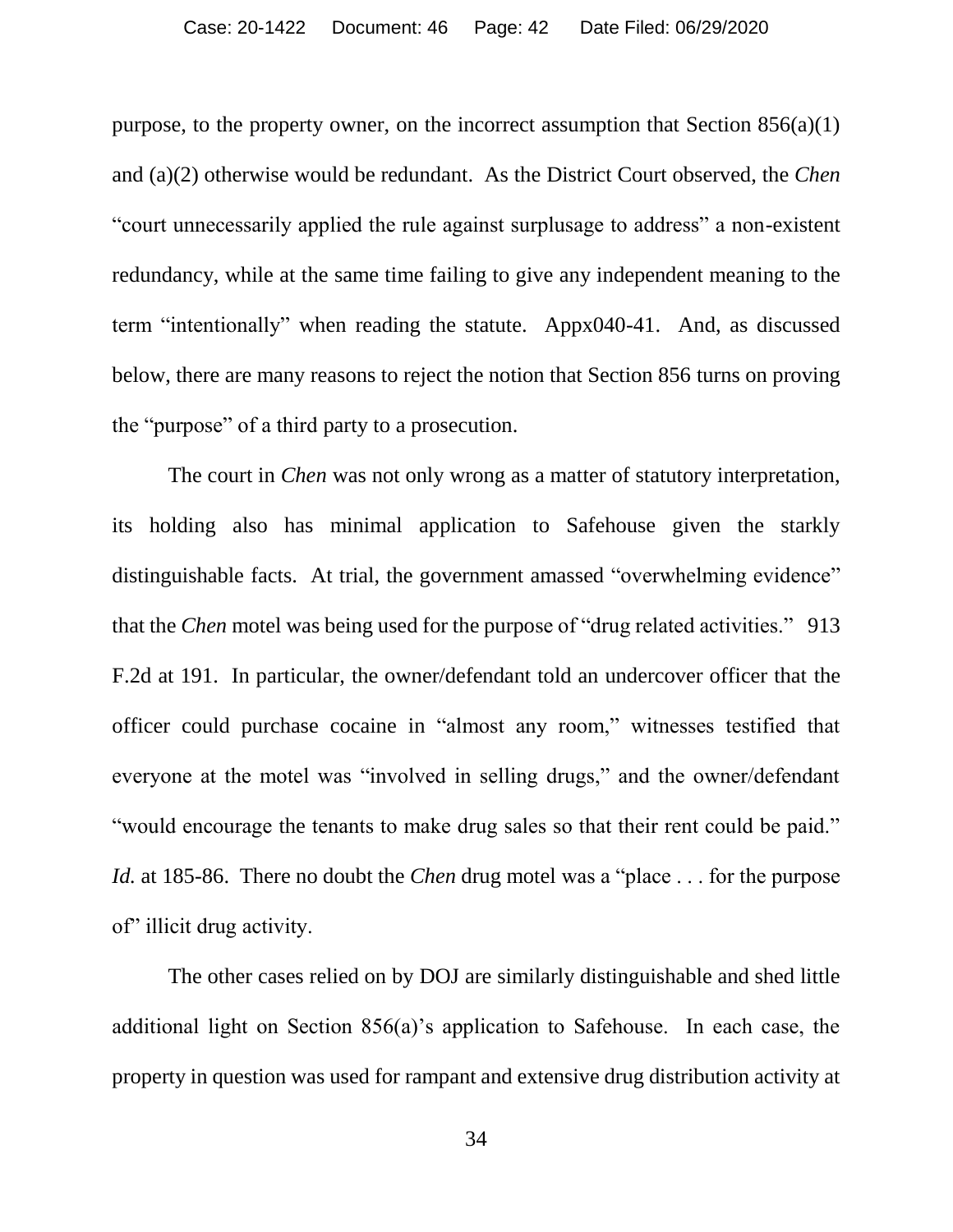the owner's behest. In *United States v. Tebeau*, for example, the defendant used his campground to host music festivals and admitted that he intended for his property to be used for drug-related activities. *See* 713 F.3d 955, 958 (8th Cir. 2013). The defendant further admitted that he was aware individuals were selling drugs on his premises, and it was estimated that approximately *\$500,000* in illegal drugs were sold *at each event*. *See id.* at 958, 961. As in *Chen*, the defendant's purpose was not necessary to the sufficiency of the evidence in *Tebeau* because, notwithstanding his attempt to disavow his "purpose" on appeal, the evidence established the campground owner made his property available for the purpose of, and amply profited from, the widespread drug distribution activity that occurred there.

Likewise, the car dealership at issue in *United States v. Tamez* was the location of repeated drug sales. 941 F.2d 770, 772-73 (9th Cir. 1991). In fact, the owner of the car dealership (the defendant) *was the source of the drugs used* on the property and thus had a unity of purpose with the third-party actors that engaged in prohibited conduct on the property. *Id.* On appeal, the defendant argued that Section 856(a)(2) was only intended to apply to drug manufacturing operations. *Id.* at 773. Although the court refused to examine the "purpose" of the property in assessing whether the owner of the property could be charged under the statute, it did so based solely "on the logic of *Chen*," with little additional analysis. *Id.* at 774. The *Tamez* case lends no assistance to the very different question presented here.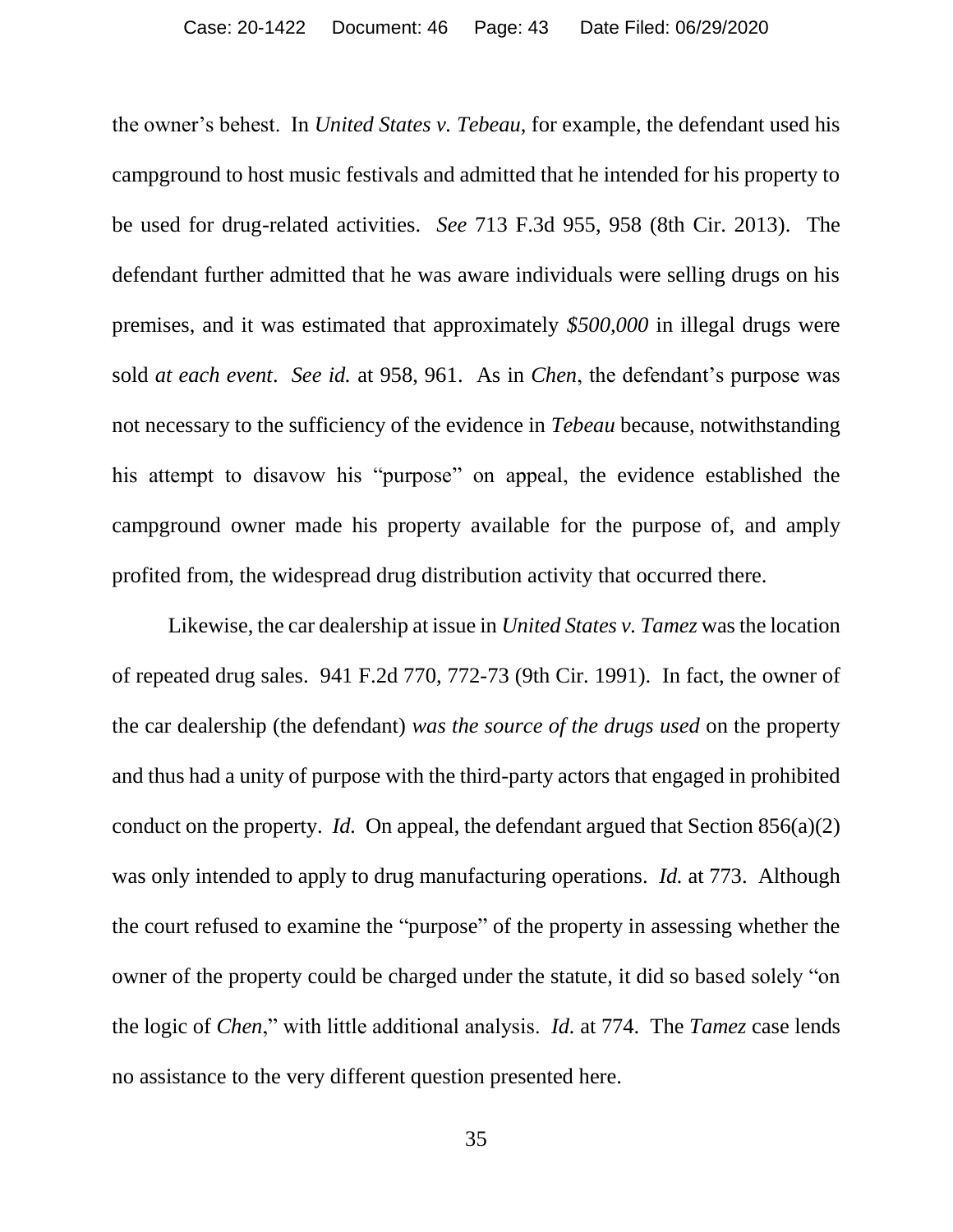The application of Section 856(a)(2) to the drug motel in *Chen*, the drugfueled music festival in *Tebeau*, and the cocaine-and-car dealership in *Tamez* accordingly says nothing about the legality of Safehouse's overdose prevention services.

### <span id="page-43-0"></span>**C. Legislative Evidence Further Confirms that Section 856(a) Does Not Criminalize Safehouse's Proposed Overdose Prevention Site**

The legislative evidence confirms that Congress intended Section 856(a) to impose liability on landlords or property-owners who make their properties available for unlawful purposes, and never contemplated its application to an overdose prevention site—or any similar public health facility. Appx066; *see* Appx017. As the District Court observed, "[t]he impetus for § 856(a) initially was a concern about crack houses, and a similar concern about drug-fueled raves motivated the 2003 amendment." Appx028; *see* 132 Cong. Rec. 26474 (1986) (Statement of Senator Chiles) (explaining that Congress enacted Section 856(a) to "[o]utlaw operation of houses or buildings, so-called 'crack houses', where 'crack', cocaine and other drugs are manufactured and used"); 149 Cong. Rec. S1677 (daily ed. Jan. 28, 2003). Although this "focus on making places available for such illicit purposes does not limit the provision's applicability to only crack houses and raves"—as the District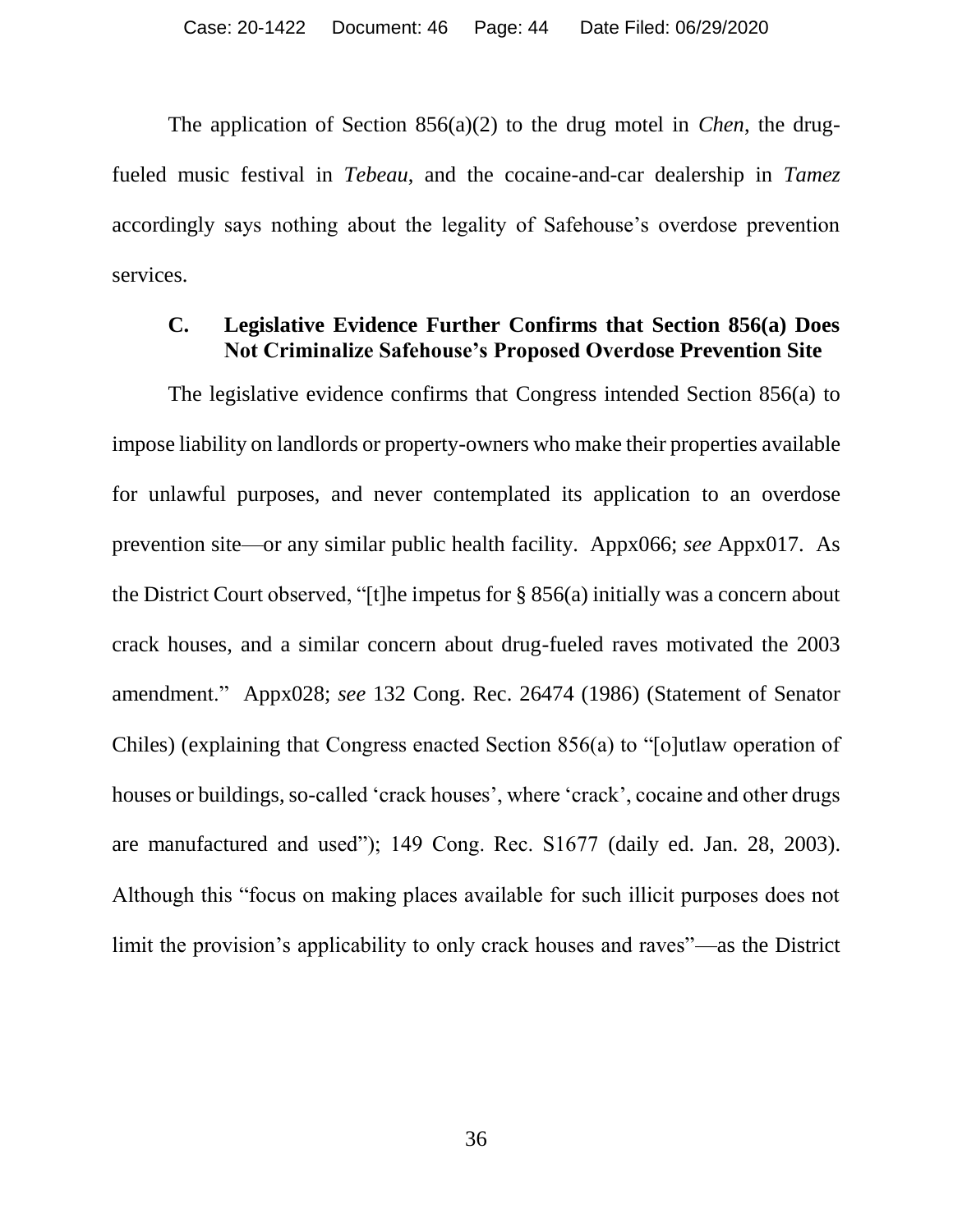Court recognized—"it does caution against extending the statute too far beyond similar circumstances." Appx062.<sup>18</sup>

When 2003 Amendment to Section 856 was being debated, Senator Biden described the reasons he proposed changes to the statute: "My bill would help in the prosecution of rogue promoters who *not only know* that there is drug use at their event but *also hold the event for the purpose of illegal drug use or distribution. That is quite a high bar*." 149 Cong. Rec. S1678 (daily ed. Jan. 28, 2003) (emphasis added)). During the debates over the 2003 Amendment, Senator Grassley stressed that the target of the legislation was events where drugs are sold, but pointed specifically "to drug reduction efforts as an example of conduct that would be *inconsistent* with criminal intent." Appx060 (citing 149 Cong. Rec. 1849 (2003)) (emphasis added). Those statements quelled concerns "about the Government using the existing crack house statue, or any expanded version, to pursue legitimate business owners." Appx044 & n.29.

As the District Court explained, a "common denominator among the actions" Congress sought to criminalize is the property owner's goal of "enabling drug use and supporting the market for unlawful drugs." Appx062. Accordingly, the court

<sup>18</sup> Although DOJ argues legislative history is *per se* off limits, there is no requirement that a court interpret statutory text without consideration of the statutory intent and purpose. *See, e.g.*, *Pellegrino v. U.S. Transp. Sec. Admin*., 937 F.3d 164, 179 (3d Cir. 2019).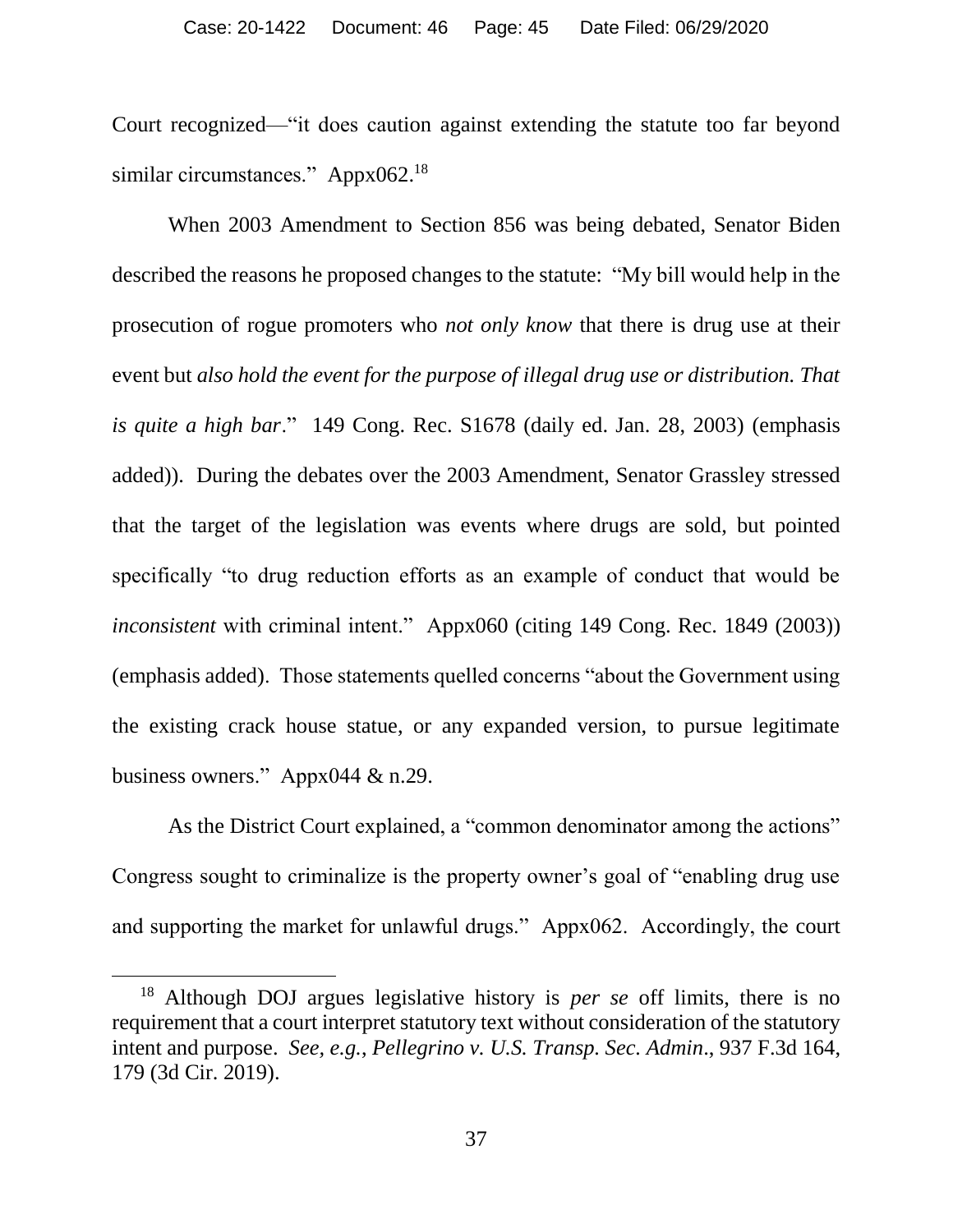was correct that the legislative evidence conforms to the statutory text, which is to limit Section 856's application to property that is operated or maintained "for the purpose of" drug distribution and use. "To read  $\S$  856(a)(2) to apply to medical purposes and efforts to combat drug abuse would take the statute well beyond what it aimed to criminalize." *Id.*

# <span id="page-45-0"></span>**D. Safehouse's Interpretation of Section 856(a) Harmonizes Federal Law, While DOJ's Leads to Absurd Results**

1. Safehouse's comprehensive overdose prevention model is consistent with the federal government's response to the opioid crisis and other provisions of federal law, including federally endorsed syringe exchange initiatives. The services Safehouse will offer—clean injection equipment, Naloxone access, comprehensive medical services (primary and wound care, HIV and Hepatitis C treatment), and immediate enrollment into drug treatment—are not only permitted by federal law, they are expressly endorsed by Congress and federal agencies.

In particular, the U.S. Department of Health and Human Services ("HHS") and the Centers for Disease Control and Prevention ("CDC") expressly approve of comprehensive syringe exchange programs, which include the provision of sterile needles, tourniquets, wipes, clean water for injections, and instruction on safer injection techniques. Recently, Congress clarified that federal law not only permits syringe exchange programs, but now allows those programs to receive federal funding. CDC, *Program Guidance for Implementing Certain Components of Syringe*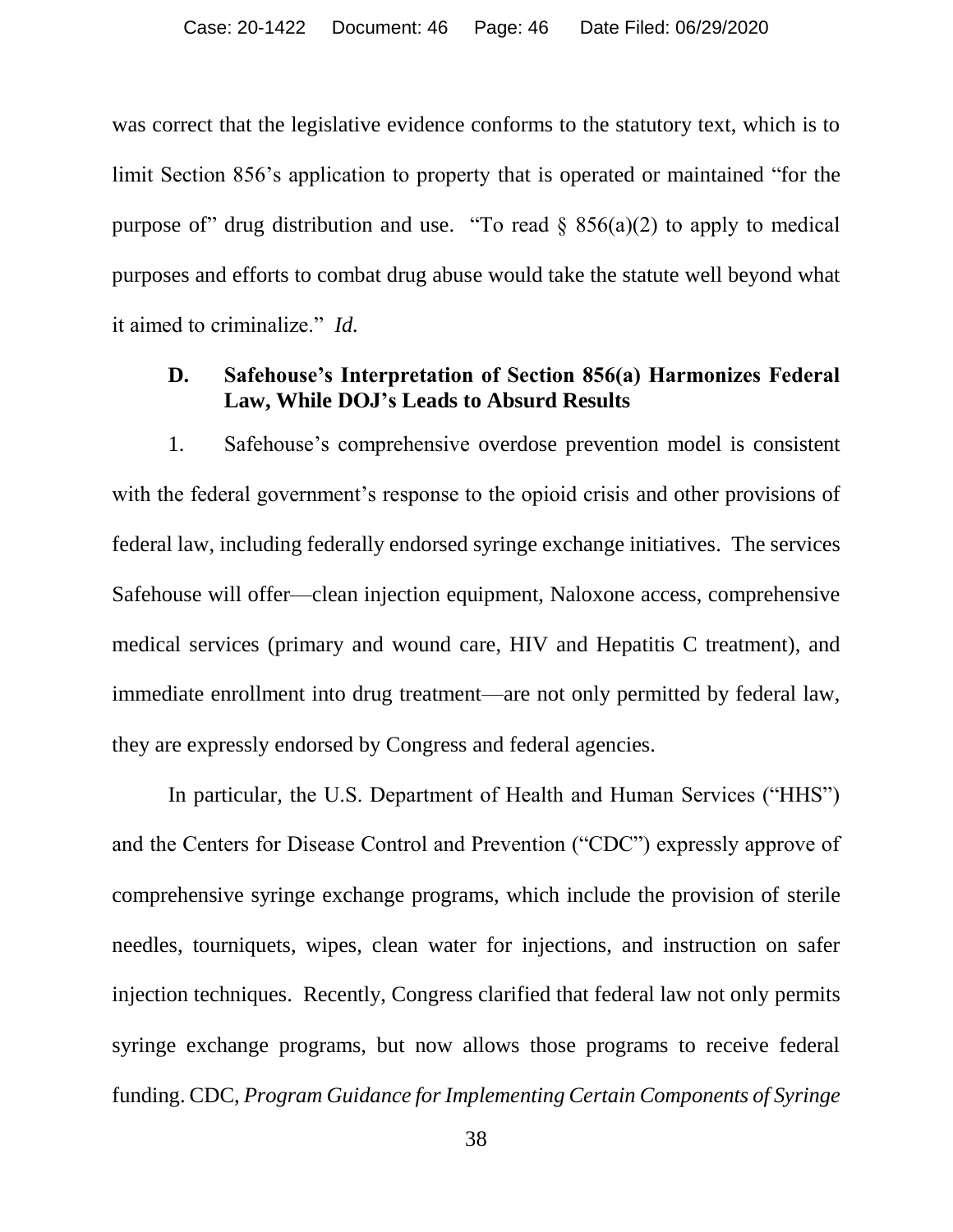*Services Programs* (2016), [https://bit.ly/31qjDIM.](https://bit.ly/31qjDIM) Congress and federal agencies likewise affirmatively have promoted the availability of Naloxone and other opioid receptor antagonists. CARA, § 107, 130 Stat. 703 (42 U.S.C. § 290dd-3).

DOJ's brief makes no mention of these federal laws and policies affirming the need for harm-reduction approaches to opioid addiction, including ready Naloxone access. In fact, in a case about the legality of overdose prevention services, DOJ's brief strikingly does not discuss Naloxone access or prevention of overdose death at all, much less acknowledge the thousands of lives lost to the opioid crisis and Safehouse's mission to prevent such losses in the future. Instead, DOJ unhelpfully points out that heroin is unsafe, illegal, and designated a "Schedule I" substance under the CSA, 21 U.S.C. § 812(b)(1)(B). DOJ Br. 45-46. As the District Court observed, however, Safehouse is not "in any respect . . . contradict[ing] Congress's conclusion that, even under medical supervision, heroin use remains unsafe. Rather, I understand Safehouse to assert that, when drug users engage in the undisputedly unsafe behavior of consuming Schedules I and II drugs, providing a space to facilitate immediate medical intervention, although insufficient to make that behavior safe, does not violate § 856(a) of the CSA." Appx020.

Safehouse will bridge the short, but critical, gap—a matter of seconds to minutes—between the time a person receives a sterile syringe and other clean injection equipment and the need for immediate access to Naloxone and other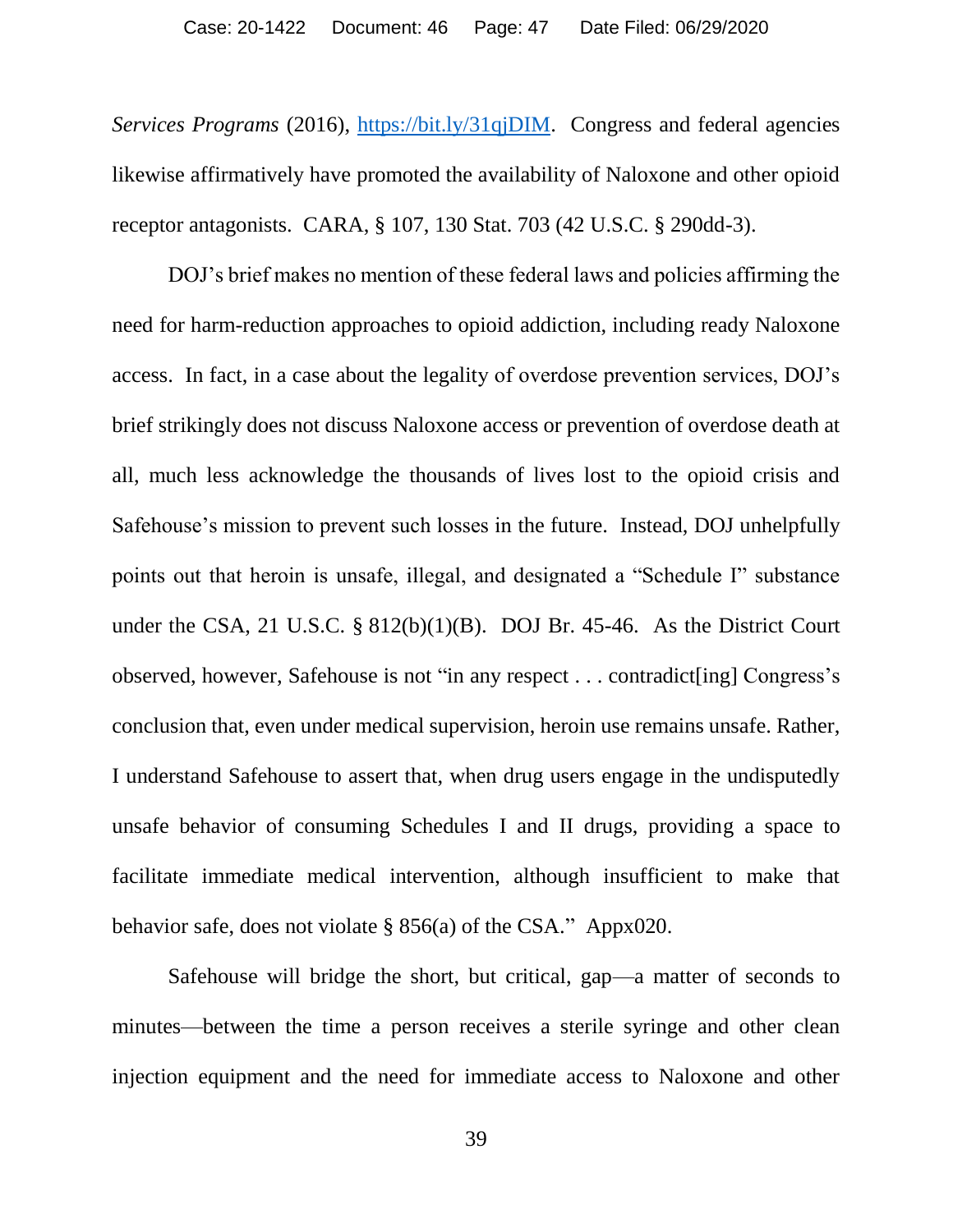medical treatment to reverse an overdose. DOJ does not dispute that Safehouse may provide a person with syringes and consumption equipment and may have Naloxone at the ready. It cannot be that Safehouse itself, as well as its leadership and personnel, would commit a 20-year felony unless it insists that a person leave the safety of its shelter—and potentially go to an alley, a public street or bathroom, or home alone—at the very moment when access to lifesaving medical supervision and care is most critical, that is, at the time of consumption.

In fact, DOJ acknowledges that Safehouse's services, including supervised consumption, would be legal if offered out of a "mobile van," as long as participants injected illegal drugs outdoors, in public. DOJ Br. 54-55. Yet, according to DOJ, the "statutory language" of Section 856(a) criminalizes these same services if Safehouse offered them indoors, where medical staff would greater access to necessary equipment, resources, and space to provide emergency medical interventions, and where its participants would remained within a sheltered, clean, and supervised environment, rather than on the street or in other public places. *Id.*  Fidelity to the statutory language does not require such absurd results: Safehouse offers a reasoned interpretation of Section 856(a) that is faithful to its text and avoids the irrational consequences of DOJ's arguments.

**2.** DOJ also disregards the U.S. Supreme Court's determination that federal drug laws are not designed to regulate legitimate medical practice. *See* 

40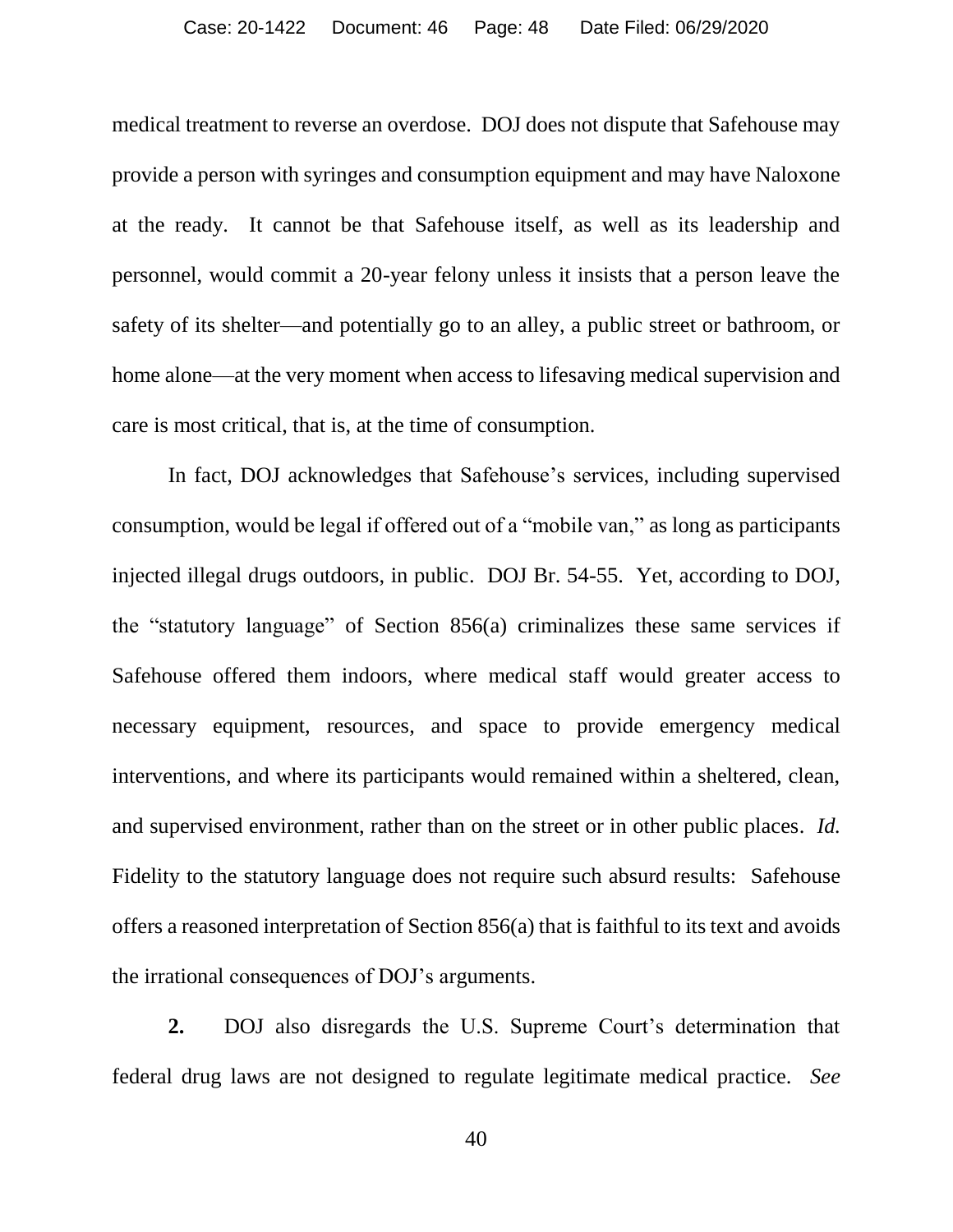*Gonzales v. Oregon*, 546 U.S. 243, 270 (2006). In *Oregon*, the Supreme Court observed, "Congress [through the CSA] regulates medical practice insofar as it bars doctors from using their prescription-writing powers as a means to engage in illicit drug dealing and trafficking as conventionally understood. Beyond this, however, the statute manifests no intent to regulate the practice of medicine generally." *Id.*  (citing *Medtronic, Inc. v. Lohr*, 518 U.S. 470, 475 (1996)). The CSA thus affords registered medical practitioners wide discretion to use reasonable clinical judgment in the regulated practice of prescribing, administering, or distributing controlled substances.

The CSA has even less application to Safehouse's medical and public health services, because Safehouse's personnel will not engage in any of the activities regulated by the CSA—it will not store, prescribe, distribute, or administer any controlled substances. *See Oregon*, 546 U.S. at 271-72 (describing the limited and clearly enumerated areas of medical practice regulated by the CSA). Section 856 therefore should not be interpreted to override the medical and public health judgment about how and where Safehouse's medical staff will offer opioid reversal agents and other urgent and primary care for individuals suffering from opioid and substance use disorder—medical interventions that the CSA does not regulate.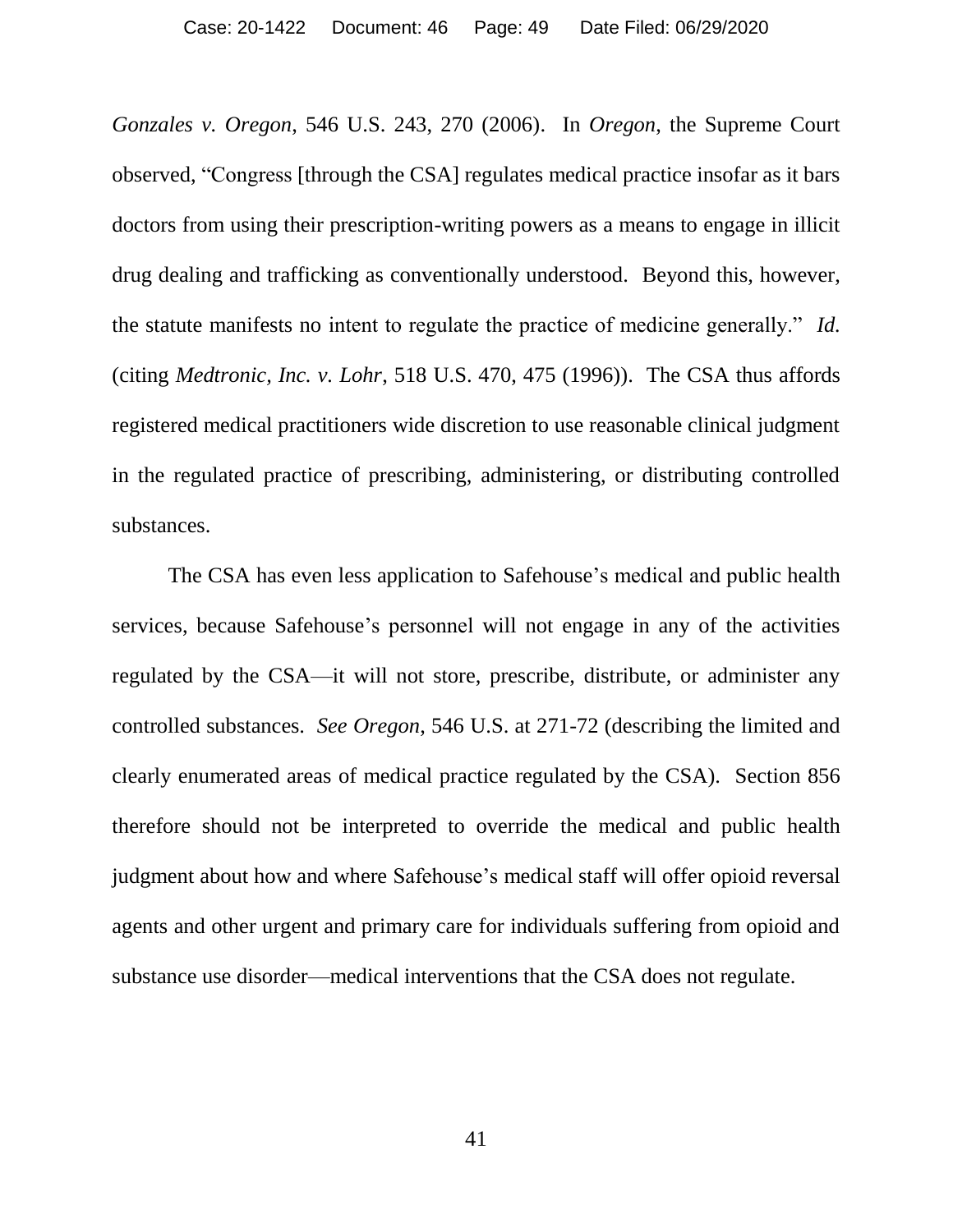#### **E. Section 856(a) Does Not Apply to Safehouse**

<span id="page-49-0"></span>1. Safehouse's proposed overdose prevention services would not violate Section 856(a). The undisputed facts show that the purpose of Safehouse is not to facilitate the unlawful use of drugs, but rather to provide necessary, urgent, lifesaving medical care and treatment to people with opioid and substance use disorder. DOJ *stipulated* that Safehouse's stated "mission is to save lives by providing a range of overdose prevention services," and that "the overdose prevention services [Safehouse] intends to offer are aimed at preventing the spread of disease, administering medical care, and encouraging drug users to enter treatment." Appx010; Appx683-84 ¶¶ 1, 9. DOJ further agreed that Safehouse will not "provide, administer, or dispense any controlled substances" and rather, any drugs consumed would have been obtained elsewhere and before arrival at Safehouse. Appx685 | 15.

As part of its comprehensive, public-health driven approach to overdose prevention, Safehouse "will offer all its participants treatment referrals and on-site initiation of medication-assisted treatment" at various stages of the process, including before, after, and ideally in lieu of supervised consumption. Appx063; Appx684-85. Even after on-site consumption, any participant will go to the "medically supervised observation room," where there will be "peer specialists, recovery specialists, social workers, and case managers who will specifically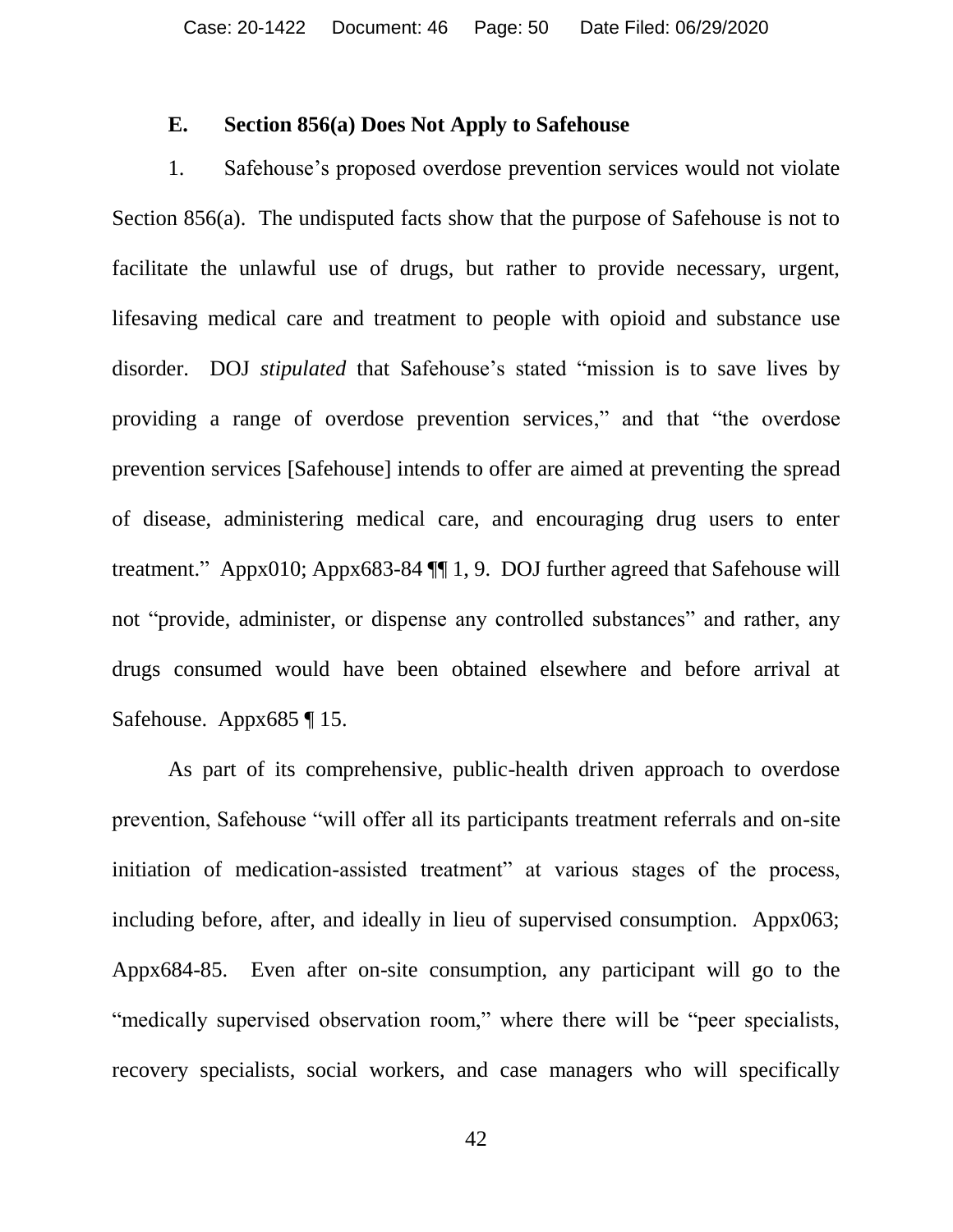encourage treatment." Appx063; Appx684-85. This approach increases the likelihood that participants will seek drug treatment. Appx685 ¶ 22.

These facts provide ample support for the District Court's determinations that "Safehouse does not seek to administer prohibited drugs but rather to ameliorate the harm from their unlawful use" and that its overdose prevention site "ultimately seeks" to reduce unlawful drug use." Appx063. As a result, Safehouse's operation will not have "unlawful drug use" as a significant, much less primary purpose. Appx054, 62-63. <sup>19</sup> DOJ's brief falls fall short of demonstrating this finding to be clearly erroneous. Section 856(a) accordingly does not apply to Safehouse.

2. Rather than deal with those stipulated and undisputed facts, DOJ disregards them in favor of irrelevant assertions and mischaracterizations of the record. DOJ primarily proceeds by contending that "illegal drug use . . . is a necessary prerequisite . . . to the treatment Safehouse proposes," and therefore asserts it is Safehouse's "motivating purpose." DOJ Br. 44. DOJ goes so far as to say that, "without the purpose of making its Consumption Room available for illegal drug use, Safehouse simply would not exist." *Id.* at 44-45.

<sup>&</sup>lt;sup>19</sup> Although DOJ, at one point, argues that Safehouse violates the statute because drug use "is not a mere 'incidental' purpose," it later states that a reasonable interpretation of Section 856 is to require "a compelling or significant illicit purpose" or "motivating purpose" to "satisfy the mens rea requirement." DOJ Br. 42-44. The District Court applied the "significant purpose" standard and correctly found Safehouse will not be a place with the "significant purpose" of unlawful drug use. Appx054, 62-63.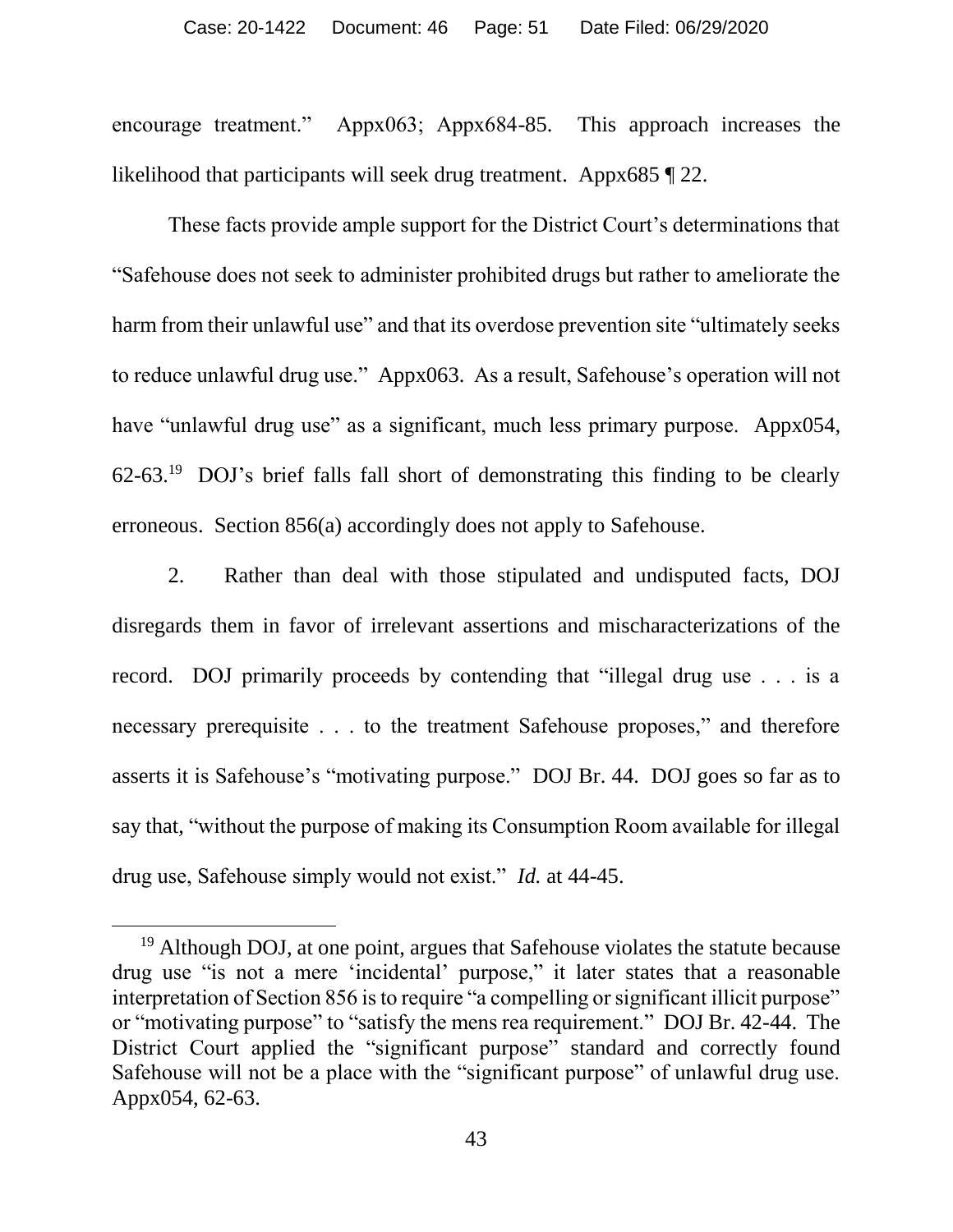DOJ's argument disregards Safehouse's proposed model, which seeks to bring emergency medical services into immediate proximity to those at high risk of overdose death—facts to which DOJ stipulated. *See* Appx683-85 ¶¶ 1, 3, 9, 14-17. No one would believe an emergency room existed "*for the purpose of*" catastrophic injuries or medical crises on the theory that, without such urgent medical needs, the emergency room would not need to exist. For the same reason, Safehouse does not require, much less desire, "illegal drug use"; rather, "illegal drug use," particularly the increased prevalence of powerful and dangerous opioids like fentanyl, have made Safehouse's extraordinary interventions necessary to prevent the tragic and preventable loss of life that results from opioid consumption.

DOJ also argues that Safehouse must have a prohibited purpose because another organization, Prevention Point Philadelphia, provides similar harm reduction services (but not supervised consumption and observation). DOJ Br. 44. But that says nothing about whether it is unlawful for Safehouse to open a facility that provides those services.

DOJ is further incorrect in asserting that the legality of Safehouse hinges on proof of efficacy of its medical and public health interventions. This argument conflates the concept of "purpose" and "outcome" by focusing on whether Safehouse will or will not reduce drug use. Appx009-10; Appx064-65. Section 856(a) focuses on the purpose of Safehouse's public health intervention, not whether

44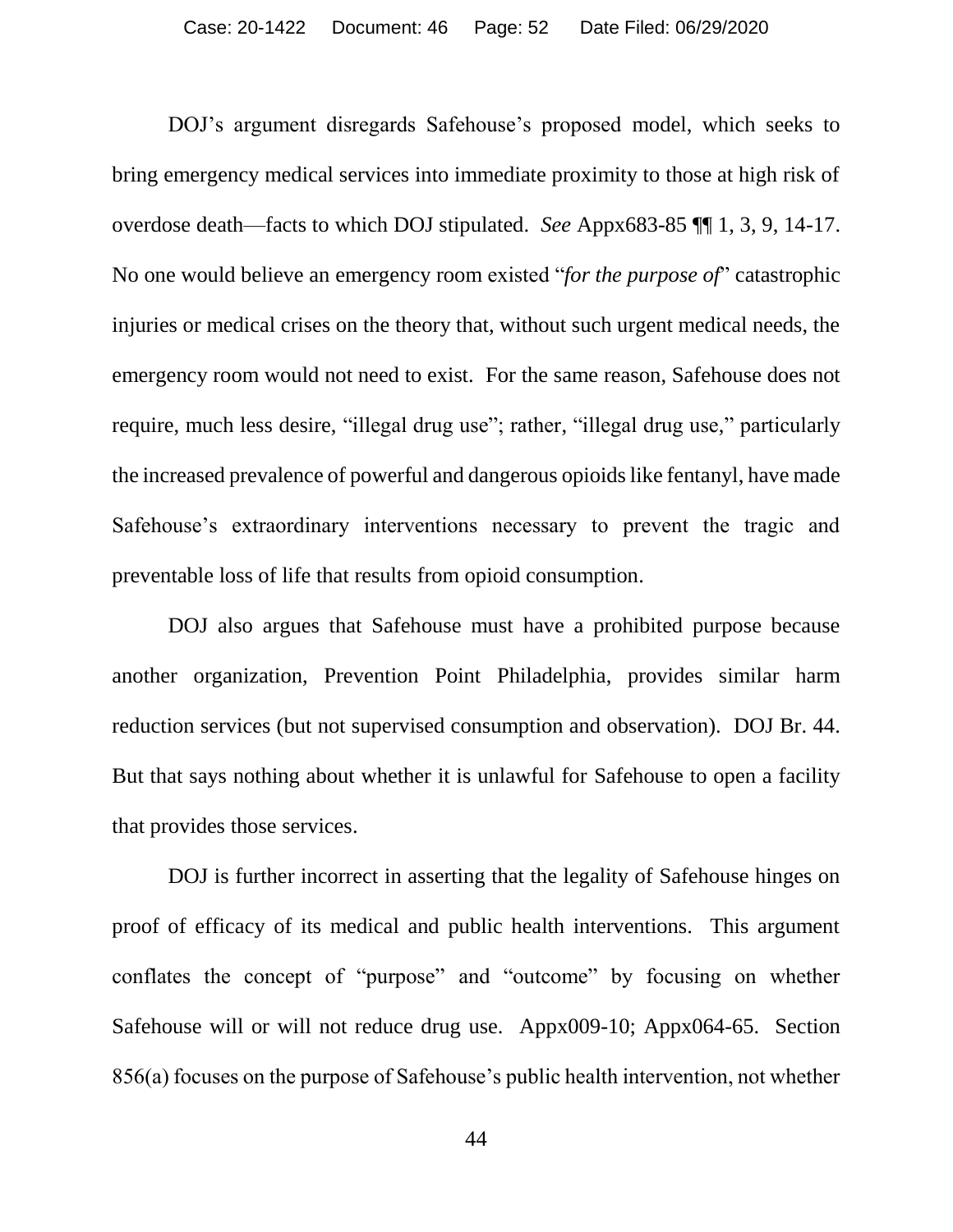that intervention will be successful in achieving its goal of reducing overdose deaths and drug use (based on evidence of efficacy that can only be definitively established once Safehouse becomes operational).<sup>20</sup>

**3.** DOJ constructs a chimera in suggesting that Safehouse seeks immunity for criminal conduct based "benevolent motives." DOJ Br. 36-39. Safehouse is not proposing that this Court endorse civil disobedience; it seeks to engage lawful conduct under the terms of the statute. $21$ Appx049. For that reason, the

<sup>&</sup>lt;sup>20</sup> The DOJ's focus on Safehouse's potential efficacy in preventing overdose death and reducing drug use are baffling given its steadfast objections in the District Court to consideration of Safehouse's efficacy to resolve the declaratory judgment suit. By contrast, Safehouse welcomed the opportunity to demonstrate through public health and medical experts that its overdose prevention services were supported by the available empirical evidence and the opinions of the leading experts in the field. Appx020 n.4.

In its recent ruling on DOJ's stay motion, the District Court carefully evaluated the empirical evidence and found Safehouse cited "meaningful body of research" demonstrating the potential of supervised consumption sites to yield favorable outcomes for individual drug users, positive impacts on the surrounding community, and a lack of evidence that it promotes riskier drug use. Dist. Ct. Dkt. No. 156 at 16-21 (June 24, 2020).

<sup>&</sup>lt;sup>21</sup> This by no means diminishes the force of Safehouse's alternative RFRA counterclaim, which asserted that application of Section 856 to Safehouse would substantially burden Safehouse's sincerely held religious beliefs that call it to provide shelter and lifesaving care to individuals suffering from opioid and substance use disorder. Appx156-57.Safehouse, José Benitez, and Safehouse's board hold the sincere religious conviction that preservation of human life is paramount—a belief deeply rooted in both Jewish and Christian traditions. The statutorily guaranteed rights under RFRA constitute separate claims for relief that are presently moot in light of the District Court's conclusion that Section 856 does not apply to Safehouse. Appx070.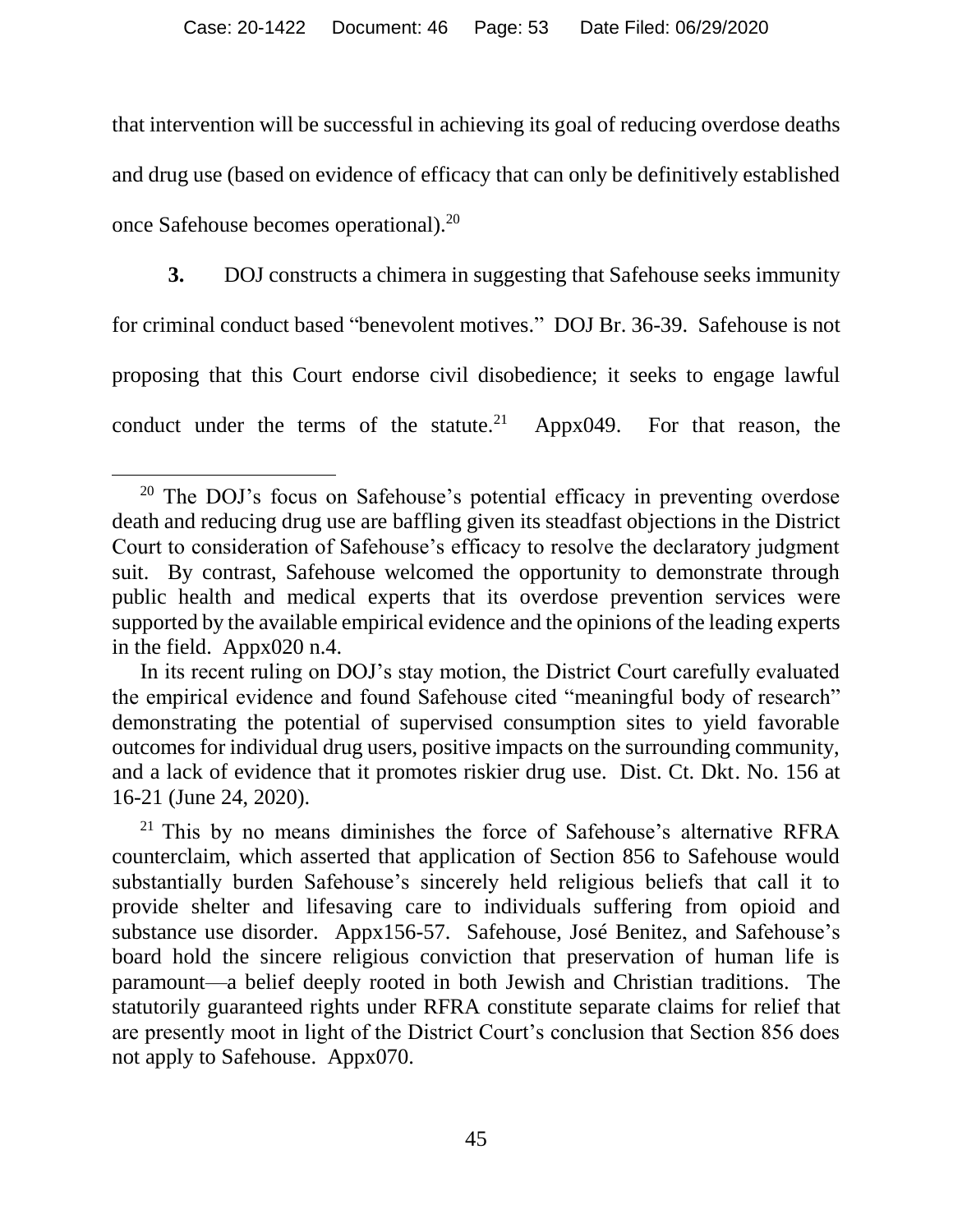conscientious objector cases relied upon by DOJ are inapposite; nor is this a case where "ends justify the means." DOJ Br. 34-39.

In *United States v. Romano*, 849 F.2d 812 (3d Cir. 1988), and *United States v. Kabat*, 797 F.2d 580, 582 (8th Cir. 1986), for example, the defendants deliberately violated a law—in both cases by breaking into military establishments to damage property—to achieve some higher moral purpose (by preventing death by military action). A similar scenario was posed in *United States v. Cullen*, 454 F.2d 386, 392 (7th Cir. 1971) (burning draft registration cards). Unlike the statutes at issue in those cases, Section 856 makes the purpose of Safehouse a necessary element of the offense: it is not illegal for Safehouse to operate an overdose prevention site because that site is not a "place" made available "for the purpose of" unlawfully using drugs.

Indeed, then-Judge Stevens drew precisely that distinction in *Cullen* (in a portion of the opinion not mentioned in DOJ's otherwise extensive excerpts from the opinion, DOJ Br. 37-38), writing:

*In some situations the defendant's ultimate objective may be an element of the particular offense charged.* Thus, to prove treason, a purpose to give aid and comfort to the enemy must be established; to prove a criminal attempt an analysis of the defendant's purpose beyond the overt act actually completed is necessary; and to establish some forms of malice, the reasons why the defendant acted as he did may be critical. *In such cases, the prosecution has the burden of proving improper motive and it would, therefore, be entirely proper for a defendant to respond with evidence of good motive*.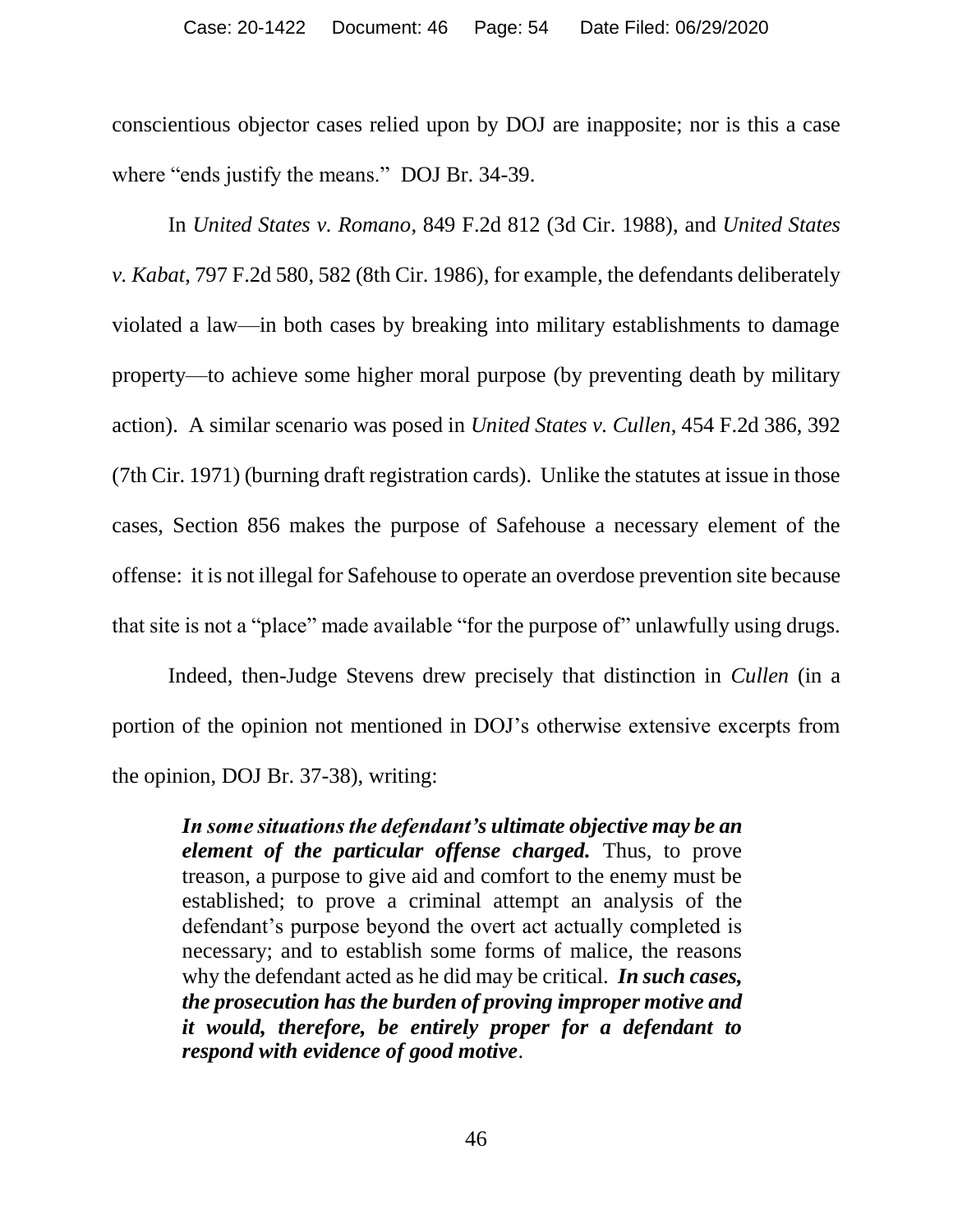454 F.2d at 391-92 (emphasis added). Section 856 is precisely such a statute which makes "purpose" a statutory element of the offense—and therefore Safehouse's aim to provide lifesaving care to prevent overdose death is surely essential to determining whether Section 856 applies. $^{22}$ 

# <span id="page-54-0"></span>**II. The Rule of Lenity and Clear Statement Rule Require Any Doubt to Be Resolved in Safehouse's Favor**

The Court need not look beyond the text of Section 856(a) to conclude that Safehouse's overdose prevention model would not violate Section 856. But even if DOJ's strained interpretation of Section 856(a)(2) were plausible (and it is not), any ambiguity triggers canons of statutory interpretation—the rule of lenity and the clear statement rule—each of which provides an independent basis for endorsing Safehouse's reading of federal law. *See, e.g., Jones v. United States*, 529 U.S. 848, 850 (2000) (applying each in similar context); *Solid Waste Agency v. U.S. Army Corps of Eng'rs*, 531 U.S. 159, 172-73 (2001).

It is well-settled that where there is "ambiguity in a criminal statute that cannot be clarified by either its legislative history or inferences drawn from the overall

<sup>22</sup> DOJ also cites the dissenting opinions of then-Judge Blackmun in *In re Weitzman*, 426 F.2d 439, 452 (8th Cir. 1970), in a tenuous effort to analogize Safehouse's overdose prevention services to "the Robin Hood tradition." DOJ Br. 36 n.9. Putting aside the many ways in which *Weitzman* is inapposite, the majority in that case found conscientious objection excused the petitioner from an oath that was otherwise required to qualify for citizenship. *Id.* at 453 (per curiam). DOJ's citation to *United States v. Stimler*, 864 F.3d 253 (3d Cir. 2017)—a case rejecting a RFRA defense to kidnapping—is similarly puzzling and irrelevant.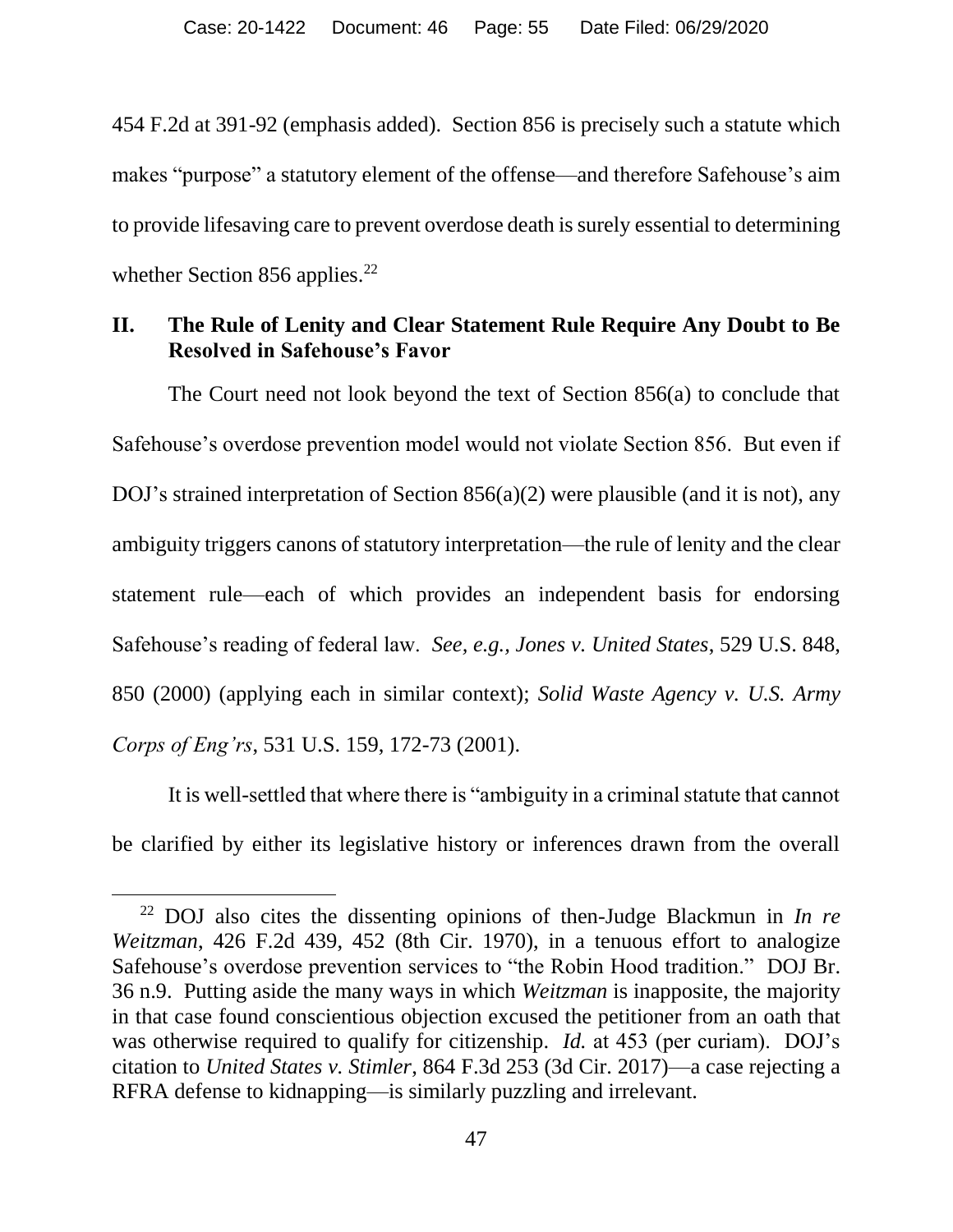statutory scheme," courts must interpret that statute in "favor of lenity"—*i.e*., "in favor of the defendant." *United States v. Flemming*, 617 F.3d 252, 269 (3d Cir. 2010); *see Rewis v. United States*, 401 U.S. 808, 812 (1971). Put differently, "[u]nder a long line of [Supreme Court] decisions, *the tie must go to the defendant*." *United States v. Santos*, 553 U.S. 507, 514-15 (2008) (Scalia, J.) (plurality opinion) (emphasis added); *see, e.g.*, *Burrage v. United States*, 571 U.S. 204, 216 (2014); *Adamo Wrecking Co. v. United States*, 434 U.S. 275, 285 (1978). The District Court acknowledged these principles, reasoning that "[t]o adopt the Government's suggestion would fly in the face of the admonition that courts should not interpret a federal criminal statute so as to increase the penalty that it places on an individual when such an interpretation can be based on no more than a guess as to what Congress intended.'" Appx066 n.48 (quoting *Ladner v. United States*, 358 U.S. 169, 178 (1958)).

Similarly, under the clear statement rule "when choice has to be made between two readings of what conduct Congress has made a crime, it is appropriate, before we choose the harsher alternative, to require that Congress should have spoken in language that is clear and definite." *United States v. Universal C. I. T. Credit Corp*., 344 U.S. 218, 221-22 (1952); *United States v. Santos*, 553 U.S. 507, 514 (2008). As the District Court recognized, it is a "core tenet of federal law" that "[b]lurred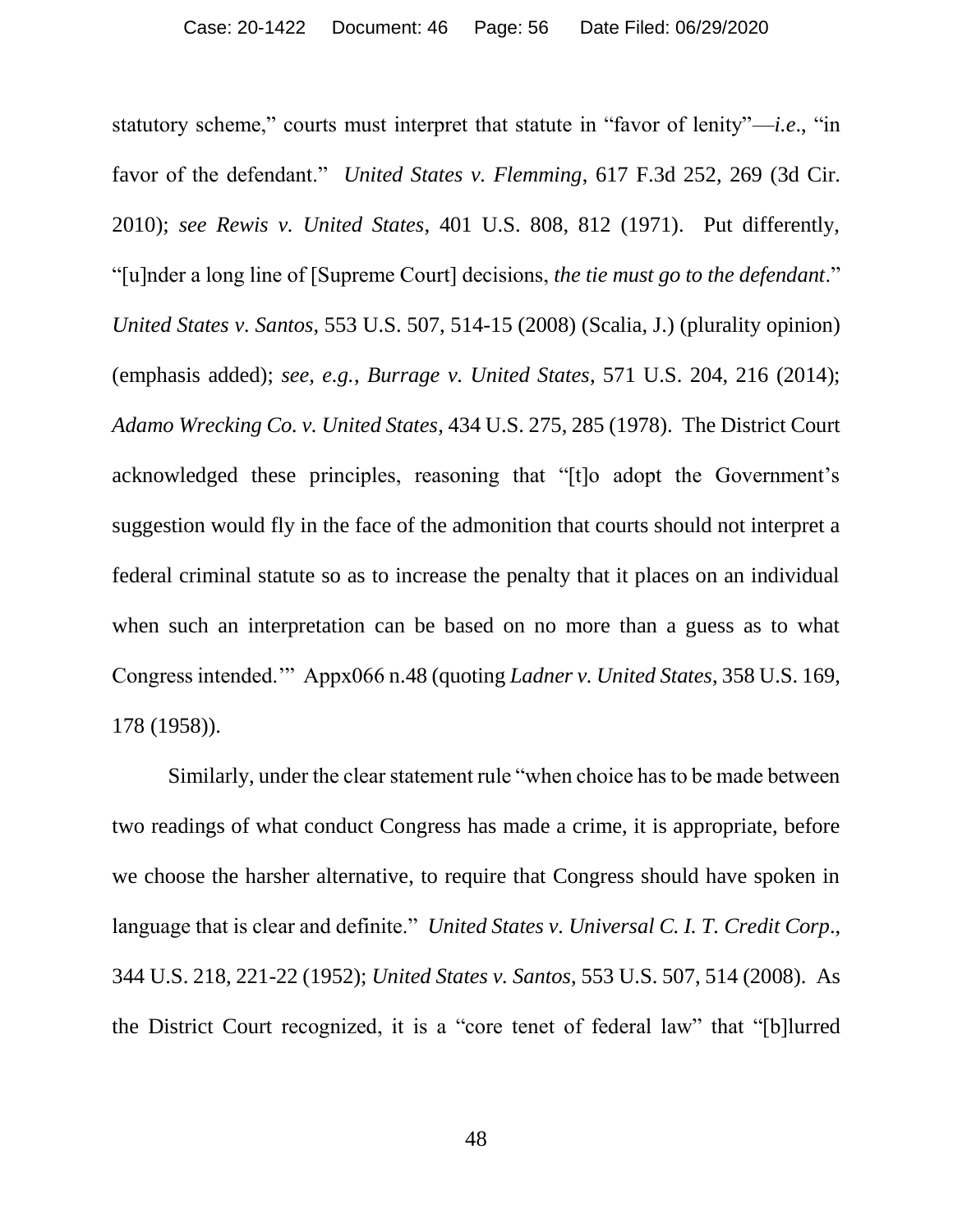signposts to criminality will not suffice to create it." Appx068 (quoting *United States v. C.I.O.,* 335 U.S. 106, 142 (1968) (Rutledge, J., concurring)).

If ambiguity exists, it is the government (not Safehouse) that must resort to "the legislative process," should it want to prohibit supervised consumption sites. DOJ Br. 62. Safehouse does not need prior *approval* from Congress to engage in lawful conduct. The law neither "default[s] to criminalization" nor requires "Congress to clarify when it wishes *not* to incarcerate citizens." Appx067 (citing cases) (emphasis added). And conduct certainly does not become criminal merely because the Executive Branch says so. Because "legislatures and not courts should define criminal activity," the District Court properly deferred to the legislative process by ruling in Safehouse's favor. *Id.* (quoting *United States v. Bass*, 404 U.S. 336, 348 (1971)).

# <span id="page-56-0"></span>**III. DOJ's Interpretation of Section 856(a) Raises Grave Constitutional Concerns and Conflicts with Principles of Federalism**

The doctrine of constitutional avoidance undercuts DOJ's interpretation of Section 856, which seeks to criminalize entirely local, non-commercial use of property, asserting a policy power not granted to the Federal Government under the Commerce Clause of the U.S. Constitution. "[W]here a statute is susceptible of two constructions, by one of which grave and doubtful constitutional questions arise and by the other of which such questions are avoided, our duty is to adopt the latter."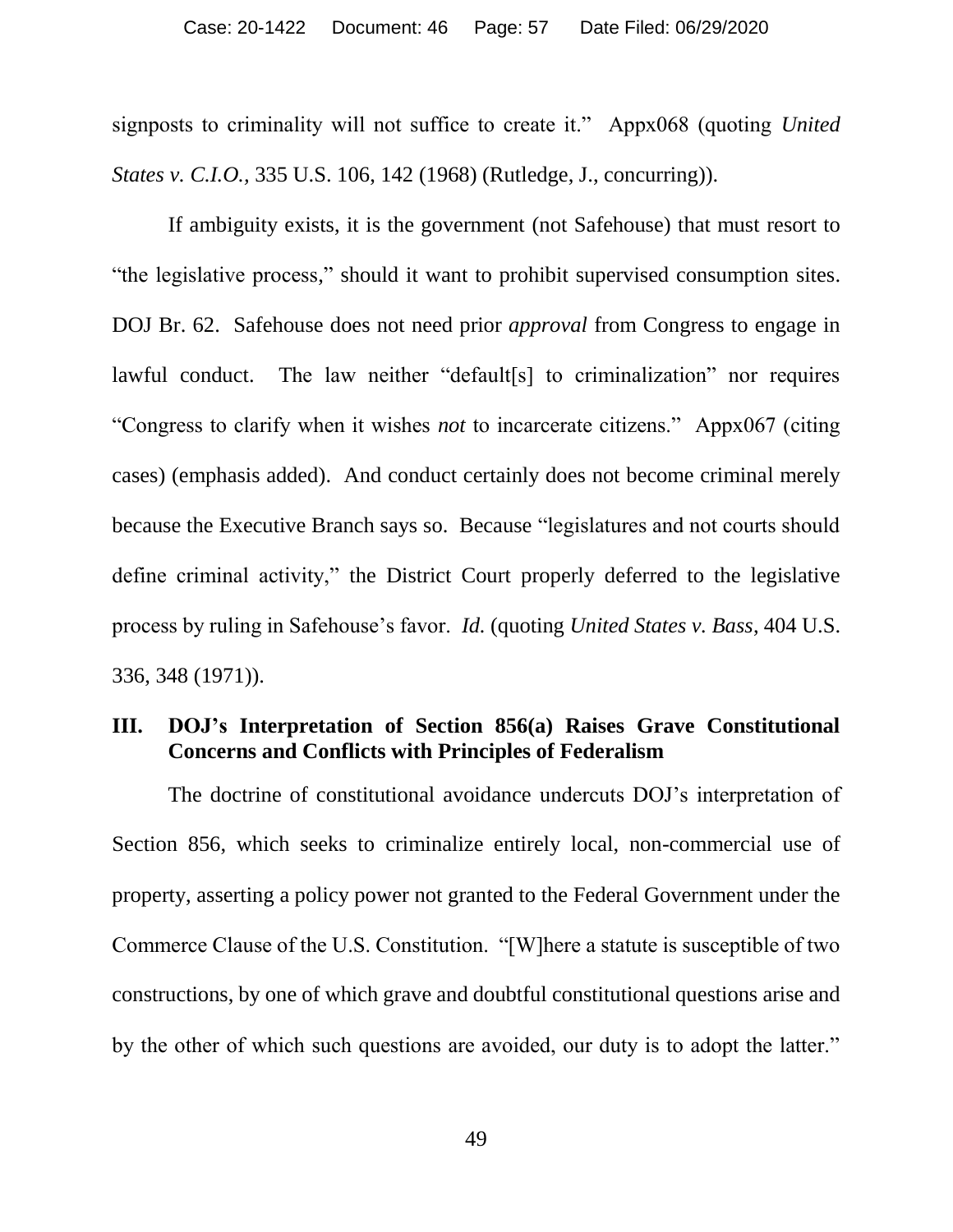*United States ex. rel. Att'y Gen. v. Delaware & Hudson Co.*, 213 U.S. 366, 408 (1909); *see Jones*, 526 U.S. at 239.

**1.** As the Supreme Court has explained, where Congress enacts criminal law that touches on areas traditionally falling within the authority of the states, such as public health, courts will assume—"unless Congress conveys its purpose clearly"—that Congress "will not be deemed to have significantly changed the federal-state balance in the prosecution of crimes." *Jones*, 526 U.S. at 239 (internal quotation marks omitted); *see also Bond v. United States*, 572 U.S. 844, 858-59 (2014).

Here, DOJ's interpretation of Section 856 would raise significant federalism concerns as it would criminalize every local property owner who has "knowledge" that drugs are used on her premises, as well as rendering felonious the provision of local medical services to prevent overdoses. Principles of federalism weigh against interpreting Congress's Commerce Clause authority in a manner that converts it into a "general police power of the sort retained by the states." *United States v. Lopez*, 514 U.S. 549, 567 (1995); *see United States v. Morrison*, 529 U.S. 598, 618-19 (2000). While "[t]he States have broad authority to enact legislation for the public good" through their "police power," the "Federal Government, by contrast, has no such authority." *Bond*, 572 U.S. at 854; *see Oregon*, 546 U.S. at 270. "[T]he regulation of health and safety matters is primarily, and historically, a matter of local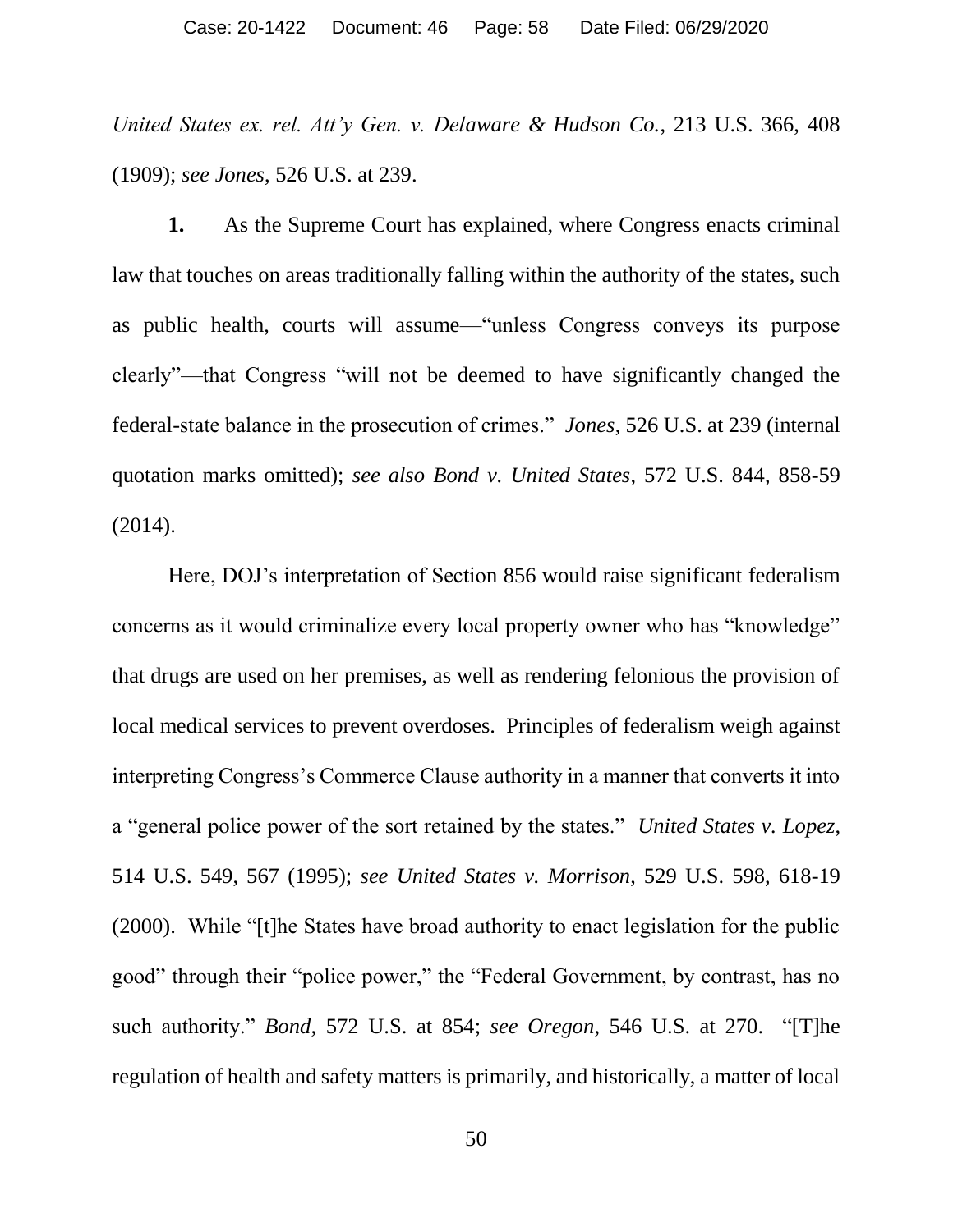concern." *Hillsborough Cty. v. Automated Med. Labs*., *Inc*., 471 U.S. 707, 719 (1985); *see Oregon*, 546 U.S. at 271-72.

**2.** Section 856, as interpreted by DOJ, would exceed Congress' authority under the Commerce Clause. Section 856 lacks any "jurisdictional element limiting the reach of the law to a discrete set of activities that additionally has an explicit connection with or effect on interstate commerce." *United States v. Walker*, 657 F.3d 160, 178 (3d Cir. 2011) (citation omitted); *see United States v. Kukafka*, 478 F.3d 531, 535-36 (3d Cir. 2007). Making a property available on an entirely local, non-commercial basis for drug "use" is not part of an economic class of activities that have a substantial effect on interstate commerce—even when viewed in the aggregate. Any "link between" that conduct and "interstate commerce" (*Morrison*, 529 U.S. at 612), can be imagined only by creating a speculative chain of contingencies and "pil[ing] inference upon inference." *Lopez*, 514 U.S. at 567.

Congress has never found that unlawful drug *use* within a property substantially affects interstate commerce. When Congress adopted the CSA in 1970 it found that illegal importation, manufacture, distribution, and possession had an effect on interstate commerce, but that finding notably did not include improper "use." 21 U.S.C. § 801(3)–(6) ("Congressional findings and declarations: controlled substances"); *see Jones*, 529 U.S. at 855 (adopting a narrow reading of the statutory term "use[d]," to require "active employment for commercial purposes, and not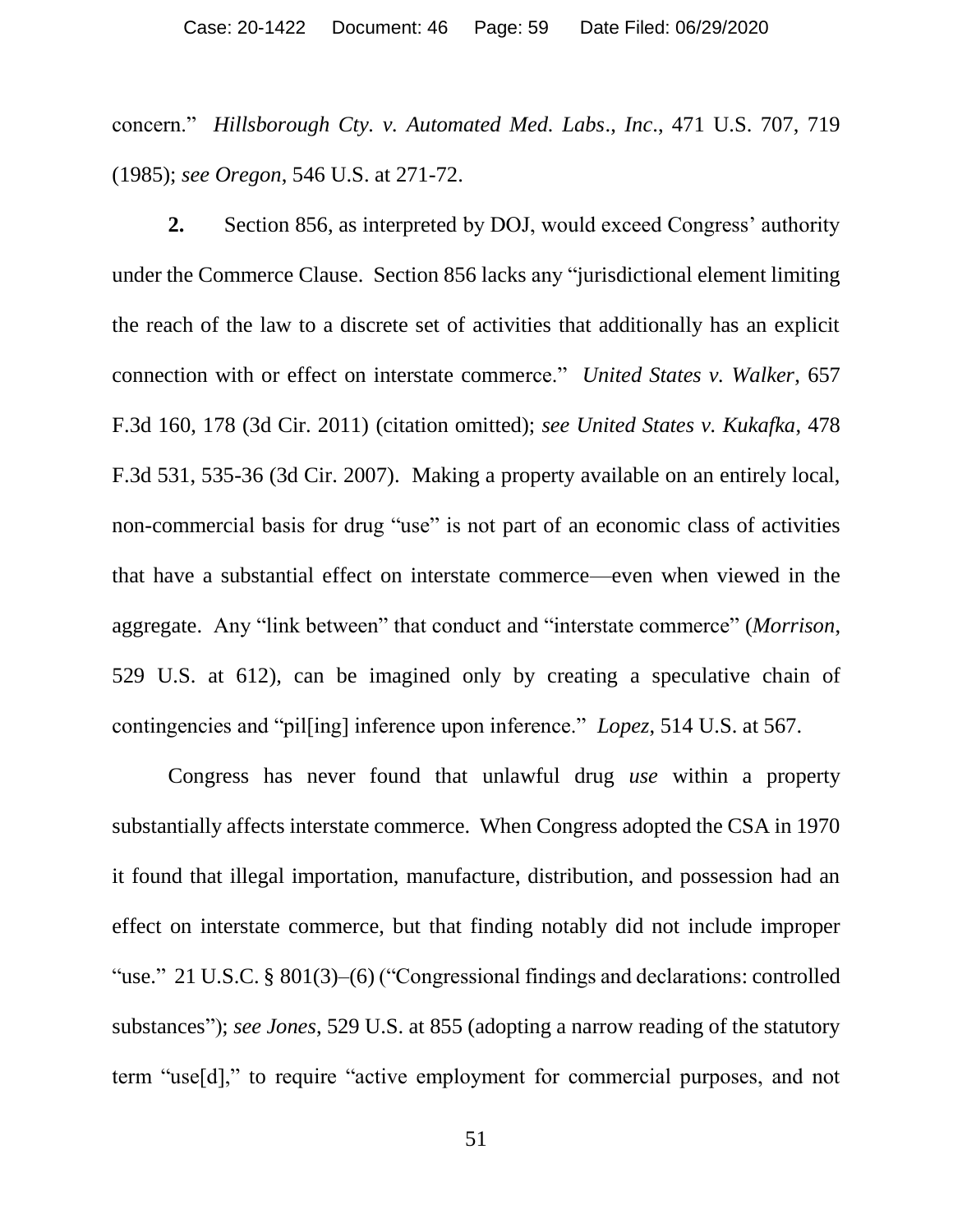merely a passive, passing, or past connection to commerce" to avoid Commerce Clause concerns); *see also Kelly*, 140 S. Ct. at 1574 (limiting the federal wire fraud statute to schemes with the *objective* of depriving the victim of property, to avoid the "a sweeping expansion of federal criminal jurisdiction" that would result "[i]f U.S. Attorneys could prosecute as property fraud every lie . . . by pointing to the ... incidental costs"). Congress separately adopted Section 856 in 1986—a decadeand-a-half after Congress's 1970 findings—and it amended the statute in 2003. Congress made no additional findings about the impact of drug use on interstate commerce at that time.

The Supreme Court's decision in *Gonzales v. Raich*, 545 U.S. 1 (2005), does not foreclose this Court's consideration of these substantial Commerce Clause concerns. In *Raich*, the Supreme Court held that the CSA's prohibitions on intrastate possession and manufacture of marijuana constituted a valid exercise of congressional authority. The Supreme Court has repeatedly stressed since *Raich* that its holding depended on Congress's judgment that prohibiting intrastate possession and manufacture of marijuana would affect the national market for marijuana. *See, e.g., Taylor v. United States*, 136 S. Ct. 2074, 2077–78 (2016); *Nat'l Fed'n of Indep. Bus. v. Sebelius*, 567 U.S. 519, 560–61 (2012) (Roberts, C.J.).

By contrast, Congress has never determined, and no evidence suggests, that the availability of local property, on an uncompensated basis, for drug "use" has any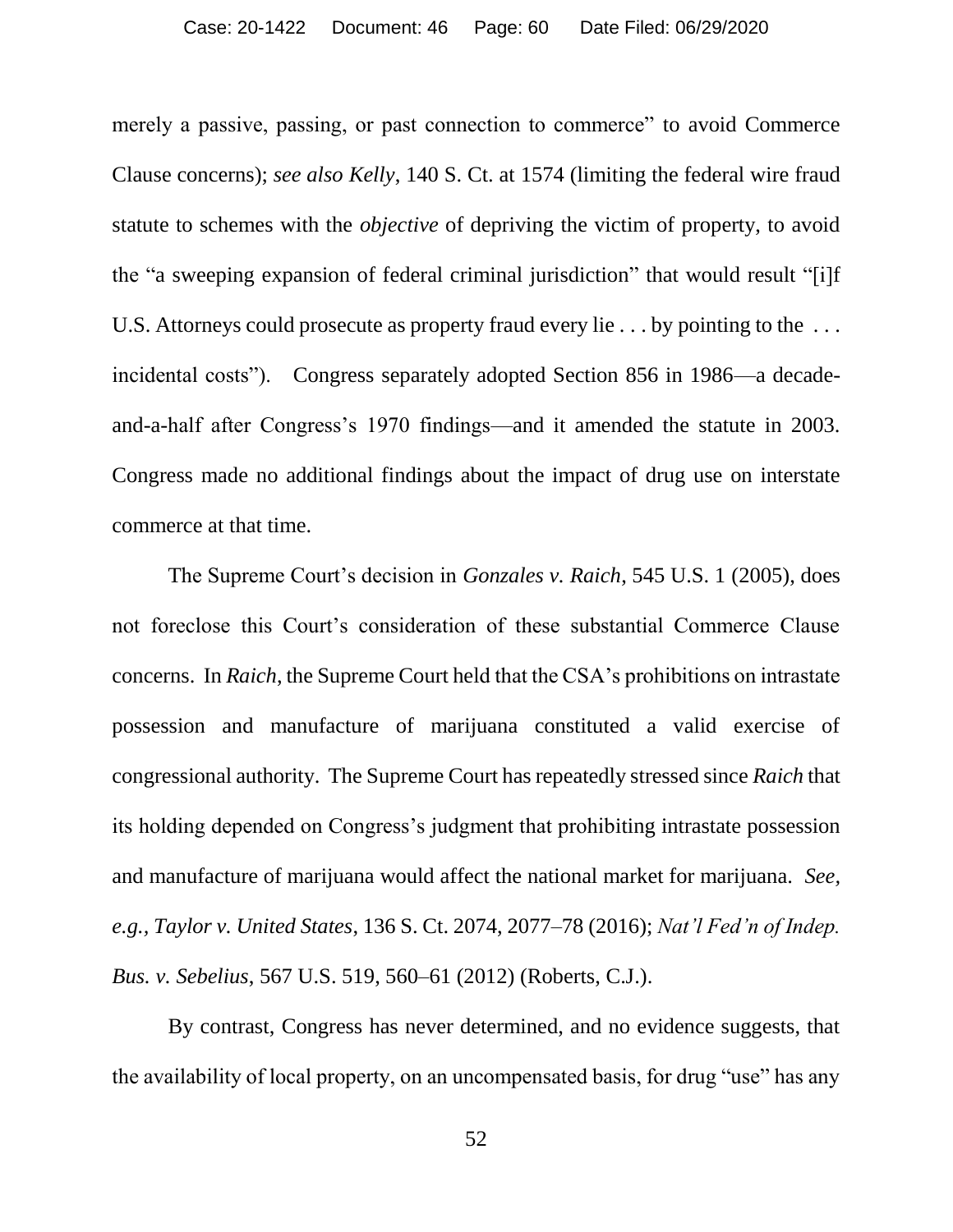effect on interstate commerce. As applied here, the operation of Safehouse will not facilitate or increase the interstate market for controlled substances. Whether drug use takes place under safe and medically supervised conditions or on the street cannot plausibly affect the interstate market demand; participants will have already obtained any drugs before arriving at Safehouse.

In addition, like the non-commercial possession of weapons in *Lopez*, Section 856 is "not an essential part of a larger regulation of economic activity, in which the regulatory scheme could be undercut unless the intrastate activity were regulated." *Raich*, 545 U.S. at 24 (quoting *Lopez*, 514 U.S. at 561). The provision at issue here regulates only the place in which use occurs; it is a single-subject statutory provision with a non-economic objective removed from the core of the CSA's broader regulatory regime. DOJ has not identified a single prior prosecution under Section 856 of owners who make their property available with knowledge that "use" will occur on the premises. It is therefore difficult to conclude that such a construction is "an essential part" of the CSA. Were this Court "to adopt the Government's expansive interpretation" of Section 856(a), "hardly a building in the land would fall outside the federal statute's domain." *Jones*, 526 U.S. at 241.

In sum, DOJ's threatened prosecution of Safehouse would be unconstitutional, but this Court can and should avoid these constitutional doubts by

53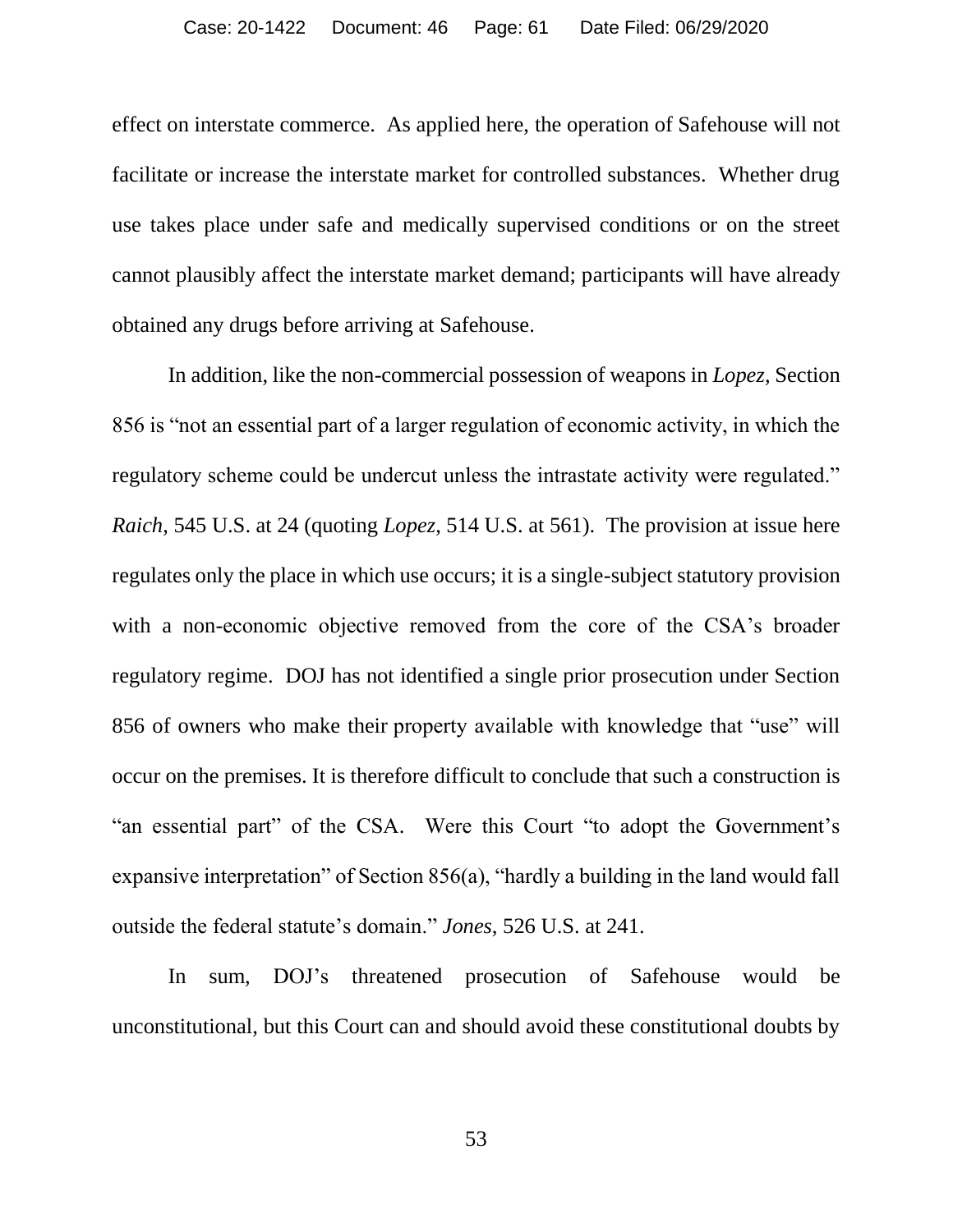concluding that Section 856 does not prohibit Safehouse from operating an overdose prevention site.

#### **CONCLUSION**

For the foregoing reasons, Safehouse and José Benitez respectfully request this Court to exercise jurisdiction and affirm.<sup>23</sup>

<sup>&</sup>lt;sup>23</sup> After holding that Section  $856(a)$  "does not criminalize Safehouse's proposed actions," the District Court properly determined that "the RFRA claim is now moot." Appx070. In so ruling, however, the District Court explicitly deemed those alternative claims preserved in the event this Court were to reverse and remand for further proceedings. *Id.* Accordingly, if this Court endorses DOJ's position on appeal, remand to the District Court would be necessary.

Yet DOJ now appears to suggest that in such a scenario the Court should not remand, but rather resolve the merits of Safehouse's novel, fact-bound RFRA counterclaim based solely on the parties' briefing below. DOJ Br. 62 n.13. If DOJ wanted this Court to address the merits of those counterclaims on appeal, it was incumbent on DOJ to raise those issues in its appeals brief. It chose not to do so. This Court should decline the invitation to review these issues in the first instance, without first hearing from the District Court. At the very least, Safehouse objects to any resolution of its RFRA counterclaims that does not afford it the opportunity to fully brief those issues.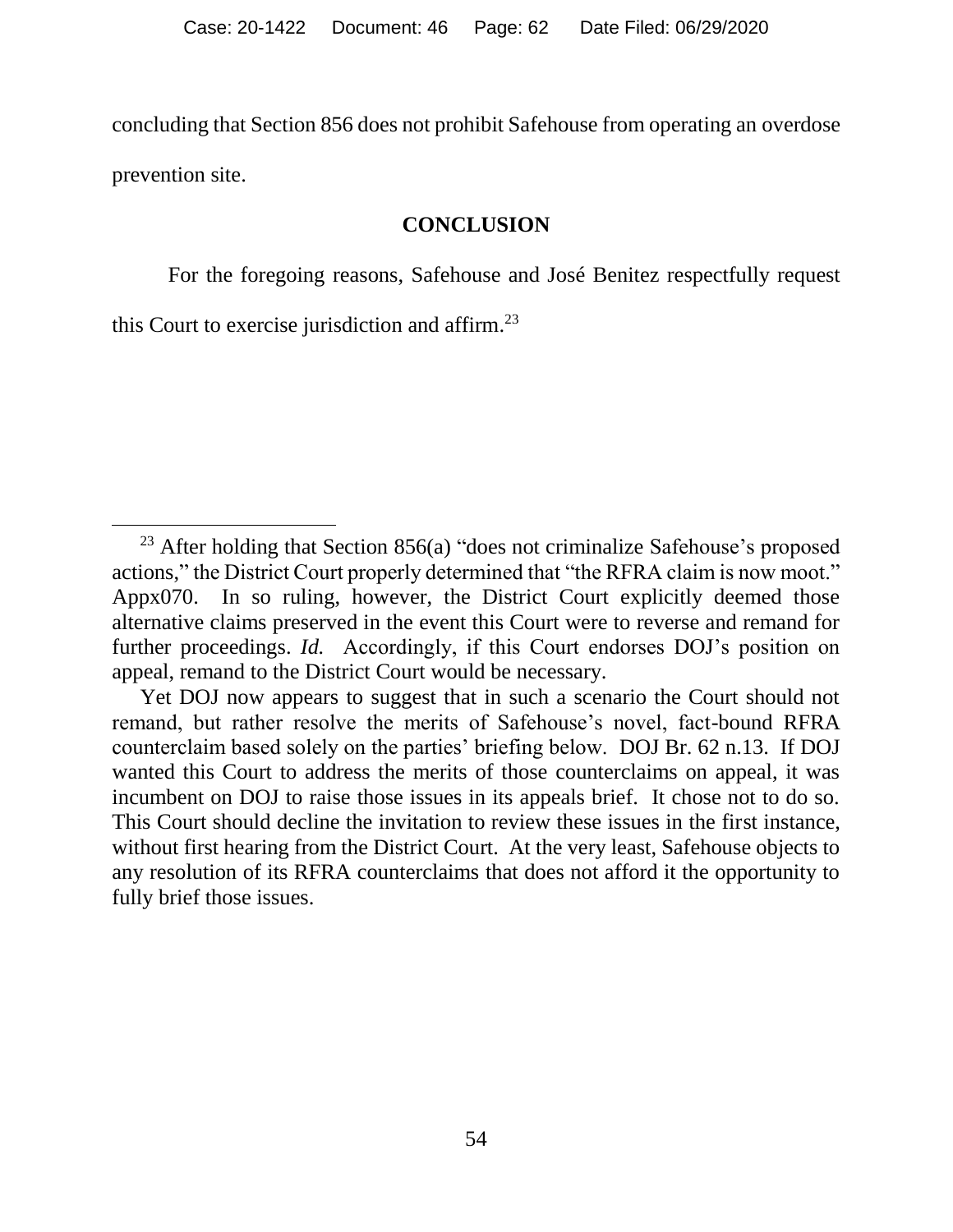Dated: June 29, 2020 Respectfully submitted,

# **DLA PIPER LLP (US)**

By: */s/ Ilana H. Eisenstein* Ilana H. Eisenstein Courtney G. Saleski Ben C. Fabens-Lassen Megan E. Krebs One Liberty Place 1650 Market Street, Suite 5000 Philadelphia, Pennsylvania 19103-7300 Tel: 215.656.3300

#### **AIDS LAW PROJECT OF PENNSYLVANIA**

Ronda B. Goldfein Yolanda French Lollis Adrian M. Lowe Jacob M. Eden 1211 Chestnut Street, Suite 600 Philadelphia, Pennsylvania 19107 Tel: 215.587.9377

#### **LAW OFFICE OF PETER GOLDBERGER**

Peter Goldberger 50 Rittenhouse Place Ardmore, Pennsylvania 19003 Tel: 610.649.8200

### **SETH F. KREIMER, ESQUIRE**

Seth F. Kreimer (PA Bar No. 26102) 3501 Sansom Street Philadelphia, Pennsylvania 19104 Tel: 215.898.7447

*Attorneys for Appellees Safehouse and José Benitez*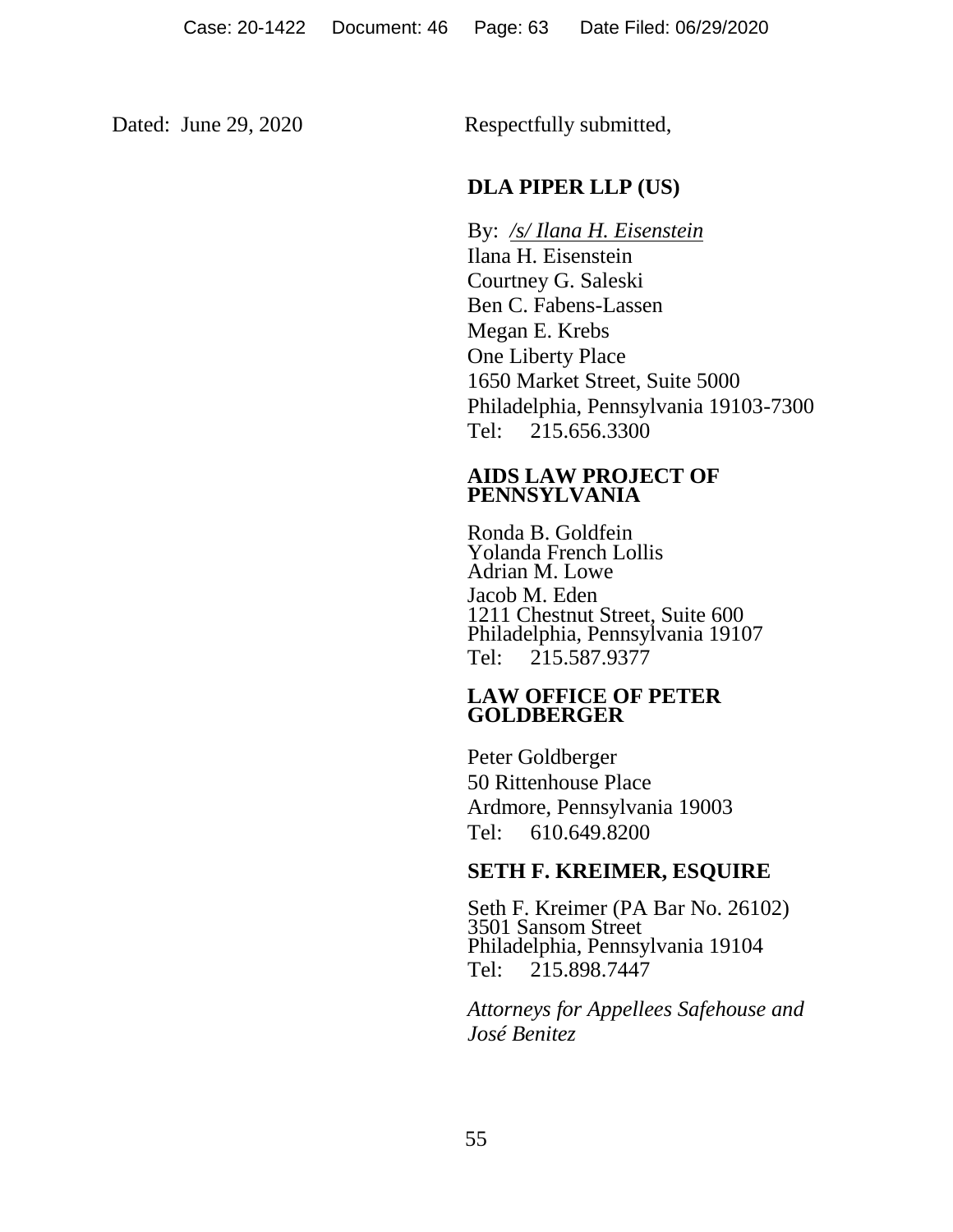# **CERTIFICATE OF BAR MEMBERSHIP**

Pursuant to Local R. 28.3(d) and Local R. 46.1(e), I hereby certify that I, Ilana H. Eisenstein, am admitted as an attorney and member in good standing of the bar of the United States Court of Appeals for the Third Circuit.

Dated: June 29, 2020 By: */s/ Ilana H. Eisenstein*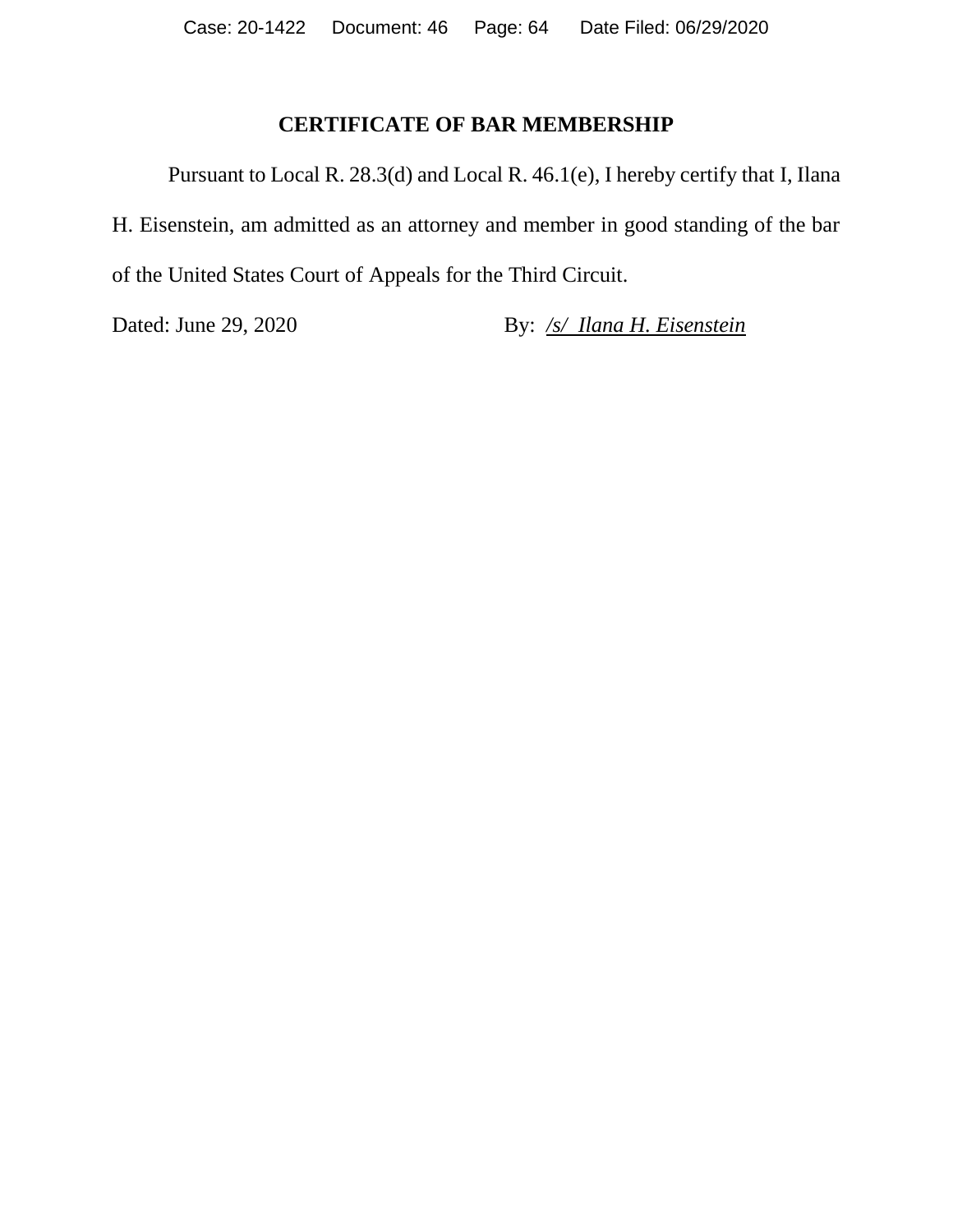# **CERTIFICATION OF COMPLIANCE**

<span id="page-64-0"></span>Pursuant to Fed. R. App. P.  $32(g)$ , Fed R. App. P.  $28(a)(10)$ , and Local R. 31.1, I certify the following:

1. This brief complies with the type-volume limitation of Fed. R. App. P. 32(a)(7)(B) because this brief contains 12,999 words, excluding the parts of the brief exempted by Fed. R. App. P.  $32(a)(7)(B)(iii)$ .

2. This brief complies with the typeface requirements of Fed. R. App. P.  $32(a)(5)$  and the type-style requirements of Fed. R. App. P.  $32(a)(6)$  because it has been prepared in Times New Roman 14-point font using Microsoft Word 2016.

3. This brief complies with the electronic filing requirements of Local R. 31.1(c) because the text of the electronic brief is identical to the text in the paper copies and because Windows Defender Antivirus Version 1.285.1418.0 was run on the file containing the electronic version of this brief and no viruses were detected.

Dated: June 29, 2020 By: */s/ Ilana H. Eisenstein*